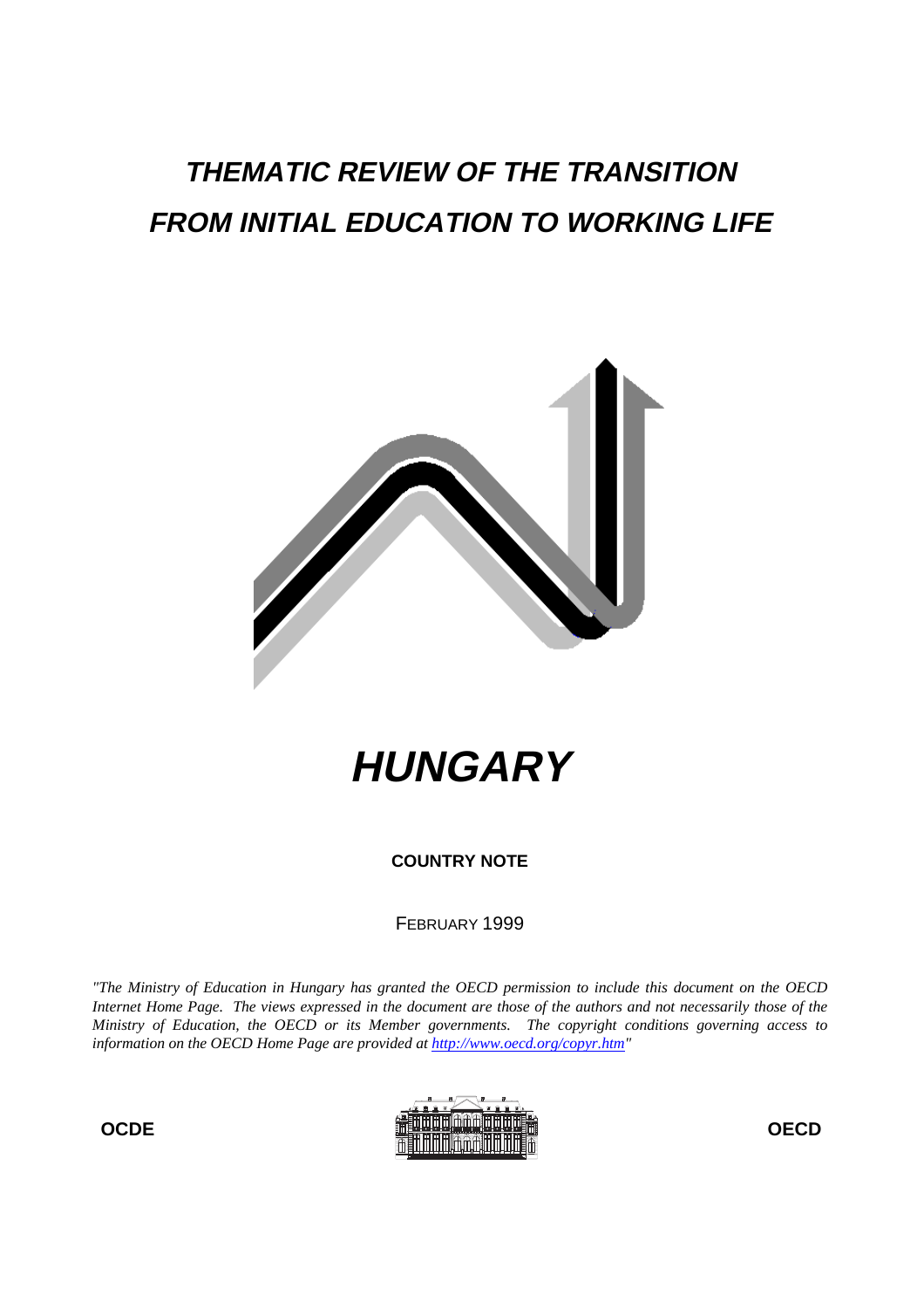# **TABLE OF CONTENTS**

| 2. ECONOMIC AND SOCIAL CHANGES AND THEIR IMPLICATIONS FOR THE LABOUR                          |  |
|-----------------------------------------------------------------------------------------------|--|
|                                                                                               |  |
|                                                                                               |  |
|                                                                                               |  |
|                                                                                               |  |
|                                                                                               |  |
|                                                                                               |  |
| 3. EDUCATION, AND TRAINING : RECENT DEVELOPMENTS AND PROBLEMS 10                              |  |
|                                                                                               |  |
|                                                                                               |  |
|                                                                                               |  |
|                                                                                               |  |
|                                                                                               |  |
|                                                                                               |  |
|                                                                                               |  |
|                                                                                               |  |
|                                                                                               |  |
|                                                                                               |  |
|                                                                                               |  |
|                                                                                               |  |
|                                                                                               |  |
|                                                                                               |  |
|                                                                                               |  |
|                                                                                               |  |
|                                                                                               |  |
|                                                                                               |  |
| APPENDIX 2: Members of the Hungarian National Steering Committee and Members of the Team that |  |
|                                                                                               |  |
|                                                                                               |  |
|                                                                                               |  |
|                                                                                               |  |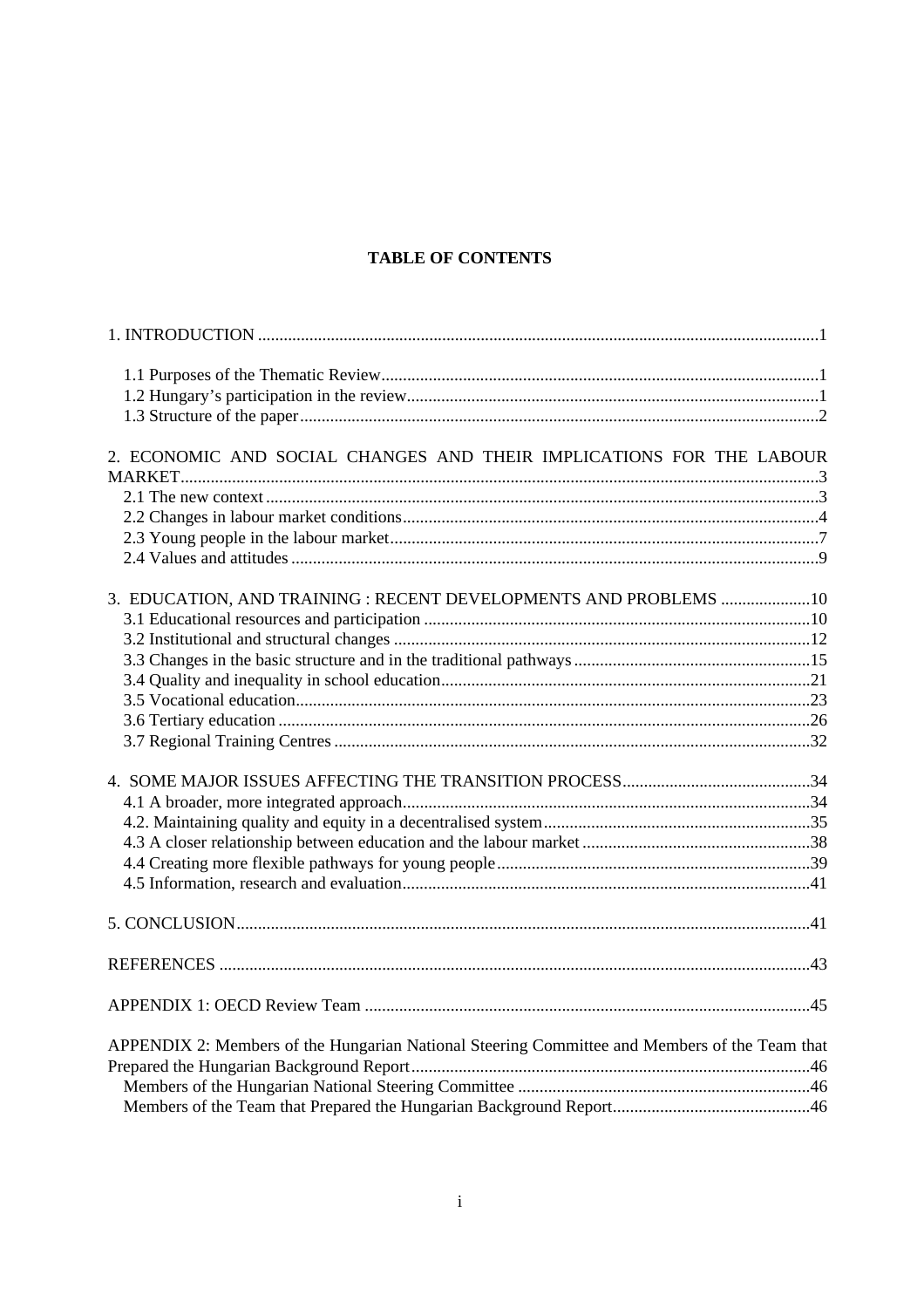# **1. INTRODUCTION**

## *1.1 Purposes of the Thematic Review*

This paper forms part of the OECD's *Thematic Review of the Transition from Initial Education to Working Life*, a project launched by the Education Committee in November 1996. The review is a crossnational study designed to identify major aspects of change in the transition from initial education to working life occurring in OECD countries. Changes in labour markets, changes in education, and changes in young people's expectations are among these. The review attempts to assess how different policy approaches can improve young people's transition in light of these changes. A detailed description of the review's objectives, analytical framework and methodology is provided in OECD (1996a).

The thematic review places young people's transition to work within a lifelong learning framework (see OECD, 1996b*)*. The transition from initial education to work is only one of many transitions that young people will need to make throughout their adult lives. It is of critical importance, though, since the way in which young people move from initial education to work can influence the extent to which they benefit from their education, and also the opportunities for new learning that are opened up for them. From this perspective, improving the transition to work means more than getting young people into work -- it also requires helping them to become effective learners throughout their adult lives so that they remain productive and active citizens.

The thematic review process is a relatively new form of OECD activity in the field of education, having commenced in 1995 with the *Thematic Review of the First Years of Tertiary Education*. In contrast to OECD reviews that look at education and training in only one country, a thematic review is intended to draw out key findings and conclusions of interest to many countries.

A thematic review is less extensive than a full country review. It involves less time and fewer resources being devoted to any one country, and does not entail a comprehensive consideration of policy issues in the ministerial portfolio(s) concerned. It also differs from a single country review in its output. After each country visit the OECD produces a short Country Note that draws together background materials and the review team's observations. After all participating countries have been visited, a report is prepared to provide comparative perspectives that draw upon all of the countries' experiences. This paper is the Country Note for Hungary. It will be one input to the comparative report that will pull together analyses and policy developments for all countries participating in the thematic review.

## *1.2 Hungary's participation in the review*

Six countries participated in Round 1 of the review: Australia, Austria, Canada, the Czech Republic, Norway and Portugal. Hungary is one of eight countries participating in Round 2, and the major part of the preparation for its participation took place under the previous government. The other countries are Denmark, Finland, Japan, Sweden, Switzerland, the United Kingdom and the United States. These countries differ widely in their social and economic contexts and provide diverse policy approaches towards young people's transition to work. As a society that has long placed a high value on education, but which has undergone dramatic social and economic transformation in the 1990s, Hungary's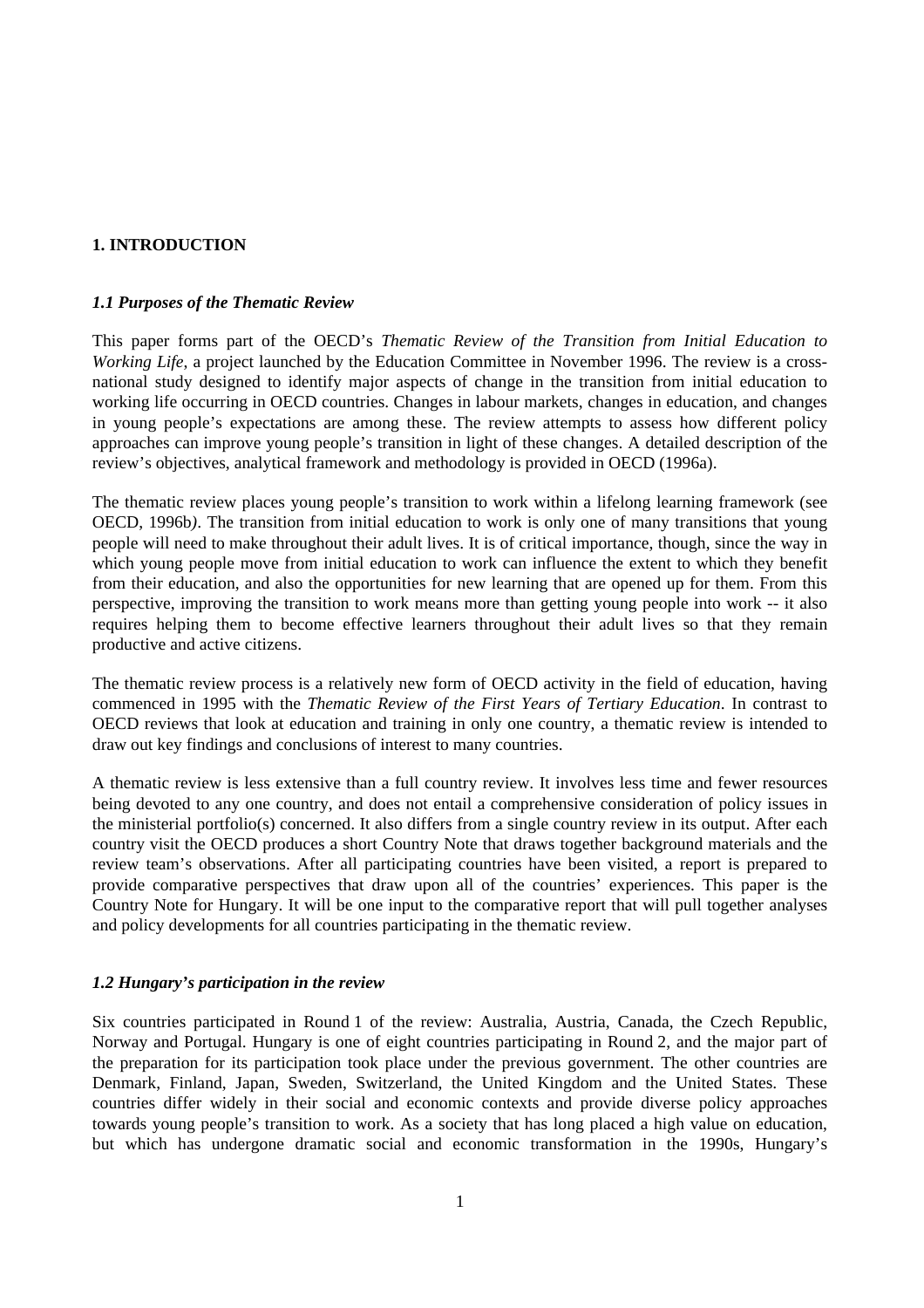experience will be of considerable interest to OECD countries as a whole. Hungary's participation has been co-ordinated by the Ministry of Education<sup>1</sup>. The OECD appreciates the assistance provided by the Ministry, including the organisation of a comprehensive and stimulating visit by a review team in June 1998.

Hungary was the first country to be visited in Round 2 of the thematic review. The review team comprised one member of the OECD Secretariat and three invited experts from other Member countries (see Appendix 1). During the ten day visit, discussions were held with a wide range of policy makers from education and labour, with education and training institutions, research organisations, employers, trade unions, non-government organisations, and groups of young people.

The discussions centred on four main issues:

- − The ways in which young people's transition to work in Hungary is changing;
- − Where the main problems and priorities for action lie, including the identification of which young people are most at risk;
- − How the transition process and its outcomes can be improved, including the particular roles that education and training institutions, employers and other key agents should play; and
- − Policies and programmes that are particularly effective, the reasons for their success, and constraints that may limit their wider implementation.

The reviewers appreciated the time set aside for the many meetings that were held. The visit coincided with a new government taking office, and it could not have been easy for senior officials to find the time that they so generously provided.

Prior to the visit the reviewers had the benefit of a comprehensive Background Report prepared by a writing team assembled by the Ministry of Education. The team included key Hungarian researchers and policy makers (see Appendix 2). This Background Report, which was based on the guidelines and key questions detailed in OECD (1996a), is a further important output from the thematic review process, as it contains important original analysis of educational issues and of the Hungarian youth labour market. Much of the data included in this paper is taken from the Background Report.

The present review has followed three other OECD reviews in Hungary: the review of Hungarian education policies (OECD, 1995); the 1996-97 Economic Survey, which contained a detailed analysis of the Hungarian labour market (OECD, 1997a); and a recent review of lifelong learning in Hungary (OECD, 1998a).

Needless to say, however, the paper that follows is the responsibility of the present review team. Although it has benefited greatly from the background materials and briefings that were assembled before, during and after the visit, any errors and misinterpretations are our own. Our comments on programmes and policies in operation at the time of our visit should be read in light of a new government taking office, particularly where the new government has indicated that these policies and programmes might be subject to review.

## *1.3 Structure of the paper*

The remainder of the paper is organised around three main sections. Section 2 outlines the most significant changes that have affected the socio-economic context and particularly the situation of youth in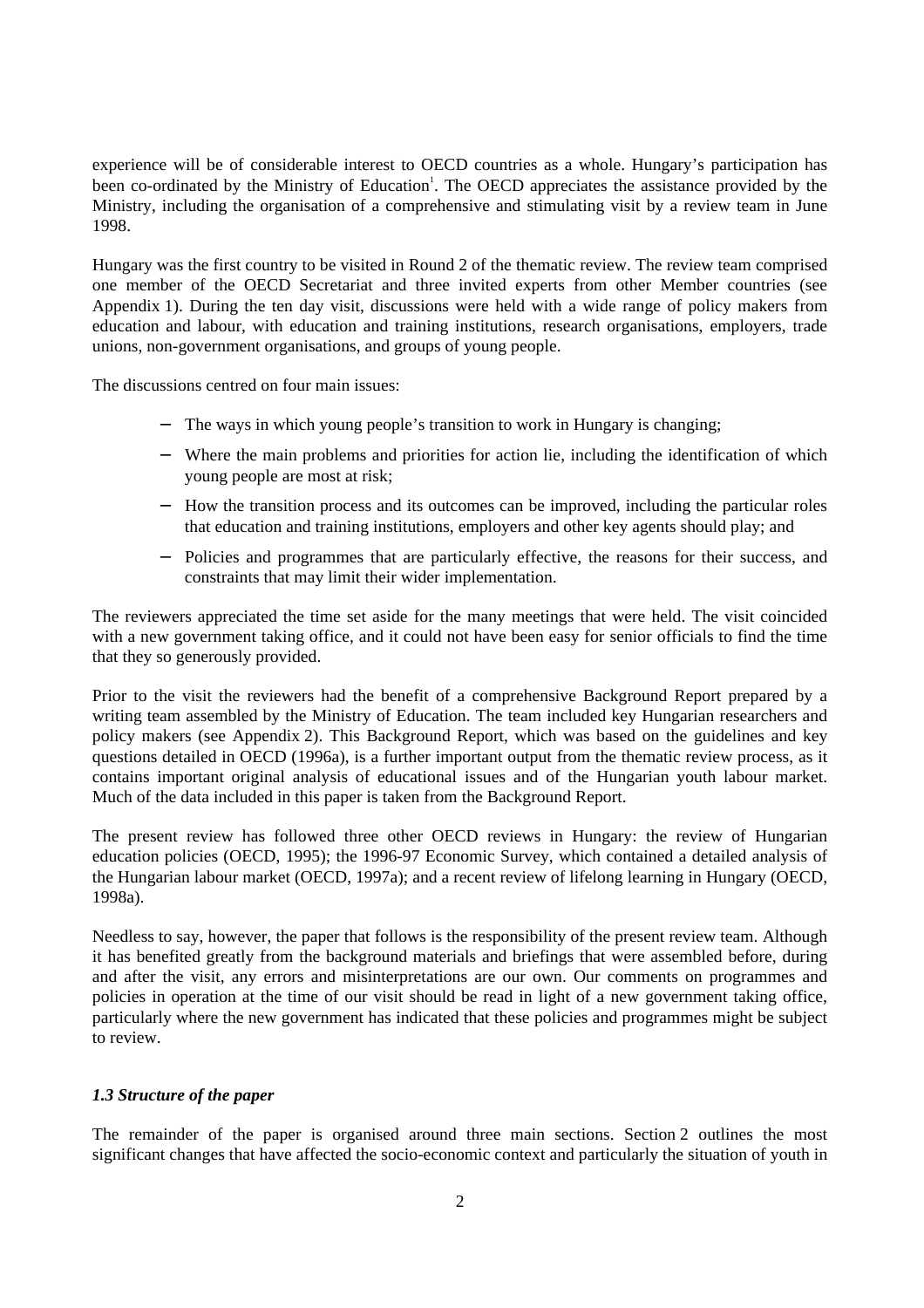the labour market. Section 3 includes a brief description of recent developments in the field of education and training, a discussion of some of the specific problems concerning this sector and some suggestions that could address these problems. Section 4 examines some broader issues and includes some relevant suggestions on policy directions. Section 5 contains a few brief concluding remarks.

# **2. ECONOMIC AND SOCIAL CHANGES AND THEIR IMPLICATIONS FOR THE LABOUR MARKET**

#### *2.1 The new context*

Hungary has a population of 10.2 million, which is projected to decline to 9.9 million by the year 2010. 19 per cent of the population live in the capital Budapest and 63 per cent in urban areas. GDP per capita was \$US6,845 in 1995, compared to an OECD average of \$US17,543<sup>2</sup>. Hungary joined the OECD in 1996.

Like other Central European countries, Hungary has been engaged in a process of transition towards a market economy since 1989-90. In many respects, the initial effects of the transition were similar to those observed in other Central European countries. GDP dropped by almost one fifth during the first three years, and a rather drastic re-structuring of the economy has taken place. As a result, the level of per capita income has decreased significantly, while the budget deficit worsened to a considerable extent. With increasing inequalities and a lower level of social protection, poverty increased by 50 per cent between the late 1980s and 1992. In 1995, a stabilisation programme was adopted, designed to restore the macroeconomic balance and to accelerate the pace of reform and privatisation.

While these trends are rather similar to those observed in neighbouring countries, a few features which are specific to Hungary may be emphasised. First of all, a gradual process of democratisation and economic liberalisation initiated as early as the 1960s had led to a higher degree of consensus on the directions of reform than observed in other Central European countries. The transition process was better prepared and more advanced as a result of a number of economic and institutional reforms: some degree of decentralisation had been achieved; the role of the State had begun to decrease; a private sector had begun to appear; agriculture was rather prosperous and competitive; the economy was more open than others to the outside world and was managed by a young generation of technocrats.

Openness towards the outside world and a relatively high degree of freedom of opinion had contributed to Hungary maintaining its high level of research in fields such as economics and sociology, which in turn had an impact on the transformation of public opinion. The Background Report prepared for this review notes that by the end of the 1980s "Hungary was looking forward toward the transformation of the system and to the market economy with great expectations".

These conditions may have contributed to the very rapid pace of privatisation in the 1990s and to the fact that the role of foreign investment in Hungary during the 1990s has been considerably larger than in other Central European countries. A number of multinational firms are now operating in Hungary in very modern plants. Finally, mention should be made of an underground economy, which was already tolerated by the authorities in the previous regime and which would seem to have continued to increase in the 1990s (OECD, 1997a).

To sum up, Hungary has rapidly completed the most significant stages of the transition period, which involves exciting developments, but also a fair amount of instability and the emergence of new problems. While the country had great expectations for the new economy, the difficulties involved in its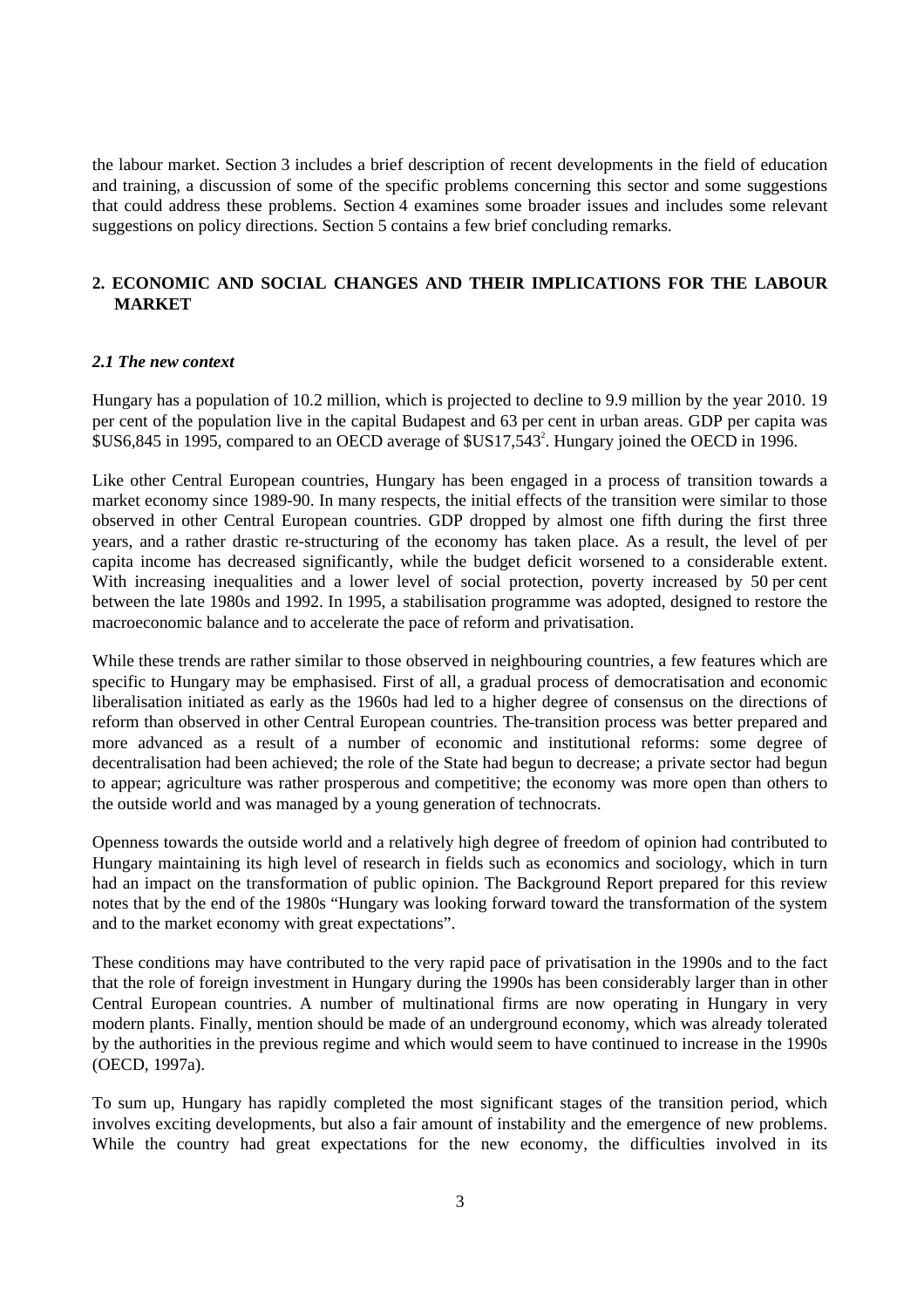transformation and in its integration with the international economy were underestimated. It is now realised that changing attitudes takes a very long time, and according to some estimates it will take a generation to catch up.

The Hungarian context is also specific in three areas which have a direct impact on the situation of young people during the transition from school to work :

- First of all, the demographic situation is very peculiar as a result of earlier population policies. There were wide variations in the birth-rate during previous decades: the annual number of live births fell from nearly 200,000 in 1975 to 130,000 in 1983-84 and to only 101,000 today. These changes have already had a very important impact on schools and universities, as institutions are competing to get students from the declining number of young people. They also necessarily affect employment and economic policies.
- Another marked characteristic is the existence of wide disparities between regions. Traditionally, the Eastern part of the country was more rural and more isolated, while industrial development tended to be concentrated in the central and Western parts of the country. The transition to a market economy and the growing role of foreign capital, mostly concentrated in the central and Western regions, have reinforced these disparities
- − Regional disparities are to some extent correlated with the existence of an ethnic minority which is faced with extremely difficult problems of economic and social integration. Gypsies are heavily concentrated in the poorer areas of the country. They represent only five per cent of the total population of Hungary, but a larger proportion of the younger age groups (around eight to ten per cent of those in compulsory education), and an even larger share of the undereducated and of the unemployed.

## *2.2 Changes in labour market conditions*

The deep recession of the early 1990s had a dramatic effect on employment. Between 1990 and 1995, the total number of employed persons went down from 5.2 million to 3.6 million, a 30 per cent decrease. The traditional manufacturing industries, mining and agriculture were particularly hard hit, suffering employment losses of around 35 per cent in four years. These spectacular employment losses had three effects :

- Unemployment, which was almost unknown in the 1980s, when it was less than one per cent and when there was a shortage of labour, rose to a peak of 14 per cent (based on the registered unemployment rate) in 1993, then fell back to slightly more than 10 per cent in 1997, and it has been more or less stable ever since.
- There was a dramatic fall in labour force participation rates, which used to be comparatively high, especially for women. Between 1990 and 1995, the overall labour force participation rate fell from 51 per cent to 40 per cent, which means that the inactive population increased by more than one million: from 5.1 million to nearly 6.2 million. A large proportion of those who lost their job during this period gave up any hope of finding another one and simply withdrew from the labour force. This was achieved mostly by retirement, to a lesser extent by people simply staying at home, and finally by an increased participation in education by young people, although the extent of the increase in educational participation has been less than might have been expected given the size of the fall in employment levels.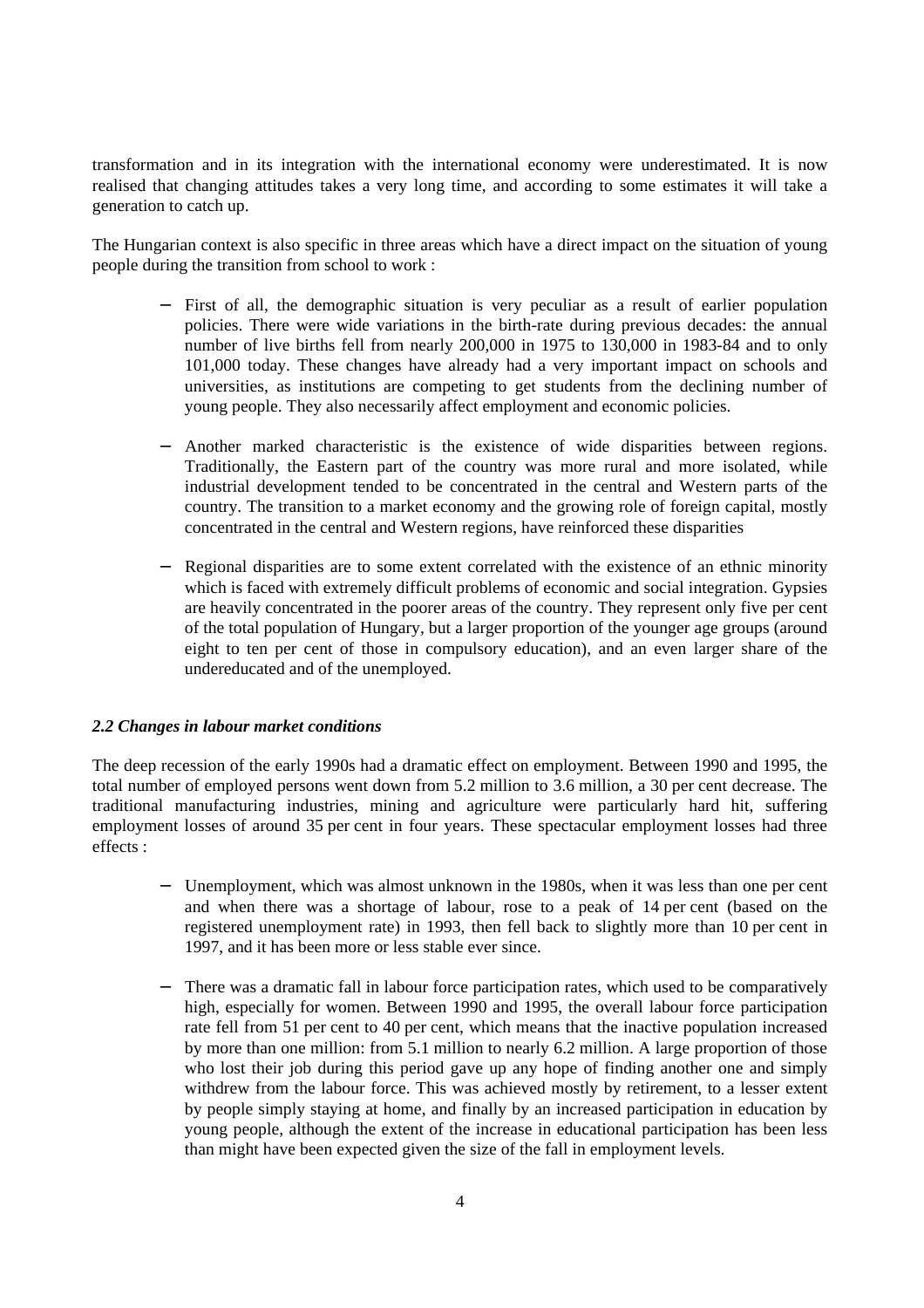− Many of those who lost their jobs had a very low level of schooling, and very specific skills because of the forms of work organisation and training that predominated in the socialist era. This has posed particular challenges for the introduction of retraining measures.

This situation has important implications for the economy. With a dependency rate per 100 employed rising from 98 to 181 during the period, the employed population has to bear a much heavier burden (particularly in terms of pensions) and the resources available for the budget are shrinking.

The picture would however be slightly different if the impact of the underground economy could be taken into account. But estimates vary widely on this point. According to some estimates (OECD, 1997a), the additional GDP produced from underground activities might represent approximately 15 to 20 per cent of the official figure. But local experts and the Background Report consider that most of these activities do not represent additional jobs, so that the real impact on employment could be far more limited, representing between 100,000 and 200,000 persons, or three to five per cent of total employment.

Similarly, unemployment figures prior to 1992 should be interpreted with caution. Being based upon registered data these can include many who are not looking for work among the unemployed as well as many who are not in fact working among the employed, and do not take into account the fact that some people fail to register when registration does not carry with it a right to unemployment benefits. Statistics based on the Labour Force Survey are more reliable, but these have been available for Hungary only since 1992.

Employment losses since 1990 have been concentrated among workers over the age of 55, whose employment rates are among the lowest in the OECD countries. Long-term unemployment primarily affects unskilled men. The impact of unemployment is very uneven, varying widely from region to region: it may reach 19 per cent in some of the Eastern regions and go below six per cent in some of the Western regions near Austria, or below eight per cent in Budapest (OECD, 1997a).

Unemployment is lower among the more skilled occupations, especially among managers, and differences in unemployment rates between occupations are correlated with levels of educational attainment. The less educated population is the hardest hit, with a rate of up to 16 per cent for those who have completed no more than elementary school but a rate of only three per cent for those who have completed tertiary education.

There is also an inverse correlation between the average duration of unemployment and levels of educational attainment. The average duration is 39 months for those who have not completed at least eight years of schooling, 25 months for those who have completed only primary school, 16 months for those with a lower vocational (trade) qualification, 21 months for those with an upper secondary general secondary education and 15 months for those who have completed tertiary education (Tímár and Fazekas, 1995).

However it is important to point out that after continuing to fall in 1995 and 1996, dependent (salaried) employment began to grow in 1997, with growth rising from a little under one per cent in the first quarter of 1997 to two per cent in the fourth quarter, and averaging 1.3 per cent over the four quarters. This growth occurs in the context of a 1.3 per cent growth in GDP in 1996 and a 3.9 per cent growth in 1997. It is particularly significant that the rate of growth in dependent employment in 1997 substantially exceeded growth in total employment, indicating significant job creation in the private sector, as opposed to growth in self employment. Modern firms established with foreign investments directly account for a part of this growth, but their indirect impact may be more significant. Recent employment growth has coincided with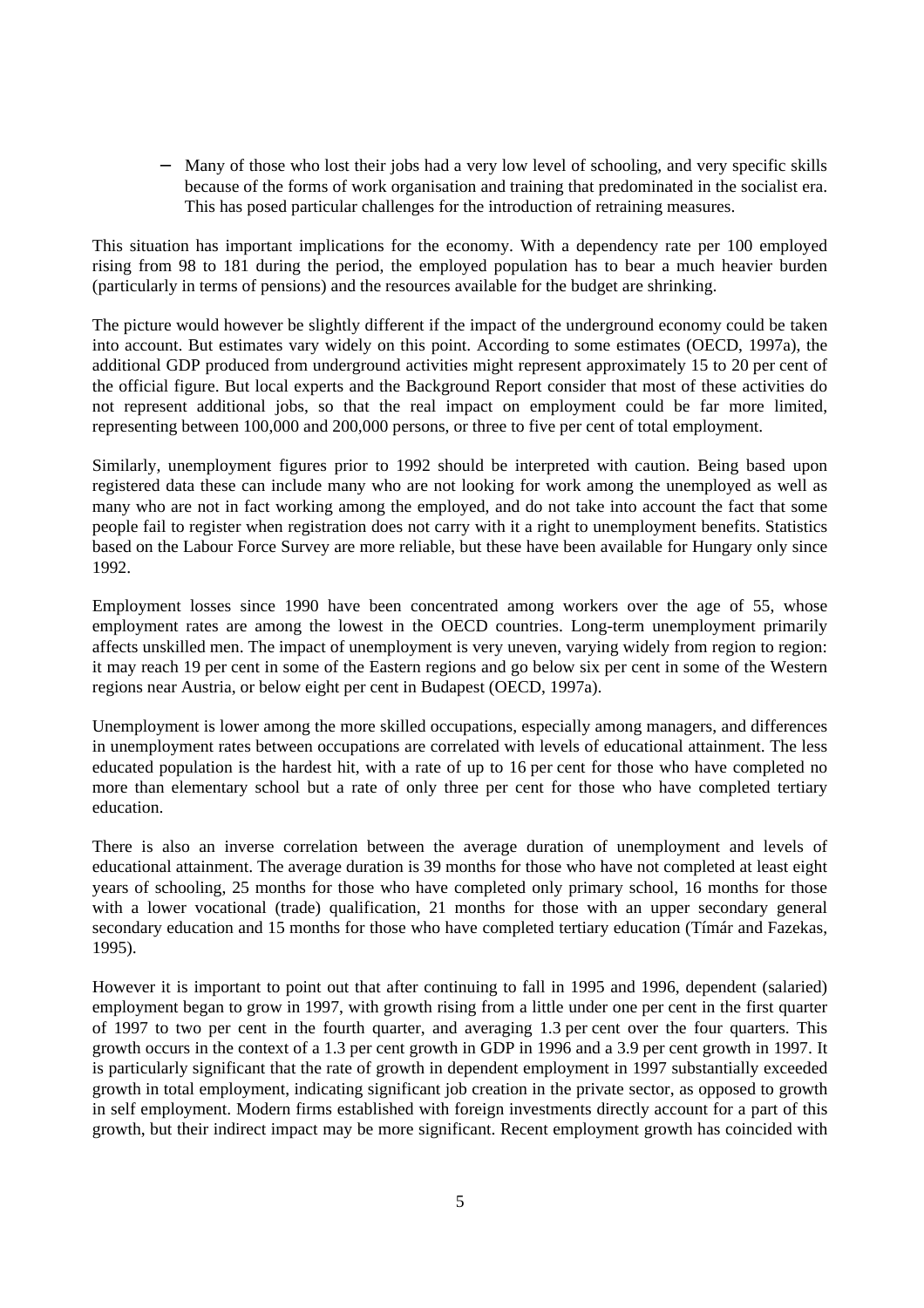strong growth in industrial production and ongoing growth in exports and in turn with a growing shift of exported goods away from countries of the former Soviet Union and towards Western Europe.

The premium attached to education has risen during the 1990s with a consequent rise in income inequalities as a function of education. Between 1992 and 1993 the income advantage of degree holders, compared to those with only an elementary school level of education, rose from 21 per cent to 30 per cent, and by 1996 this had reached 42 per cent. The incomes of senior executives have also been rising in relation to those of skilled workers in the 1990s. Results from a recent pilot survey of new graduates suggest that the restructuring of the Hungarian economy is giving substantial income premiums to those with economics degrees, whose incomes were found to be 20 per cent higher than those of engineering graduates, 62 per cent above those of teaching graduates, and 94 per cent higher than those of Masters level agricultural engineers.

These results are substantiated by the results of a study undertaken for the World Bank on changes to the rate of return to education between the mid 1980s and the mid 1990s (Varga, 1996). Its conclusions can be summarised as follows :

- Private rates of return have increased for those with all types of education, but only slightly for lower vocational (trade) school graduates, considerably more (over three times) for upper secondary school graduates, and significantly (an increase of nearly 40 per cent) for tertiary graduates;
- While private rates of return are particularly high for those with an upper secondary education, and to a lesser extent for tertiary graduates, social rates of return are much lower<sup>3</sup>, particularly for tertiary graduates, among whom social rates of return are hardly more than for lower vocational (trade) school graduates. This reflects the comparatively high public costs of tertiary education in Hungary.
- Within tertiary education, there are very substantial differences between fields of education, with particularly high rates of return, both private and social, being evident for economics graduates and law graduates.

With a comparatively high level of unemployment, Hungarian enterprises are now in a position to carefully select the most qualified people. They tend to attach more importance to education and less to experience<sup>4</sup>. But much depends on the type of firm. Large former State enterprises are often in a process of re-structuring, and recruit very few new employees. There is little information about the opportunities available in smaller firms, but it is likely that there are wide differences between the craft enterprises and the newly emerging modern entrepreneurs, who may offer interesting prospects to young people selected more on personal criteria.

Multinational firms now represent about 25 per cent of the employed population, and 40 per cent in manufacturing. They are mostly interested in recruiting young and highly educated men for non manual jobs and women for manual jobs. They offer wages that can be 30 to 35 per cent higher than the national average in some sectors, according to a recent survey. But there are reports of initial wages in multinational manufacturing companies or banks that are up to twice as high as those offered by the more traditional national companies.

As a whole, the income structure appears quite divergent, with wide differences between individuals, with multiple job holding appearing to be common. Incomes also differ widely between those who work in the public service or in traditional industries on the one hand, and those in the emerging or multinational firms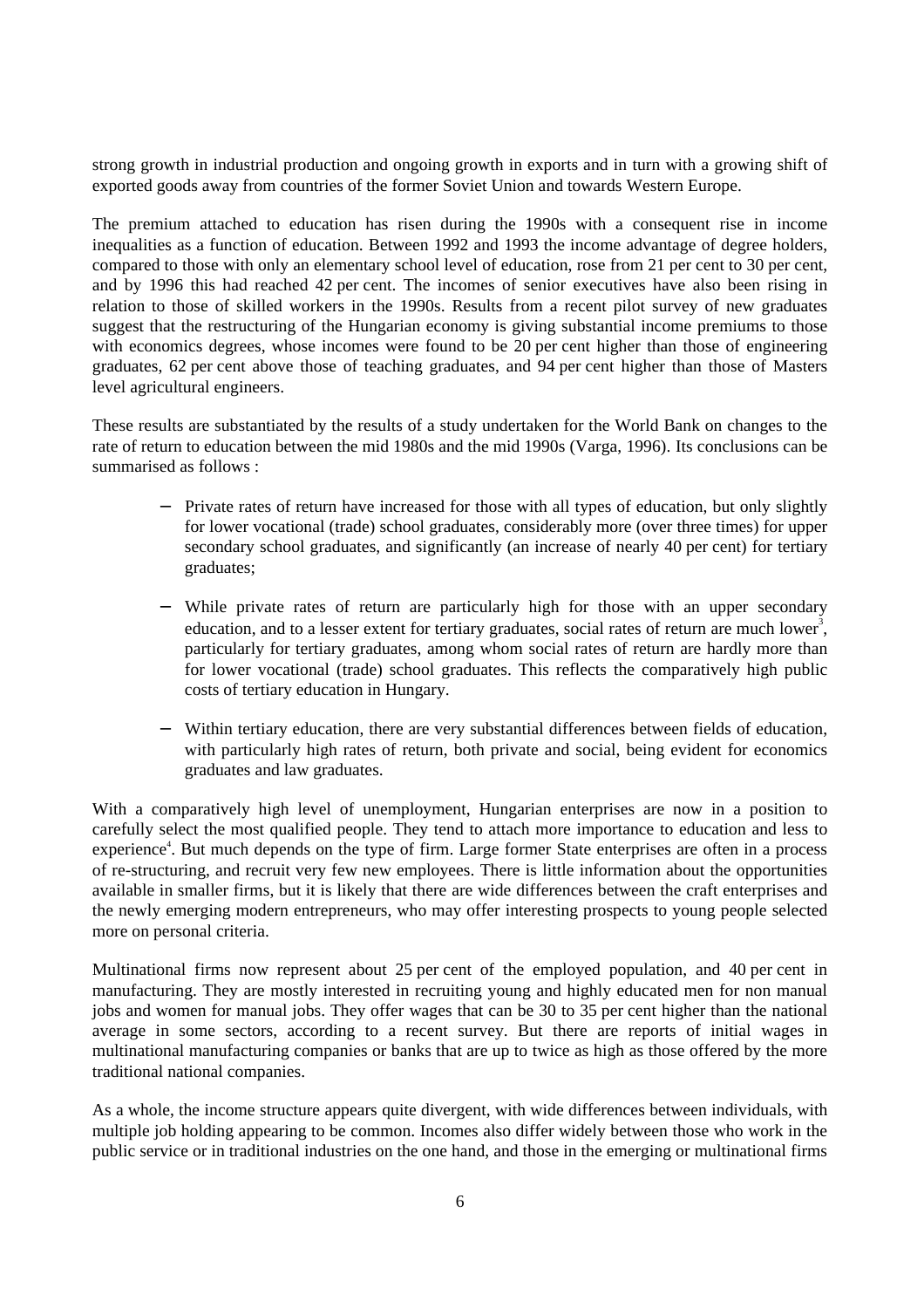and in underground or semi-legal activities on the other. The young people that the review team met were clearly aware of this situation and their attitudes and strategies towards different types of education were taking it into account.

# *2.3 Young people in the labour market*

To assess the relative employment situation of young people requires some caution, especially in a comparative perspective. The most common measure is the rate of unemployment, which expresses the number of unemployed as a proportion of the labour force. Using this measure, the rate of unemployment among those aged 15-19 reached 36 per cent in 1993, and in 1997 was 38 per cent. Among those aged 20- 24 the unemployment rate reached 18 per cent in 1993, and had fallen to 15 per cent in 1997. These figures can be compared to rates of 13 per cent in 1993 and 10 per cent in 1997 for the 15-54 year-old labour force as a whole. In other words, the relative situation of young people was apparently worse than the average and it would seem to have been particularly so for those aged 15-19.

Using the same measure, the relative situation of young men appears to be worse than that of young women, with the unemployment rate for 15-19 year-old males being 44 per cent in 1997 compared to 31 per cent for young women of the same age. Among 20-24 year-olds the unemployment rate was 15 per cent in 1997, with the rate among females being, as with 15-19 year olds, some 70 per cent of that among males.

But unemployment rates among young people are an insufficient measure of the extent of the labour market problems experienced by young people -- on two grounds. In the first place they exaggerate the scale of the problem to the extent that they are based only upon the numbers who are economically active, and fail to take account of education participation levels. The proportion of 15-19 year-olds in Hungary participating in education as their major activity rose from 76 per cent to 83 per cent between 1992 and 1997, and among 20-24 year-olds it rose from 15 per cent to 22 per cent. Partly as a result of these increases, the unemployment to population ratio among 15-19 year-olds fell from 5 per cent to 3 per cent between 1992 and 1997, and among 20-24 year-olds it fell from 11 per cent to 8 per cent.

On the other hand, and this is particularly important in the case of Hungary, both unemployment rates and unemployment to population ratios substantially underestimate the scale of young people's exclusion from active life, as they take no account of those who are inactive -- participating neither in education nor in the labour market. Table 1 shows two things that are of great importance in understanding the circumstances of young people in Hungary in the 1990s:

- Whilst the proportion of young people who were unemployed fell between 1992 and 1997, the proportion who were inactive, having withdrawn both from the labour market and from education, actually rose. It rose only minimally in the case of 15-19 year-olds from 7 per cent to 8 per cent, but among 20-24 year-olds it rose significantly -- from 17 per cent to 22 per cent.
- Among 15-24 year-olds the proportion who are inactive is three times greater than the proportion who are formally unemployed. Taking the two figures together -- unemployed plus inactive -- it is evident that over one in ten 15-19 year-old young Hungarians is neither in education nor employed, and that among 20-24 year-olds this figure reaches an extremely high 30 per cent.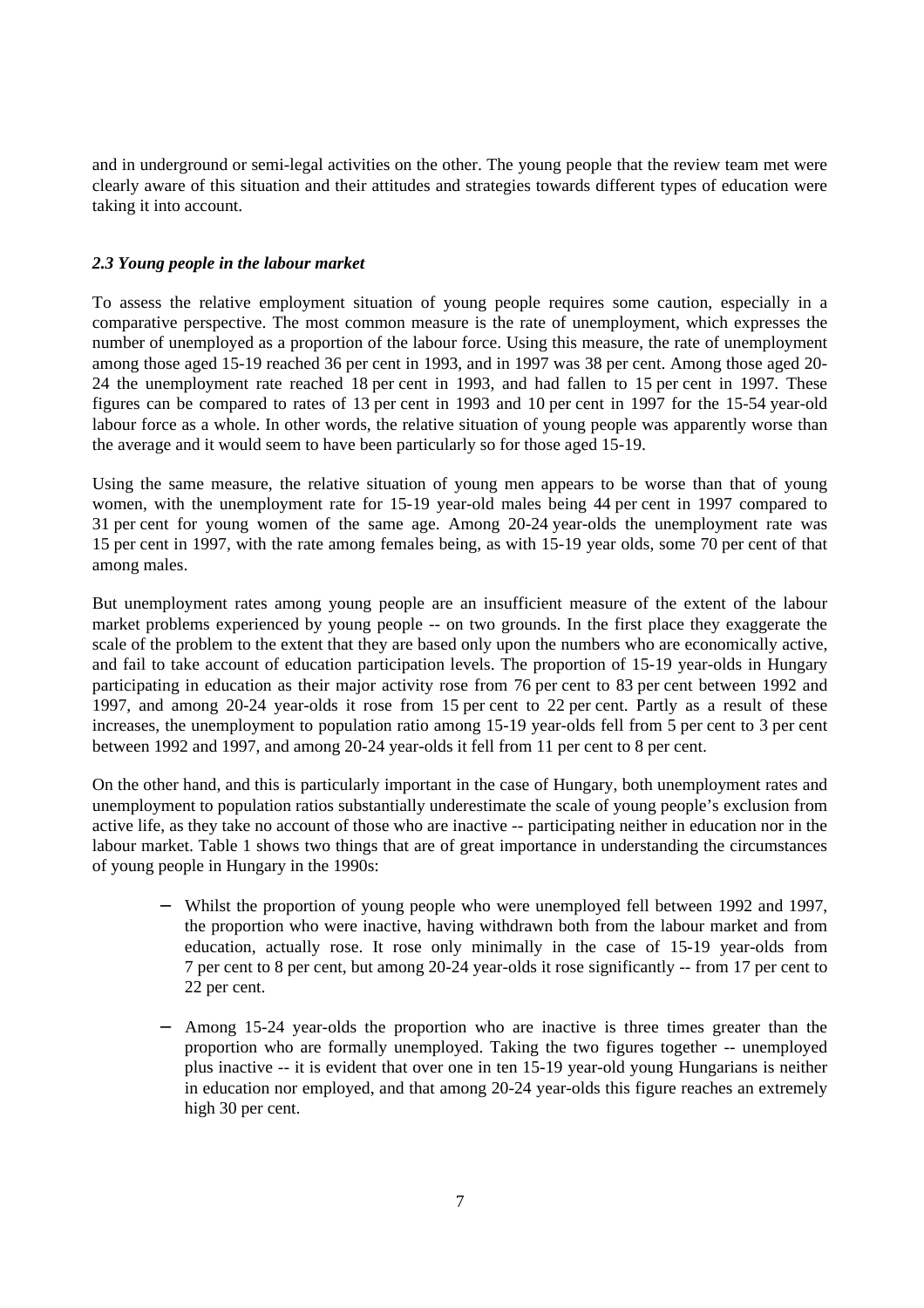The inactivity rate is particularly high among young women aged 20-24, reaching 30 per cent in 1997 compared to only 12 per cent for young men of the same age. The situation of those who have small children is particularly precarious, in view of the disintegration of the former system of child-care and of the lack of opportunities for part-time employment, the wages from which are generally so low as to actively discourage potential seekers of part-time work from entering the labour market.

While statistics on the relationship between unemployment and education levels are inadequate, whether from Labour Office registrations or the Labour Force Survey, and those on inactivity levels even less adequate, unemployment appears to be comparatively higher for those young people who have followed a vocational (trade) school course or who have at best completed 8th-grade. The most disadvantaged young people -- those with a low level of education and who live in remote areas -- appear to have very few opportunities to get into the labour market. This is particularly the case with Gypsies. In 1993, while 55 per cent of young Hungarians aged 20-24 were employed, this was the case for only 24 per cent of Gypsies in the same age-group. In some particularly disadvantaged regions -- those that have been referred to as "crisis zones" in recent research (Tót, 1997) -- the probability of those with at best a primary (8th-grade) level of education finding work has become almost non-existent.

| Age       | Unemployed     |                |                | Inactive | Unemployed plus Inactive |      |
|-----------|----------------|----------------|----------------|----------|--------------------------|------|
|           | 1992           | 1997           | 1992           | 1997     | 1992                     | 1997 |
| 15        | $\leq$ 1       | $\leq$ 1       | $\overline{2}$ | 2        | 3                        | 3    |
| 16        | $\overline{2}$ | $\leq$ 1       | 5              | 4        | 7                        | 5    |
| 17        | 4              | $\overline{2}$ |                | 5        | 11                       | 7    |
| 18        | 8              | $\overline{4}$ |                | 9        | 15                       | 13   |
| 19        | 11             | 7              | 13             | 16       | 24                       | 23   |
| 20        | 13             | 9              | 15             | 21       | 28                       | 29   |
| 21        | 9              | 8              | 16             | 21       | 25                       | 29   |
| 22        | 12             | 10             | 16             | 20       | 27                       | 30   |
| 23        | 10             | $\overline{7}$ | 16             | 25       | 27                       | 32   |
| 24        | 9              | $\overline{7}$ | 22             | 27       | 32                       | 33   |
| $15-19$   | 5              | 3              | 7              | 8        | 12                       | 11   |
| $20 - 24$ | 11             | 8              | 17             | 22       | 28                       | 30   |
| 15-24     | 8              | 6              | 15             | 19       | 23                       | 25   |

**Table 1. Per cent of 15-24 year-olds unemployed or inactive, 1992 and 1997**

*Source:* Hungarian Background Report, derived from Labour Force Survey microdata.

There are, on the other hand, some positive labour market indicators for young people. Their average duration of unemployment is significantly briefer than for adults: 14 months on average for the 16-20 age group and 17 months for 21-30 year-olds, compared to 18 months for the 31-40 age group, 21 months for 41-50 year-olds, and 38 months for those over the age of 50 (Tímár and Fazekas, 1995). Alongside a decline in their wages relative to those of adults during the  $1990s^5$ , the share of total employment represented by those aged 15-29 rose slightly -- from 27 per cent to 29 per cent between 1990 and 1996. Discussions held by the review team with employers and with young people confirmed that there are good opportunities available for those with a sound level of education, especially in areas such as business and economics, for those with computing skills, and for those who can speak a foreign language fluently.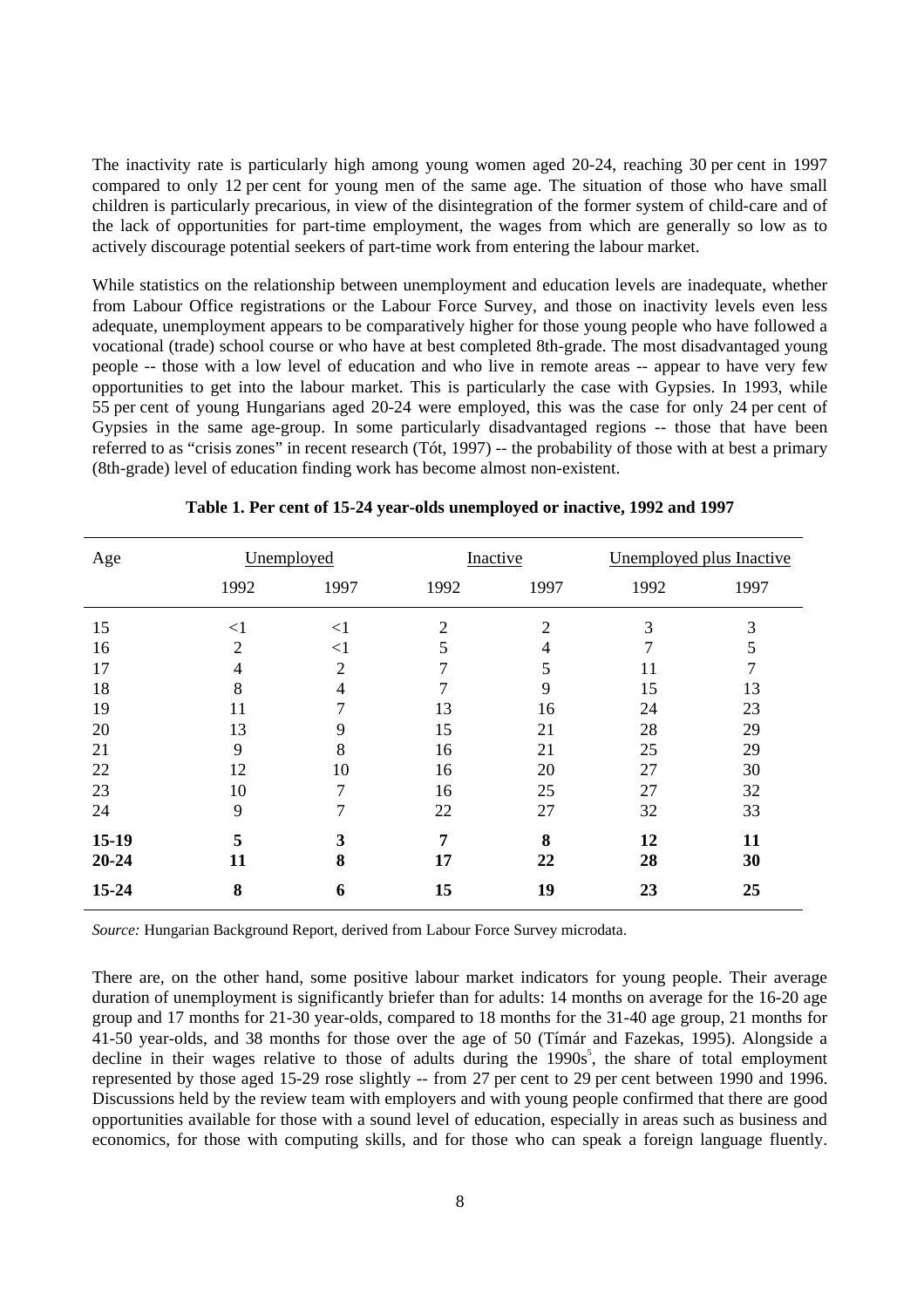These opportunities are particularly strong among multinational companies operating in Hungary, who appear to positively discriminate in favour of the young and well educated when recruiting.

## *2.4 Values and attitudes*

Young Hungarian people seem to share a few common characteristics. They are affected by the widespread diffusion of most aspects of the international culture through television and the media, and some national cultural traditions struggle to compete with these influences. The difficult economic conditions and the degradation of traditional sources of income imply that in most cases the young cannot rely heavily upon their families for income, and need to look for ways to make money as soon as possible. For those who are students, high inflation during the 1990s has considerably reduced the value of their scholarships, and increasingly many try to take small jobs during their free time or their vacations.

Traditionally, much value has been attached to the level of education in Hungary, as a source of prestige, while less consideration has been given to the type of education or training. But the new economic context has considerably changed expectations about school and career orientation.

While earlier the main considerations in setting up the hierarchy in prestige [between occupations] were the theory content, the working conditions, the level of salary that can be reached and the possibility of 'moonlighting', in the past few years the most important point has become the possibility of finding work...[This] depends primarily on the situation of the economy in the region or town, at what pace and to what extent the earlier socialist factories have been closed or privatised, and the extent to which private companies have succeeded in establishing themselves. It follows from this that the prestige of industrial trades has been far higher in Western Hungary and in prosperous big towns than in the depressed areas of Eastern Hungary. ... Another change...has been that the former 'moonlighting' criterion has been replaced by the opportunity to set up a private enterprise. ... The possible level of income still ranks high, but it has fallen behind in comparison with the above-mentioned factors. (Liskó, 1997).

In an increasingly complex and a rapidly changing educational and economic environment, orientation towards working life has become a more difficult process. Therefore, young people cannot rely to the same extent as they used to on their parents' advice and even less on obtaining a job in the large Stateowned enterprises which used to offer life-long security. They have increasingly to rely on their own resources to create pathways through education to work, and upon their peers for advice and information.

This new context has considerably increased the gap between privileged and disadvantaged youth. Those who are able to speak one or two foreign languages fluently and who have undertaken tertiary studies in the expanding areas such as business and law are in a much better position to gain experience or complete their studies abroad and to look for jobs in multinational firms. A number of them are enterprising and have high expectations. At the other end of the spectrum, uneducated youth from poor rural areas have very little hope of finding any sort of job. This is not only because opportunities for unskilled jobs are limited, but also because their mobility is reduced by housing shortages and the cost of transportation, and by the fact that transportation allowances have generally been abolished.

It is worth emphasising however that, according to one expert interviewed by the review team, the most disadvantaged young people remain eager to find a job. They badly need a source of income, and because unemployment is a very recent development in Hungary, they still retain hope that a job will be possible. They have not yet reached the stage, more common in many Western countries, where they have simply given up any hope of integrating themselves in the labour market and have little motivation to participate in education and training activities.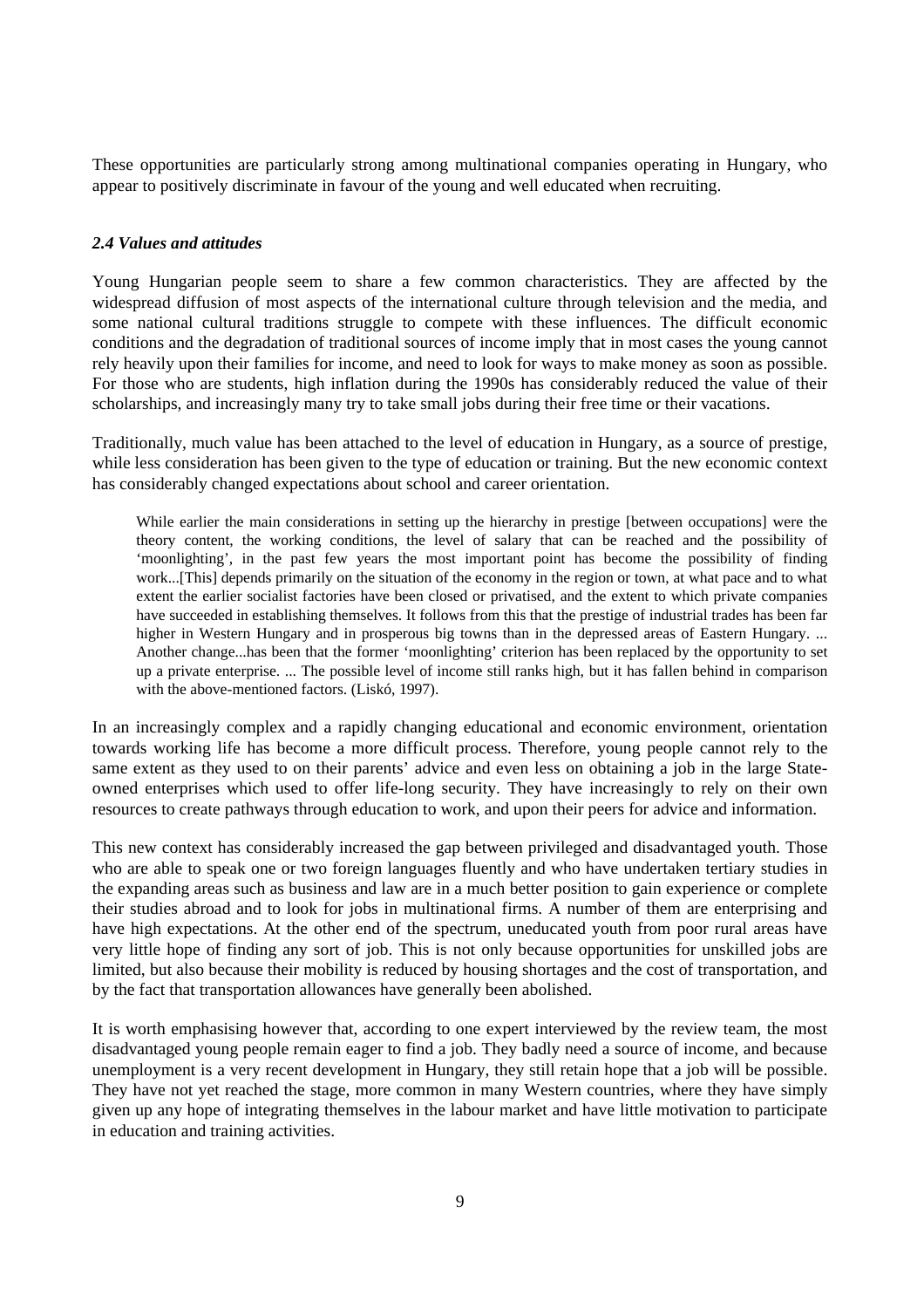# **3. EDUCATION, AND TRAINING : RECENT DEVELOPMENTS AND PROBLEMS**

## *3.1 Educational resources and participation*

A high value has long been attached to education in Hungary. Its scholars are held in considerable regard, it has a proud tradition of high level research, and it has produced a surprising number of Nobel laureates for its population size. One measure of the value that has been attached to education in Hungary is the level of public expenditure upon it. At 6.4 per cent, expenditure on education as a per cent of GDP was, in 1994, somewhat above the average for OECD Members of 5.6 per cent despite the fact that the levels of economic development and of income per capita were much lower. However educational expenditure as a per cent of GDP fell to 5.7 per cent in 1995 compared to an OECD average of 5.9 per cent, and is estimated to have fallen to 5.1 per cent in 1996. In large part this is because educational expenditure has not kept pace with growth in GDP. Across all levels of education, annual expenditure per student equals 26 per cent of Hungary's GDP per capita, the same as in the OECD Membership as a whole. However as Table 2 shows, relative expenditure per student differs markedly between the sectors. It is particularly high in comparative terms at the tertiary level, where it equals 70 per cent of GDP per capita, and is considerably above the OECD average of 46 per cent of GDP per capita. However in secondary education expenditure per student is only 23 per cent of GDP per capita and falls below the average for the OECD as a whole.

Small class sizes, or low student-teacher ratios, are a feature of Hungarian education. At all levels of education student-teacher ratios are under three quarters of the average for the OECD as a whole, and at the tertiary level student-teacher ratios are particularly low, being only 63 per cent of the OECD average.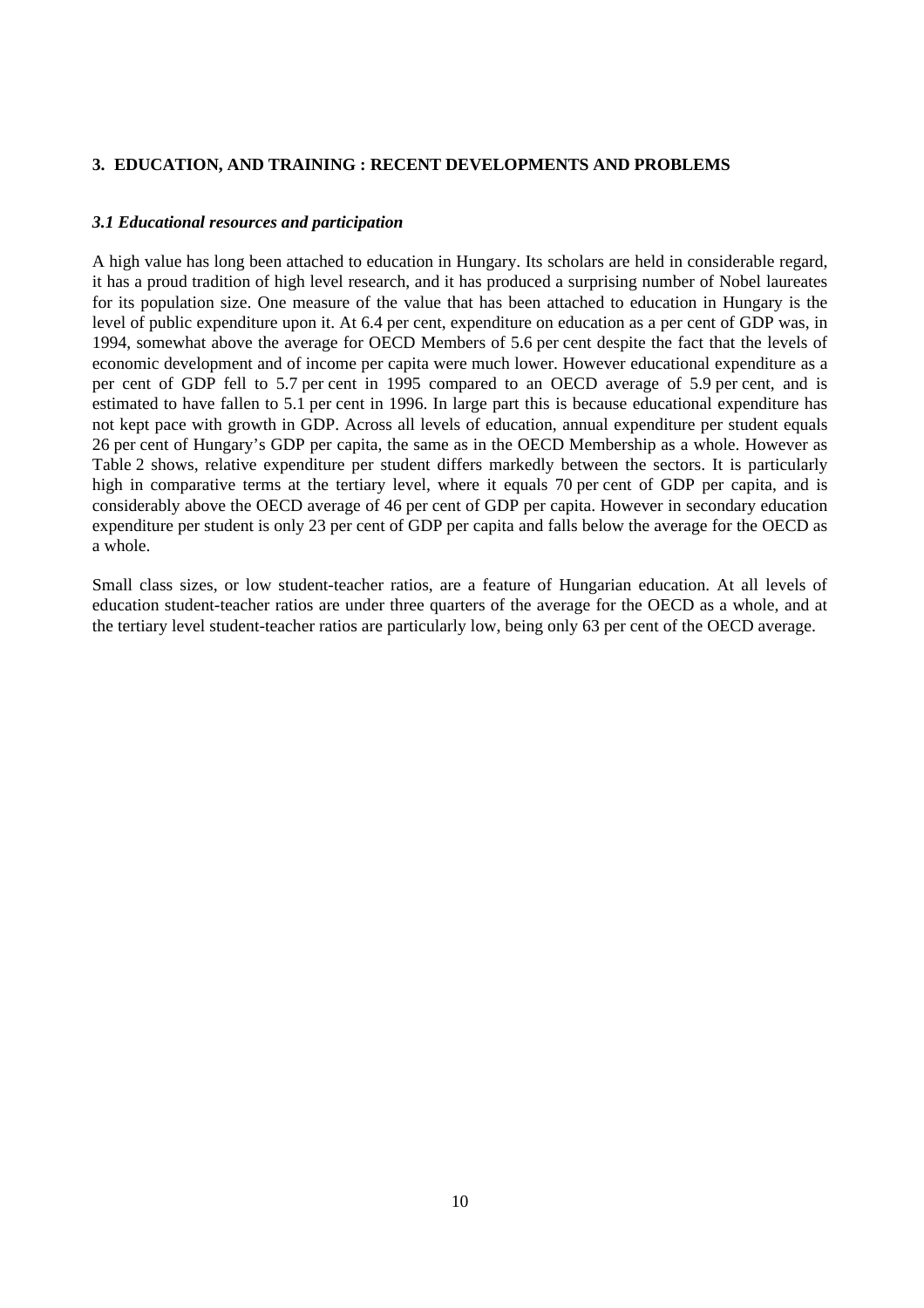|                                                                    | Hungary | <b>OECD</b><br>Country<br>Average | Hungary as<br>a Per Cent<br>of OECD<br>Average |
|--------------------------------------------------------------------|---------|-----------------------------------|------------------------------------------------|
| Expenditure per student as a per cent of GDP per<br>capita: $1, 2$ |         |                                   |                                                |
| Early childhood education                                          | 20      | 18                                | 111                                            |
| Primary education                                                  | 22      | 19                                | 116                                            |
| Secondary education                                                | 23      | 27                                | 85                                             |
| Tertiary education                                                 | 70      | 46                                | 152                                            |
| All levels                                                         | 26      | 26                                | 100                                            |
| Ratio of students to teaching staff: $3,4$                         |         |                                   |                                                |
| Early childhood education                                          | 11.7    | 17.6                              | 66                                             |
| Primary education                                                  | 12.2    | 18.3                              | 67                                             |
| Secondary education                                                | 10.4    | 14.6                              | 71                                             |
| Tertiary education                                                 | 9.9     | 15.7                              | 63                                             |

## **Table 2 Selected indicators of resource usage in Hungarian education**

*Notes:*

1. Refers to public expenditure on public institutions only in the case of Hungary. The OECD country average includes public expenditure on public and private institutions.

2. Data refers to 1995.

3. Calculations based on full-time equivalents.

4. Data refers to 1996.

*Source:* OECD (1998c)

Although participation levels at the very youngest ages, in early childhood education, are high by international standards, participation at other ages falls below the OECD average. Table 3 shows participation rates by single years of age within the 15-24 age range, compared to the OECD average. Up to the age of 17 Hungary's participation rates equal or are close to the OECD average, but after that age they are substantially lower, being less than half the OECD average by the age of 24. With 17 or 18 being the typical graduation ages for Hungarian upper secondary school students and 18 or 19 being the typical starting ages for tertiary education in Hungary, these figures point to significantly lower rates of participation in tertiary education among young people in Hungary than in the OECD as a whole, despite the fact that relative expenditure at this level of education in Hungary exceeds the OECD average.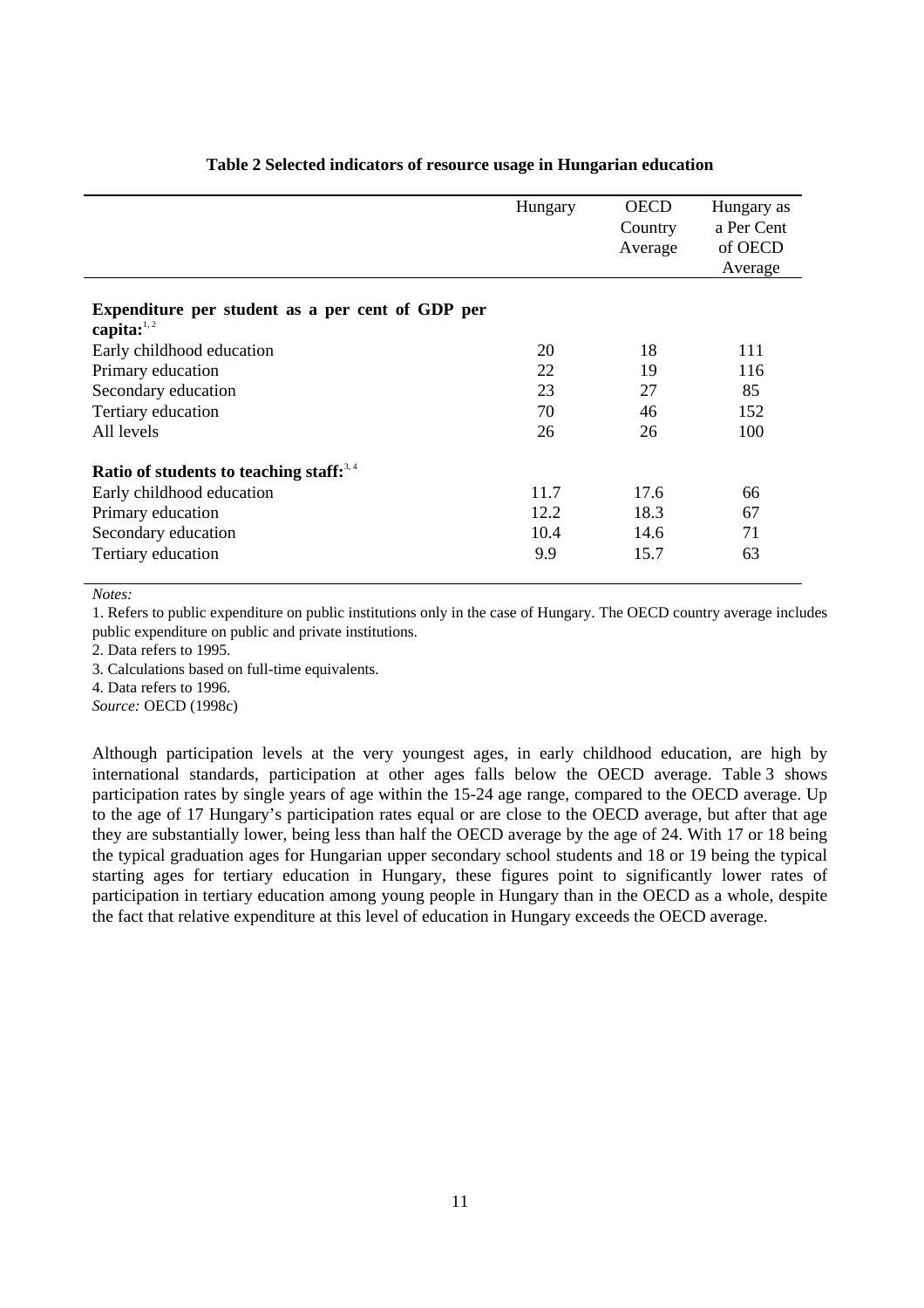| Age                          | 15           | - 16 | 17       | 18       | 19       | 20       | 21       | 22       | 23       | 24 |
|------------------------------|--------------|------|----------|----------|----------|----------|----------|----------|----------|----|
| Hungary<br>OECD country mean | 100<br>95 89 | -88  | 74<br>82 | 52<br>68 | 37<br>49 | 28<br>41 | 19<br>34 | 16<br>29 | 12<br>23 | 19 |

**Table 3. Educational participation rates for ages 15 to 24, 1995<sup>6</sup>**

*Note*: The participation rate is derived from the net enrolment in public and private institutions as measured by head counts.

*Source*: OECD educational database.

#### *3.2 Institutional and structural changes*

#### *The new institutional context in education, employment and training*

During the very short period which has followed the change of regime, Hungary has been able to carry out an impressive set of fundamental reforms, which together constitute a framework for a new and modernised system of education and training. Several Acts have been passed on education and training, particularly the 1993 Public Education Act and the 1993 Vocational Training Act, which have created a legal framework which reflects a strong national desire for Hungary to locate its key institutions within the Western European context. Taken together the changes imply a fundamental reform of the system. The more significant of the institutional changes that affect young people's transitions are listed below.

- Responsibility for the provision of education has been decentralised and transferred to the Municipalities. Some 2,400 of Hungary's 3,100 Municipalities now maintain schools.
- − A National Core Curriculum for the first ten grades of schooling is being progressively adopted, beginning in the 1st- and 7th-grades, from the beginning of the 1998 school year, and provides a broad framework within which schools may determine their own detailed curriculum. The new curriculum extends compulsory general education from the age of 14 (8th-grade) to the age of 16 (10th-grade), and entry to vocational education and training programmes is to be delayed until the beginning of 11th-grade. Commencing with those who began school in 1998 the compulsory schooling age will be increased from 16 to 18. The new curriculum sets down broad educational objectives to be achieved in ten comprehensive study areas, rather than in traditional school subjects. These objectives, which leave considerable scope for schools to add those of their own devising or choice, are to be achieved regardless of the type of school attended by the student. The ten broad study areas are:

| $\cdot$ | Mother tongue and literature | Our earth and environment             |
|---------|------------------------------|---------------------------------------|
|         | A modern foreign language    | Arts, music and drama                 |
|         | Mathematics                  | Information science                   |
|         | Man and society              | Life management and practical studies |
|         | Man and nature               | Physical education and sports         |

− Schools may now be maintained by the private sector as well as by the State, and this opportunity has been taken up by many churches and private foundations.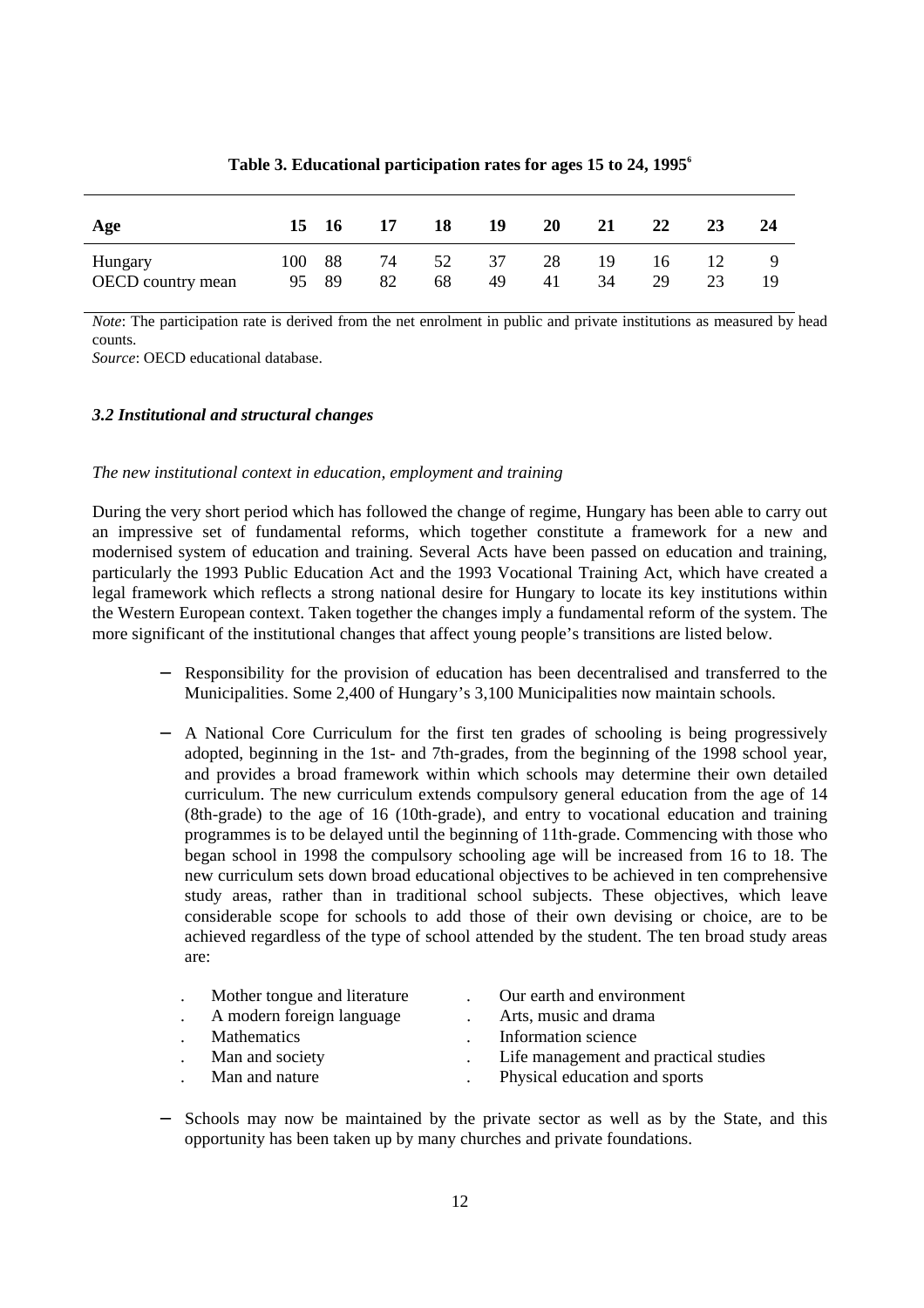- Steps have been taken to strengthen the capacity of examinations to act as steering devices within the education system, which has been weak in Hungary. A national 10th-grade examination is to be introduced, although it is to be voluntary. The matriculation examination is now available at two levels in each subject, medium and high, in order to cater for students' different interests and talents. Standardised elements are being developed for the matriculation examination, which has been set and assessed at the level of the school. It should be noted in this context that a nation-wide assessment of student achievement was initiated in Hungary at the beginning of the 1970s, and that surveys are conducted regularly.
- − Consultative mechanisms have been put in place to involve employers and the trade unions in key aspects of education, employment and training policies. For example a National Training Council with representatives from employers, employees, economic Chambers, school owners and managers and Ministries reviews various issues related to vocational training, makes proposals and evaluates the efficiency of the system. County Labour Councils have also been established with a tripartite representation.
- Employers' Chambers were created in 1994, borrowing heavily from the German model. They provide advice on vocational qualifications and their requirements and are intended to play a key role in the quality control of vocational training through support and advice to enterprises and participation in trade testing and examinations.
- The role of the Counties in educational planning has been strengthened under a 1996 amendment to the Public Education Act. Counties are now required to prepare co-ordinated six-year educational plans encompassing the Municipalities that fall within their boundaries. County level public foundations have been established to provide financial support to municipal developments that are in accordance with regional plans (Balázs et. al., 1998).
- − A national vocational qualifications list or National Training Register has been established by the Ministry of Labour. It defines a single set of training requirements for vocational schools and other training institutions and a common national framework for the assessment and certification of vocational training. It formalises the type of training required for the acquisition of a recognised qualification for specific occupations. For approximately 340 out of 1,000 qualifications on the Register a detailed statement specifies the level of schooling required in order to undertake the training<sup>7</sup>, the theoretical and practical knowledge to be acquired, as well as the jobs accessible with the qualification.
- − A Vocational Training Fund, with contributions from employers, has been established to provide funds for training institutions in a way that increases their responsiveness to labour market requirements.
- − A network of nine Regional Training Centres, serving the needs both of the unemployed and of enterprises, has been established under the auspices of the Ministry of Labour with World Bank funding to develop a model of vocational training that is more flexible and responsive than traditional school-controlled vocational training.
- Labour Offices were established in 1991 to collect data on unemployment, register and assist unemployed people and implement labour market programmes. Labour Offices also collect data from enterprises on their requirements and short-term prospects and provide labour market information to the Municipalities, the Ministry of Labour, schools and the press.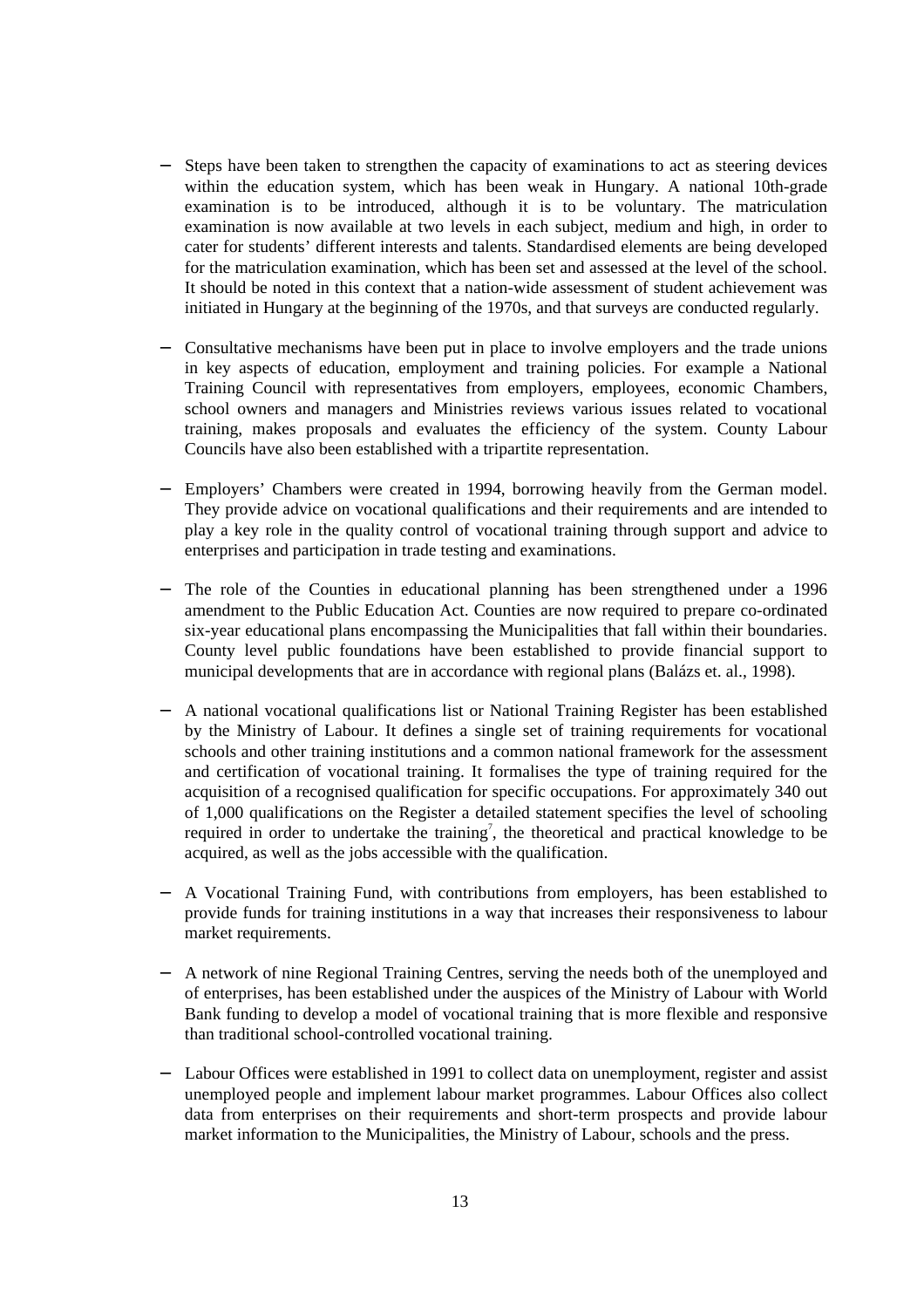− A Labour Market Fund has been established to finance labour market activities with resources from the national budget. Part of these resources is managed at the central level, the other part being under the responsibility of Labour Offices at the County level.

#### *Administration and financing*

Responsibility for the administration and financing of education in Hungary is a shared, and at times divided and confused, responsibility, both between levels of government and between sectors of government, particularly at the national level.

#### **Box 1: The Vocational Training Fund**

The Hungarian Vocational Training Fund provides a way for employers to have a direct influence over the provision of vocational training within schools, and can be an important additional source of resources for schools at a time of funding shortages. It was established in 1988, although the legislation that established it has been modified several times since then. The principal objective of the Fund is the development of vocational training, both initial and continuing, and either theoretical or practical. Private sector firms with more than one employee are obliged to contribute 1. 5 per cent of their payroll to the fund (1.1 per cent in the case of agricultural enterprises). To meet their obligations firms can:

- Organise and provide practical training for students of vocational secondary schools, vocational training schools or special vocational schools. In such cases the firm signs an agreement of co-operation with the school and an agreement with the students;
- Contribute equipment and materials for training in the several types of vocational schools; or
- Support the training of their own employees to obtain an officially recognised qualification. In such cases a training agreement is signed between the employer and the employee.

The Fund can support both public vocational training and tertiary institutions that prepare students for officially recognised skills and qualifications. It can also support the vocational training activities of the Chambers.

Management of the Fund is the responsibility of the Ministry of Education with the support of the National Vocational Training Council. The Council is chaired by the Ministry of Education and includes representatives of sectoral Ministries responsible for vocational qualifications, representatives of employers, employees, Chambers and educational providers. At a regional level its funds are managed by the tripartite County Labour Councils who can call for and evaluate tenders for the use of the decentralised funds and make proposals for support of particular forms of training.

At a national level the responsibility for education is shared between several Ministries. At the time of the team's visit, the Ministry of Culture and Education was generally responsible for education as a whole, the Ministry of Labour was in charge of vocational education and training and the Ministry of Home Affairs was responsible for the transfer of the central government's financial contribution to education to the Municipalities. The Ministry of Finance, not the Ministry of Education, carries the principal responsibility for setting the level of the education budget. There had been many reports of a lack of, or at least an inadequate, co-operation between the Ministry of Culture and Education and the Ministry of Labour under the previous government. The government that was formed in June 1998 has transferred responsibility for vocational education to the Ministry of Education.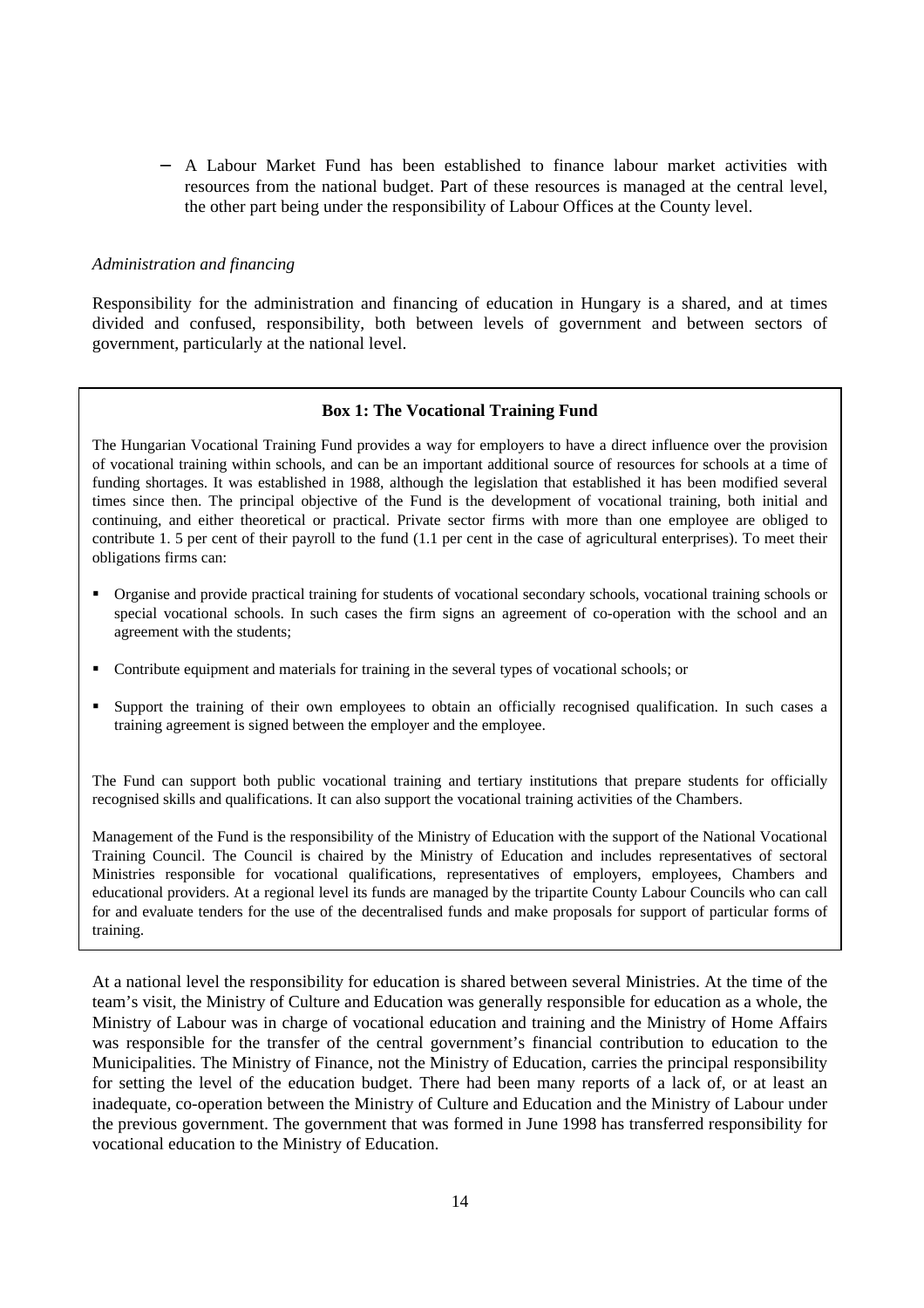The Municipalities that maintain some kind of educational institution make decisions about their establishment, closure, reorganisation and educational profile. They determine their budgets, supervise them, employ the headmasters and approve the local curriculum and the programme adopted by schools, which in this respect enjoy a considerable degree of autonomy (Lannert, 1997a).

The financing of education is now a very sensitive issue in Hungary, partly because of a shortage of resources arising from the economic downturn and partly because of the division of responsibilities between different administrations and sources of funds. Approximately 60 per cent<sup>8</sup> of schools' resources come from that part of the central State budget that is allocated to education, although these funds are transferred to schools through the Municipalities. Budgetary allocations primarily reflect the number of students in a school, but also take into account other criteria such as the grade level of the students and the type of education they are receiving (for example general or vocational).

The Municipalities' own resources are the next most significant source of school financing. Central State funding has not increased in line with the inflation rate during the 1990s, and Municipal funding has broadly increased to make up the difference and to keep total school funding more or less constant. Not unnaturally this has been easier for the more prosperous Municipalities than for the less prosperous.

Vocational schools may rely on two additional sources of funds: contributions from the Vocational Training Fund (see Box 1); and resources that they raise themselves. The latter may come from their own production, a situation which may have positive implications through involving students in practical activities, but which can also have negative consequences, as an emphasis upon production could lead to an over-utilisation of students as cheap labour at the cost of the educational role of the school.

The problems of equity and efficiency arising from this system of school financing have been the subject of much debate.

## *3.3 Changes in the basic structure and in the traditional pathways*

The structure of the Hungarian school system until 1989 was rather similar to that of other Central European countries. At the end of the eight year elementary school those who continued to secondary school (some 93 per cent of the 8th-grade cohort) had to choose between four clearly differentiated tracks, each one in a specific type of school and with few cross-overs or connections existing between tracks:

- Roughly one in five attended a general secondary school in which they followed a four year programmes preparing them for the matriculation examination and for higher education entrance;
- Roughly one in four attended a secondary vocational school, in which they followed a four year programmes which prepared them both for an occupational qualification and for higher education entrance and the matriculation examination<sup>9</sup>;
- − Close to one in two enrolled in a lower vocational (trade) school which provided training lasting for two or three years for highly specialised skilled or (in a few instances) semiskilled jobs. Most of these schools were attached to large State-owned enterprises, which provided the practical training;
- − Finally, between two and three per cent of the cohort enrolled in "special schools". Originally established for disabled pupils, these also admitted disadvantaged children,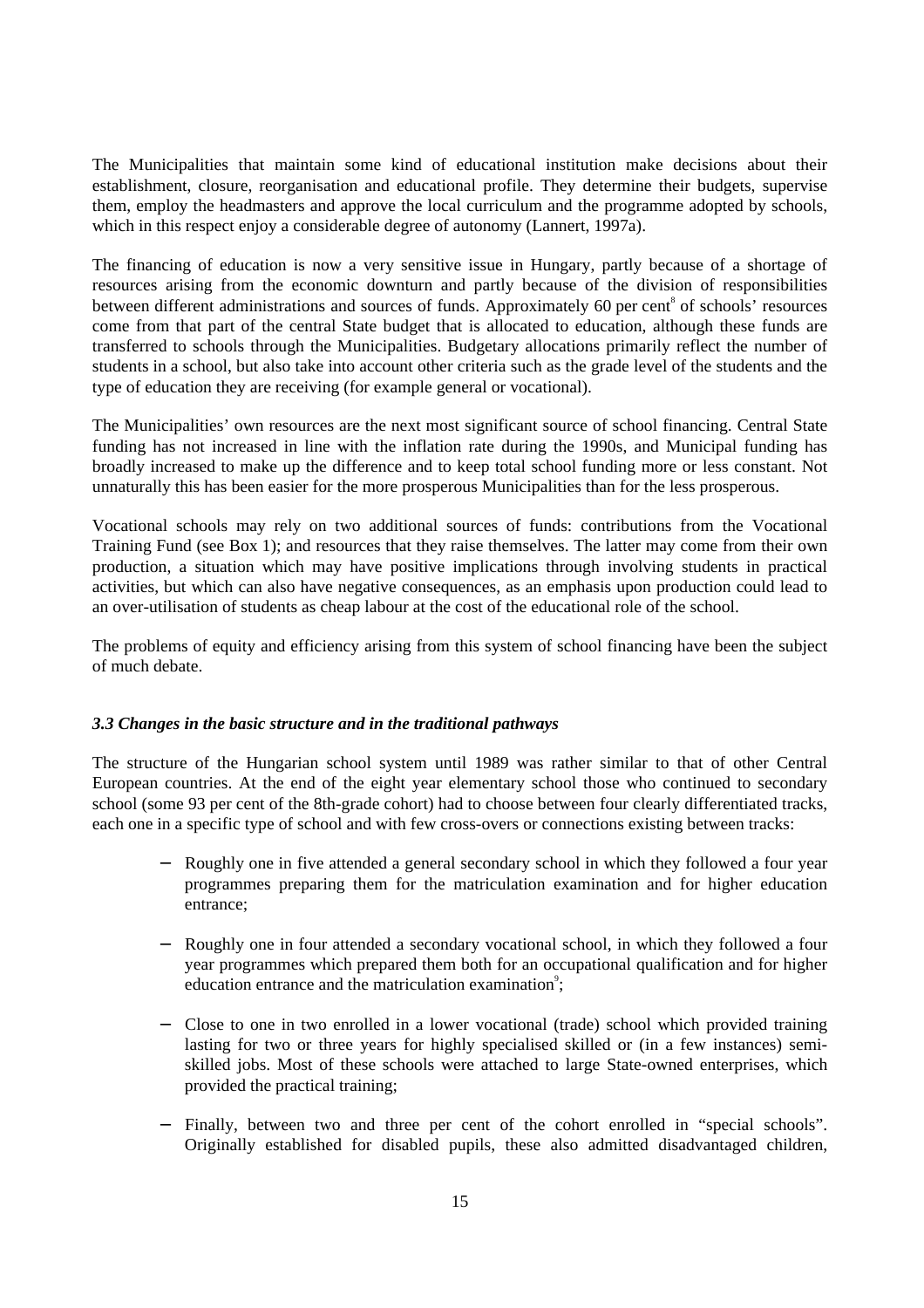particularly when the surplus of the baby-boom generation had to be absorbed, and those with low levels of academic achievement. The great majority operate as programmes within other schools, rather than as separate institutions.

An important feature of these pathways has been the existence of competitive examinations in the 8thgrade for entry into upper secondary school. These examinations are optional, but are widely set by those upper secondary schools that offer general education and vocational secondary programs. These examinations are one of the factors that lead to a high degree of streaming existing within the Hungarian education system. Not only are students streamed by academic performance at a relatively early age<sup>10</sup> into one or another upper secondary program, but they are also differentiated at the same point within these streams by the relative ranking of schools. The publication each year of league tables ranking schools by the proportion of their final year students admitted to tertiary education helps to reinforce streaming, selectivity and differentiation as key features of Hungary's education system.

During the 1990s, this traditional set of pathways has been modified in several ways, partly as a result of Government policies, but also as a result of initiatives taken at the local level in response to Hungary's new economic and social context, and as a result of demographic changes. Changes include: a blurring of the traditional school structure; changes in the distribution of enrolments between the different pathways; and the creation of quite new post-school pathways.

## *Pathways after 8th-grade*

Partly through the greater freedom afforded to local school maintainers since 1989, and partly because of the demographic pressures that are causing schools to compete for students by offering a wider variety of courses<sup>11</sup>, the boundaries between the traditional school structures have been blurring rapidly. It is now common for schools to offer more than one type of course -- for example general education plus secondary vocational, or secondary vocational plus shorter vocational or trade -- and as a result hybrid schools are being created that have the potential to create newer and more flexible routes to work for students, and to allow easier transfers from one type of programmes or course to another $12$ . Demographic pressures are also causing many of those schools that offer general education courses to recruit their students at an earlier age. Through offering both the last years of compulsory schooling and upper secondary general education courses they are hoping to maximise the size of their ready-made student body at the point of transfer from 8th-grade to 9th-grade. When coupled with the pervasive influence of entrance examinations, this trend is reinforcing the role of selectivity within the system, despite pressures elsewhere for a more comprehensive approach.

Pathways are also changing at the end of secondary schooling, since a number of secondary vocational schools tend to offer opportunities for an extension of studies beyond 12th-grade, although sometimes without a clear differentiation between the types of qualifications that can be obtained at the completion of schooling following studies beyond the 12th-grade. In some cases this appears to represent a "stretching" of the curriculum over a longer time period. In others it results in a qualification at a higher level being obtained.

Pathways have also been changing through some schools anticipating the major curriculum changes to come into force in 1998 with the new National Core Curriculum. They have been introducing broader programs, particularly within vocational education, as well as delaying the introduction of specific vocational preparation. Under the auspices of a World Bank project 150 secondary vocational schools are now extending general education to the 10th-grade, and providing only general vocational orientation in the 9th- and 10th-grades. During the 11th- and 12th-grades students prepare for the matriculation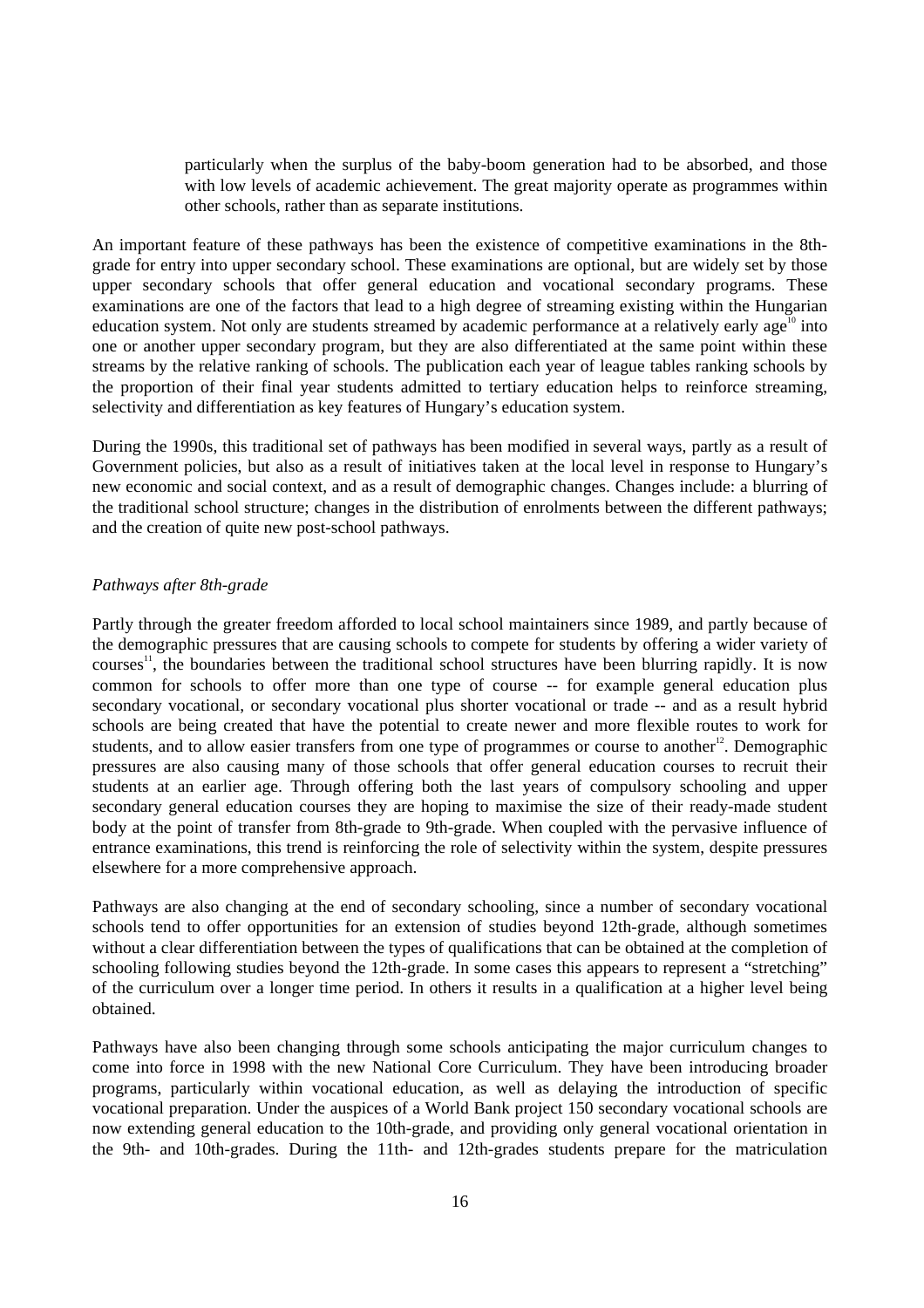examination and undertake basic vocational training in 13 broad professional areas. Vocational specialisation is delayed until after 12th-grade, taking place in the 13th- and 14th-grades.

These changes have coincided with some substantial shifts in enrolments between the different types of schools, or perhaps more accurately, between the different types of programmes. Between 1990-91 and 1997-98 enrolments in general education programmes grew by 15 per cent and in secondary vocational programmes they grew by 35 per cent. On the other hand enrolments fell by 12 per cent in special schools, and by 37 per cent in lower vocational (trade) schools. As a result of these changes lower vocational schools' or programmes' share of secondary school enrolments fell from 46 per cent to 32 per cent between 1989-90 and 1997-98, with the share of enrolments represented by those schools or programmes that offered the possibility of tertiary entry growing (Table 4).

#### Table 4: Secondary school commencements by type of school<sup>1</sup>

|         | General<br>secondary<br>school | Secondary<br>vocational<br>school | Lower<br>vocational<br>(trade) school | Special<br>vocational<br>school | Total |
|---------|--------------------------------|-----------------------------------|---------------------------------------|---------------------------------|-------|
| 1989-90 | 22                             | 29                                | 46                                    | 3                               | 100   |
| 1993-94 | 25                             | 33                                | 36                                    | 6                               | 100   |
| 1997-98 | 30                             | 36                                | 32                                    | 2                               | 100   |

*Note*:

1. The classification by school type is somewhat arbitrary, and is becoming increasingly so, as commonly schools will offer more than one type of program. For example more than 80 per cent of trade, apprenticeship or lower vocational schools operate together with some other type of institution, and it is very common for the one institution to offer both general education programmes and secondary vocational secondary programmes (Benedek, 1996). *Source:* Hungarian Background Report, Table 15

Analysis of Labour Force Survey data shows that a general increase in educational participation has taken place among young people during the 1990s -- an increase of around seven per cent among both 15-19 year olds and 20-24 year olds between 1992 and 1997. Alongside this overall increase, significant and sometimes much larger shifts between the different types of schools or programmes have occurred among particular age groups:

- − Among 15 year-olds overall participation has changed little, but there has been a ten per cent shift of enrolments away from lower vocational (trade) schools and towards general education programmes in elementary schools;
- Among 16 year olds there has been a similar trend, and in addition a shift away from shorter vocational programmes and towards those vocational or general programmes that offer the possibility of tertiary entry;
- Among 19 and 20 year olds participation has risen sharply (by 14 and seven per cent respectively) in those upper secondary vocational or general programmes that offer the possibility of tertiary entry, but by far less (only by three or four per cent) in tertiary education itself;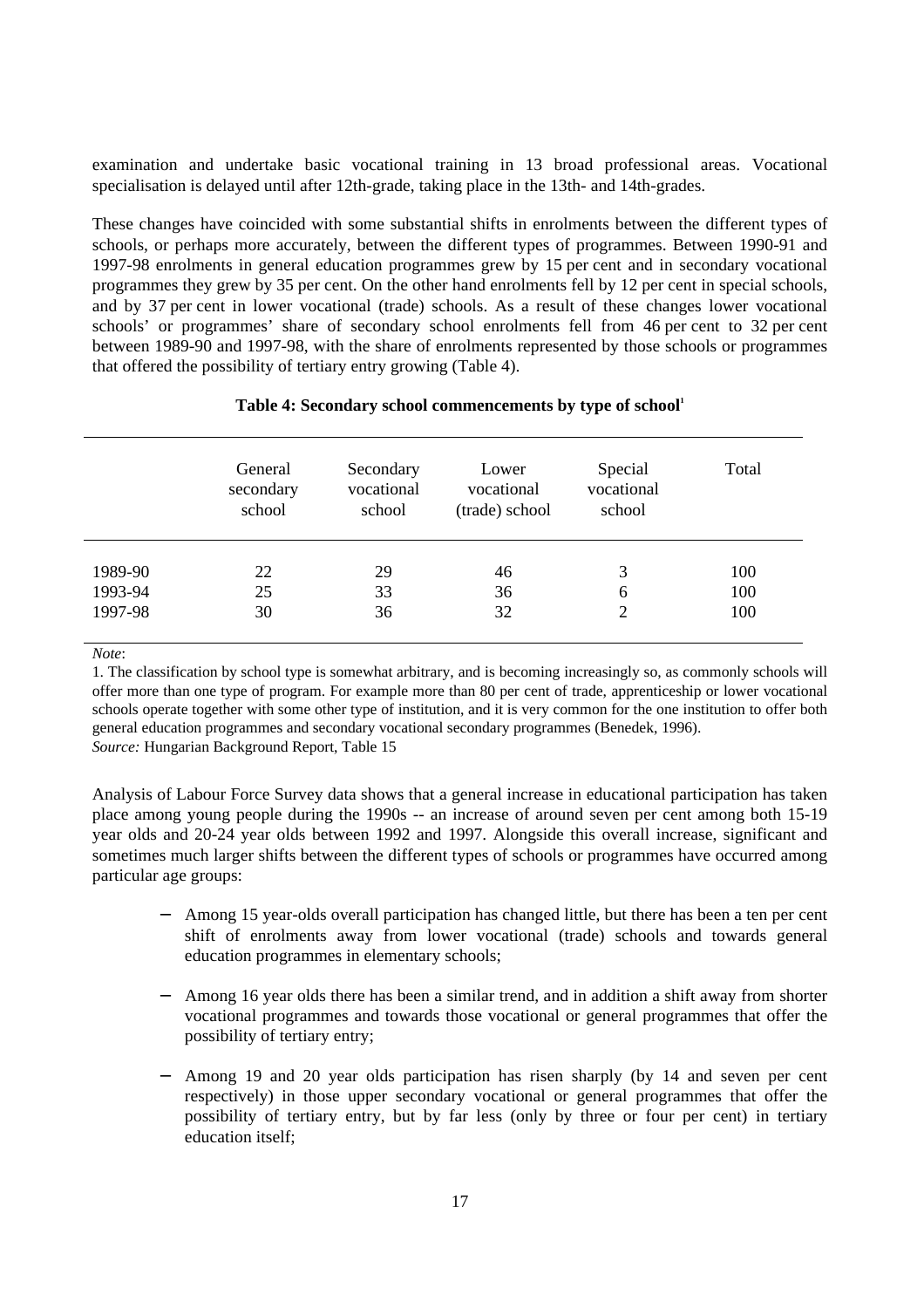− Among 20-21 year-olds tertiary participation has risen by some six per cent. Very little change in participation has occurred among those aged 22 and over.

Much of the fall in enrolments in the lower vocational (trade) schools arises from the collapse of the State owned enterprises to which they were linked, which provided their students both with opportunities for practical training in their workshops and with virtually guaranteed possibilities for post-school employment. With the collapse of these firms the justification no longer existed for the training of large numbers of highly specialised skilled or semi-skilled workers. At the same time, with the emergence of unemployment people became aware of the fact that a full secondary education would provide better opportunities on the labour market. Nevertheless it must be pointed out that the sorts of trends observable in Hungary and summarised in Table 4 are common in other OECD Member countries. Almost universally apprenticeship numbers are declining and numbers in general education courses and in vocational courses that offer the possibility of entry to tertiary education are rising. The nature of political, labour market and economic conditions in Hungary prior to 1989 might simply have delayed trends that were inevitable and that have since been more rapid than they might have been had they begun earlier.

Coinciding with the rapid decline in lower vocational (trade) school enrolments since 1989 there have been major changes in these schools' arrangements for practical training. The overall balance between workshops and workplaces as the venues for practical training has not changed, with some 56 per cent of training occurring in workshops both in 1990 and in 1995. However changes have occurred within these broad training venues. On the one hand many schools have simply taken over the training workshops formerly run by State-owned enterprises, so that in 1995 two thirds of all workshop training occurred at school compared to less than one third in 1990. On the other hand the growth of small firms since 1989 has created new opportunities for work-based training. In 1990 56 per cent of work-based practical training occurred in large firms, but this has now fallen to only a quarter of all work-based training, with three quarters of all such practical training now being provided by self-employed craftsmen.

#### *Pathways after school*

The most dramatic and obvious change since 1989 to the pathways available to young Hungarians after they leave school has been the collapse of the de facto employment guarantee that once was available to all school leavers. This has been reflected in rising levels of unemployment among young people, but even more so in the very high inactivity rates revealed in Table 1, which are roughly three times as high as unemployment levels. Almost nothing in any formal sense is known of the difficulties and problems faced by those young Hungarians who are neither in the labour market nor in education. When the review team asked what these young people were doing, answers ranged from involvement in the grey or black economies, intermittent involvement in temporary work, unpaid assistance on family farms, early motherhood and involvement in crime and prostitution. The truth in all likelihood lies in some combination of all of these. It seems clear that a high proportion of young Hungarians are now spending substantial periods of time after they leave school involved neither in education nor in formal employment. In the process many of them are negotiating quite new forms of pathways. In many instances these pathways carry with them substantial social and economic costs for the society at large, in addition to substantial risks for the individual young people. These young people should be treated as an urgent priority by Hungary's public policy makers.

In response to the rise in unemployment among young people in the early 1990s the principal Hungarian response was to ensure that unemployment benefits were widely available to and easily accessed by youth, and young people were eligible for access to active labour market programmes on the same basis as adults. However in 1996 the emphasis shifted towards more active labour market policies for youth.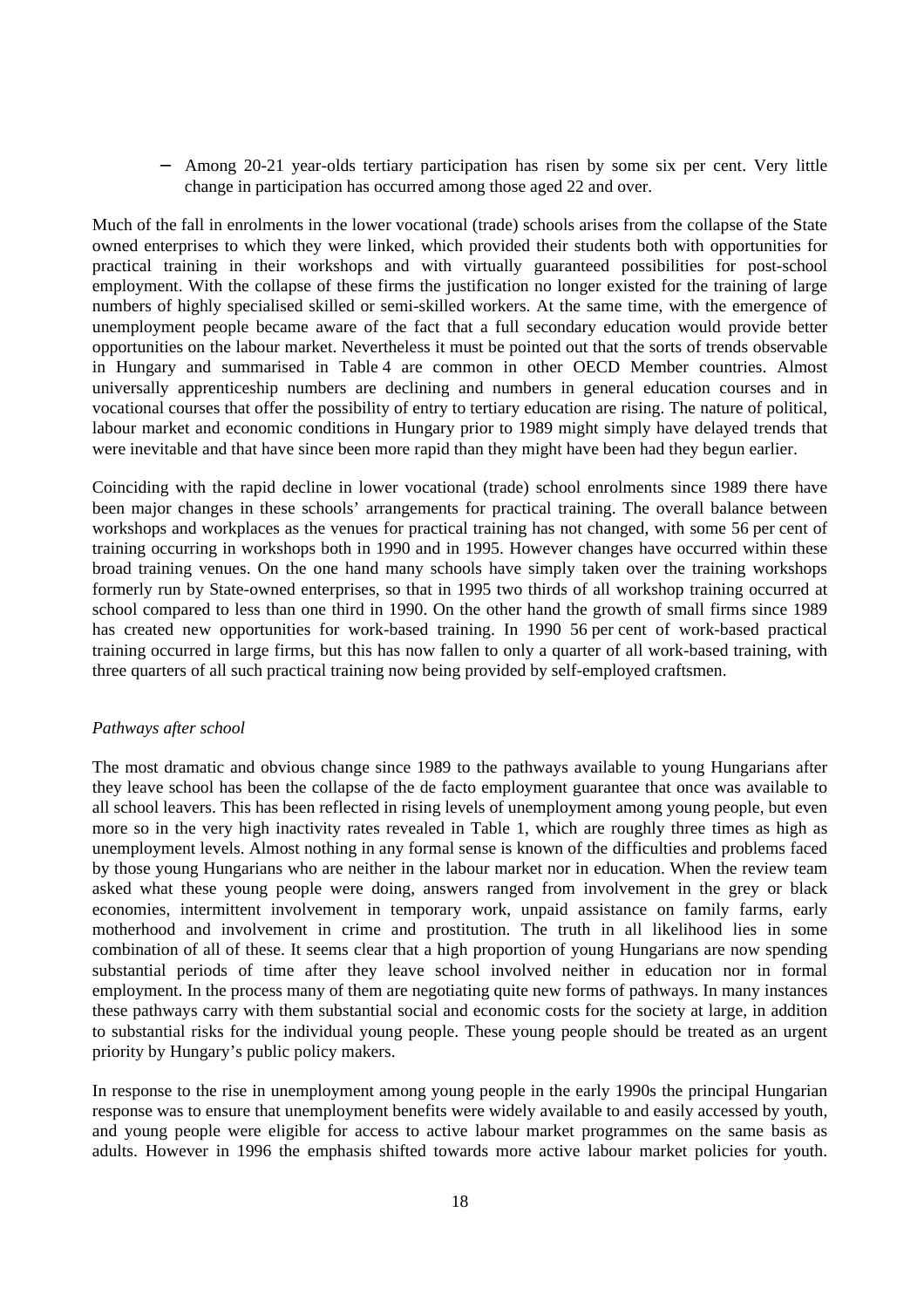Young people without work are now not eligible to receive unemployment benefits, but can receive income support (at between a third and a half of the previous unemployment benefit levels) only if they are engaged in training, or if they are able to gain a place in subsidised employment. One immediate consequence was to discourage large numbers of young people without work from registering with their local Labour Office. In one Labour Office visited by the review team the number of school leavers who were registered fell from 2,208 to 677 between 1995 and 1996, although it rose again to 1,420 in 1997.

Three main types of labour market assistance are available to those young people who register with their local Labour Office: training courses; subsidised employment; and public works programs. The administration of these programmes is highly decentralised at the County level. For example the occupations to which wage subsidies can be attached are set by the tripartite County Labour Councils rather than by the Department of Labour. Levels of wage subsidy are also not standardised, and are set at the County level. They can range from 50 per cent to 100 per cent of the going wage, although they average around 70 per cent.

Young people constitute some 20-25 per cent of those gaining access to labour market measures, compared to some 10 per cent of the registered unemployed. Training programmes account for by far the largest proportion of these places, with wage subsidies representing only around a quarter of all programmes places taken up by youth, and public works less than a twentieth. Young people appear to be over-represented within labour market training programs, for their relatively high levels of education, compared to many older unemployed people, make it easier for them to adapt to the courses on offer.

For many young people labour market training programs, originally designed to assist the unemployed, are becoming a new form of pathway from school. For many it is the only way to qualify for income support, and it also provides assistance towards travel, meals and accommodation as well as tuition costs and basic income support. Entry to training programmes is competitive, and those with higher levels of education are gaining access to training at the cost of early leavers and those without qualifications, whose needs would seem to be greater. In 1996 63 per cent of those participating in training programmes had graduated from a general secondary school, a secondary vocational school or from tertiary education, even though those with these levels of education were only 23 per cent of the unemployed (Ministry of Culture and Education, 1998b). Tertiary education places are in short supply in Hungary, the labour market values modern skills such as computing, and courses that provide these skills can be taken in places such as Regional Training Centres. And so many school leavers are now using labour market training programmes to increase their skills while they bridge the period between two periods of formal education -- school and higher education. They are also using labour market programmes to bridge the gap between school and work by obtaining skills that in many cases are not offered within the school system.

This problem in targetting appears to be one symptom of the lack of clear objectives for labour market programmes (objectives which, it must be said, can be hard to set when labour market demand is low and jobs are scarce). Similarly, whilst wage subsidy programmes in theory allow higher rates of subsidy to be attached to the most needy and the hardest to place, the practical realities of running a Labour Office within a fixed budget are such that the incentives for their managers favour large numbers of placements at lower subsidy rates, rather than the provision of higher levels of resources to a smaller number. The review team was also struck by the lack of a flexible approach in combining different types of programmes -- such as subsidised employment and training -- and by the lack, largely because of staff limitations in Labour Offices, of an individualised approach to the provision of assistance to young people. It was also clear that the level of assistance available falls far short of the size of the potential target group. In the County Labour Office referred to above in which school leaver registrations fell sharply after 1996, only 40 per cent of those who registered in 1997 were offered a training place.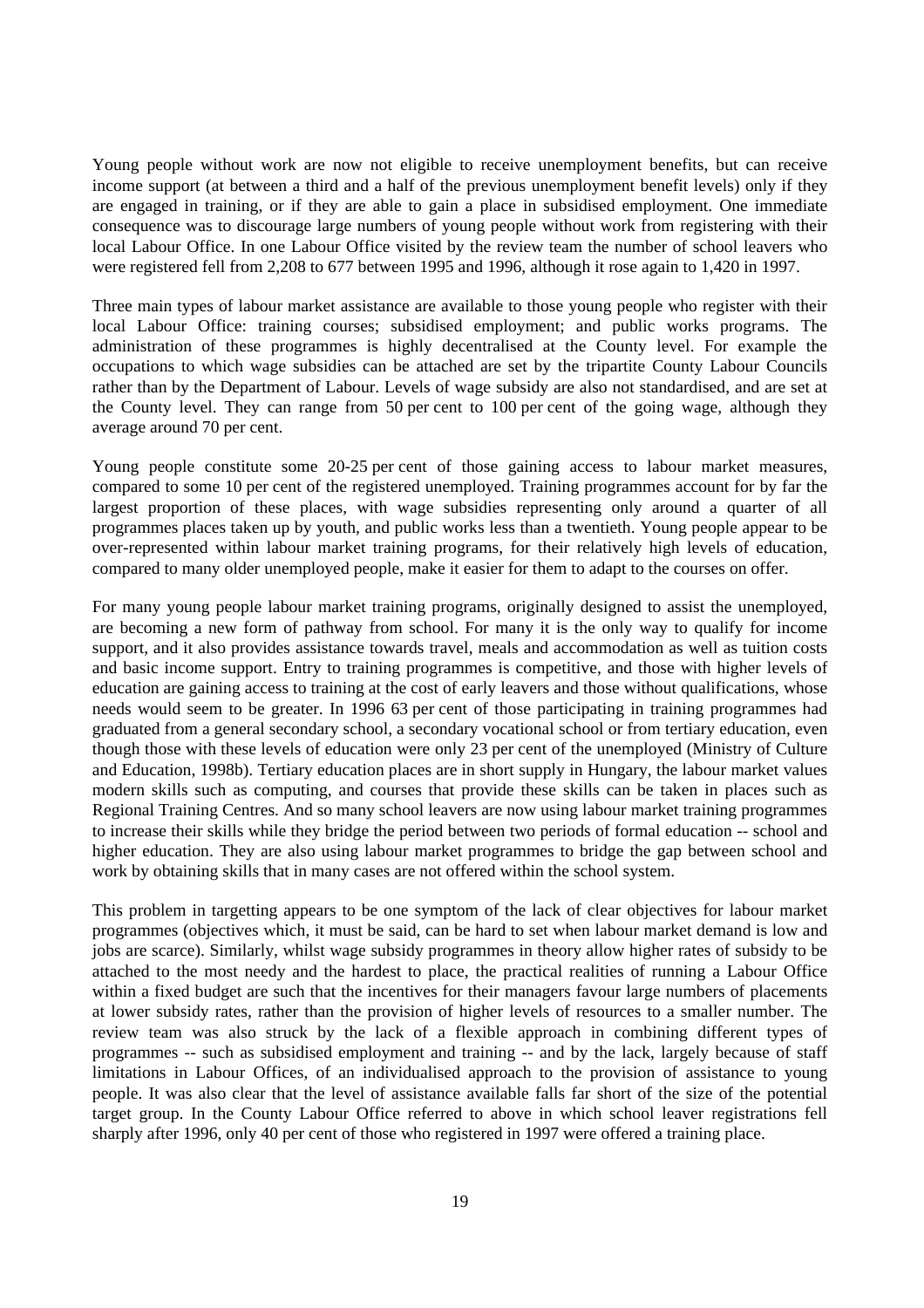The emergence of a heterogeneous and diversified private training market, not always leading to a State recognised qualification, is a further significant change in the pathways available to young Hungarians in the 1990s. Some of this market, about which little systematic information is available, has been accounted for by public institutions offering courses on a fee paying basis, and some is accounted for by private institutions. There is very little regulation of the competition between these public and private institutions, and the need has been expressed for a system of quality management and control (Ministry of Culture and Education, 1998b). Courses in areas such as management, accounting, foreign languages, computing, tourism and hospitality -- all in demand in Hungary's labour market -- are heavily represented in the private training market. Many of the young people that the review team met were acutely aware of the potential employment benefits of investing in their own post-school education through such courses, whether or not they lead to a formal diploma, and many are undertaking evening or correspondence courses to improve their skills, increase their labour market prospects, or to improve their chances of entering tertiary education.

While the number of tertiary education enrolments expanded by 100 per cent between 1990-91 and 1997- 98 (based upon analysis of Labour Force Survey microdata), much of this expansion simply kept up with transitional demographic pressures, with overall participation rates (again using Labour Force Survey microdata) expanding only by some four to six per cent among 19 to 22 year-olds. But the tertiary education system has become more diversified during the 1990s, partly because of the introduction of fee paying courses, and it will become more so with the introduction of short-cycle tertiary courses as from the beginning of the 1998 academic year.

For many young Hungarians the pathway from school to tertiary study is not an easy one. There is substantial unmet demand, with only some 40 per cent of applicants each year gaining a place during the 1990s. As a result many who are not admitted on the first occasion attempt the entry examinations on more than one occasion in following years, further adding to the unmet demand. The difficulties of gaining entry are compounded by the lack of a clear and transparent single admission system for Hungary's 157 tertiary institutions. The matriculation or final school examination has served a largely ceremonial function, with pass rates of around 90 per cent. While institutions can evaluate applicants on the basis of their achievements in secondary education, they are also free to set their own entry examinations, and do so in large part because of the largely ceremonial role played by the matriculation examination. Young people have to apply separately to each tertiary institution and in many cases sit separate entry examinations -- although some institutions do co-operate in setting common examinations. A common admissions framework for all institutions which gives more transparency, but which retains the possibility of institutions choosing their own students, would remove many of these problems that young people face in seeking tertiary education entry.

For young Hungarians and for their parents the pathways through secondary education and beyond to work have become more complex, less transparent and far less certain during the 1990s. New institutional arrangements and new choices coexist with old institutions and previously existing choices. Options and pathways can now differ sharply from one region to another. The rate at which change is occurring, the complexity, lack of transparency and uncertainty are also greatly complicating the collection of precise data on the number of young people at different stages of the transition process and in different streams. Together these changes to young peoples' pathways in the 1990s have greatly increased the importance of high quality career guidance and orientation being available to young people. While the team did not have the opportunity to discuss career guidance in detail, there were frequent reports that much still has to be done in this area.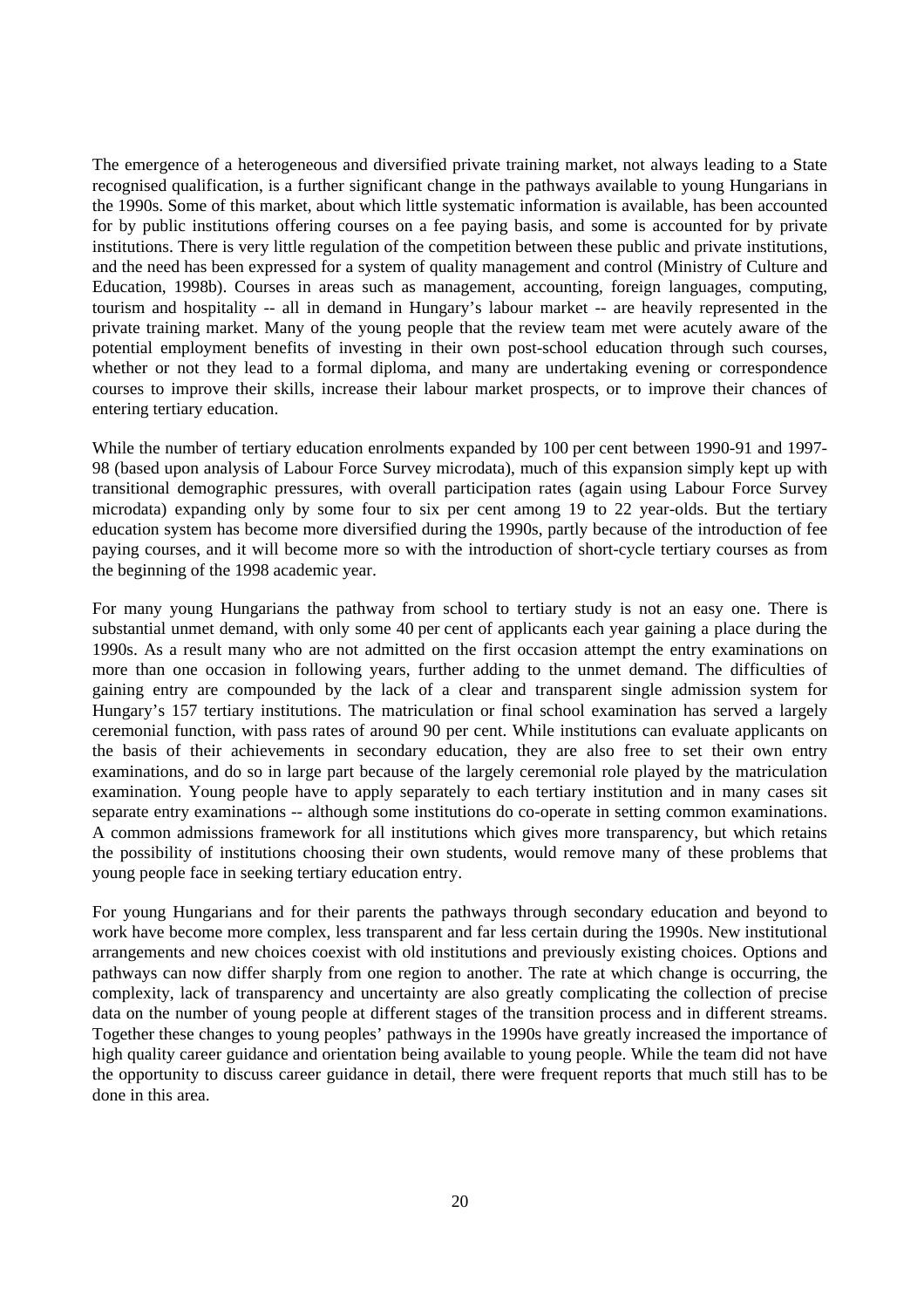#### *3.4 Quality and inequality in school education*

The quality of general education has traditionally been regarded as good within Hungary. This may be explained not only by the value attached to education, but also by more objective factors, such as the widespread development of early childhood education and a rather high level of teachers' qualifications.

Results from the Third International Mathematics and Science Study (TIMSS) (OECD, 1997b) show that in mathematics Hungarian 4th-grade students were ranked seventh out of 17 countries and scored above the international average. At the 8th-grade they were ranked six out of 17, and again scored above the international average. In science Hungarian students were ranked sixth and above the international average in 8th-grade, and in 4th-grade they ranked 13th out of 17 countries and scored slightly below the international average.

Despite these generally favourable outcomes there are two serious causes for concern that were expressed on several occasions during the team's visit: the existence of wide inequalities and signs of a decline in quality.

While Hungarian 8th-grade students scored above the international average in mathematics in TIMSS, differences between the achievement levels of those whose parents had completed university and those whose parents had completed only primary school were greater in Hungary than in any other country (OECD, 1997b). These differences as a function of parental background, which favoured those students whose parents were well educated, were three times as great in Hungary as in Canada, the country in which the smallest differences were observed.

The Hungarian Background Report indicates that the National Assessment of Student Achievement, which has been carried out since 1970, shows a decline of 12 per cent between 1991 and 1995 in 8th-grade reading performance and a three per cent fall in mathematics performance. Most of this decline has occurred in small towns and in villages, calling attention to problems of educational quality in smaller settlements. Lannert (1997a) reports a decline in reading performance at 12th-grade between 1986 and 1995. In the case of mathematics she reports both an overall decline in performance over the period and a growing performance gap between urban and rural areas. The average student performs far better in Budapest than in rural areas, but there are wider differences between individual schools in urban areas than in villages. Striking differences also emerge between different types of schools, with performance in lower vocational (trade) schools. It is also clear that drop-out rates in lower vocational (trade) schools are, at around 20 per cent, twice those observed in general secondary schools or vocational secondary schools. She concludes that "...one of the most alarming signs in education is the worsening of achievements".

In a context of competition for more and better students, the differentiation between schools has increased in many respects and the better informed students and their families seem to be aware of this and of its implications for the chances to find a job. With proper management and imaginative advertising schools can increase their reputation and popularity. If a school is popular it can choose the 'better' students and consequently use more academic curricula. In what appears to be a widening gap between villages and towns, as well as between lower vocational (trade) schools and other types of secondary schools, there are concerns that special vocational schools are at the bottom of the hierarchy and that their deficiencies have become even worse than before, due both to resource constraints within the Municipalities where they are located, and to restrictions on the budget of the central Government.

Taking into account both regional disparities and the difficult situation of less-educated youth in a labour market that is becoming more highly selective, there seems to be an increasing risk of economic and social exclusion for a growing proportion of disadvantaged young people. This will have long term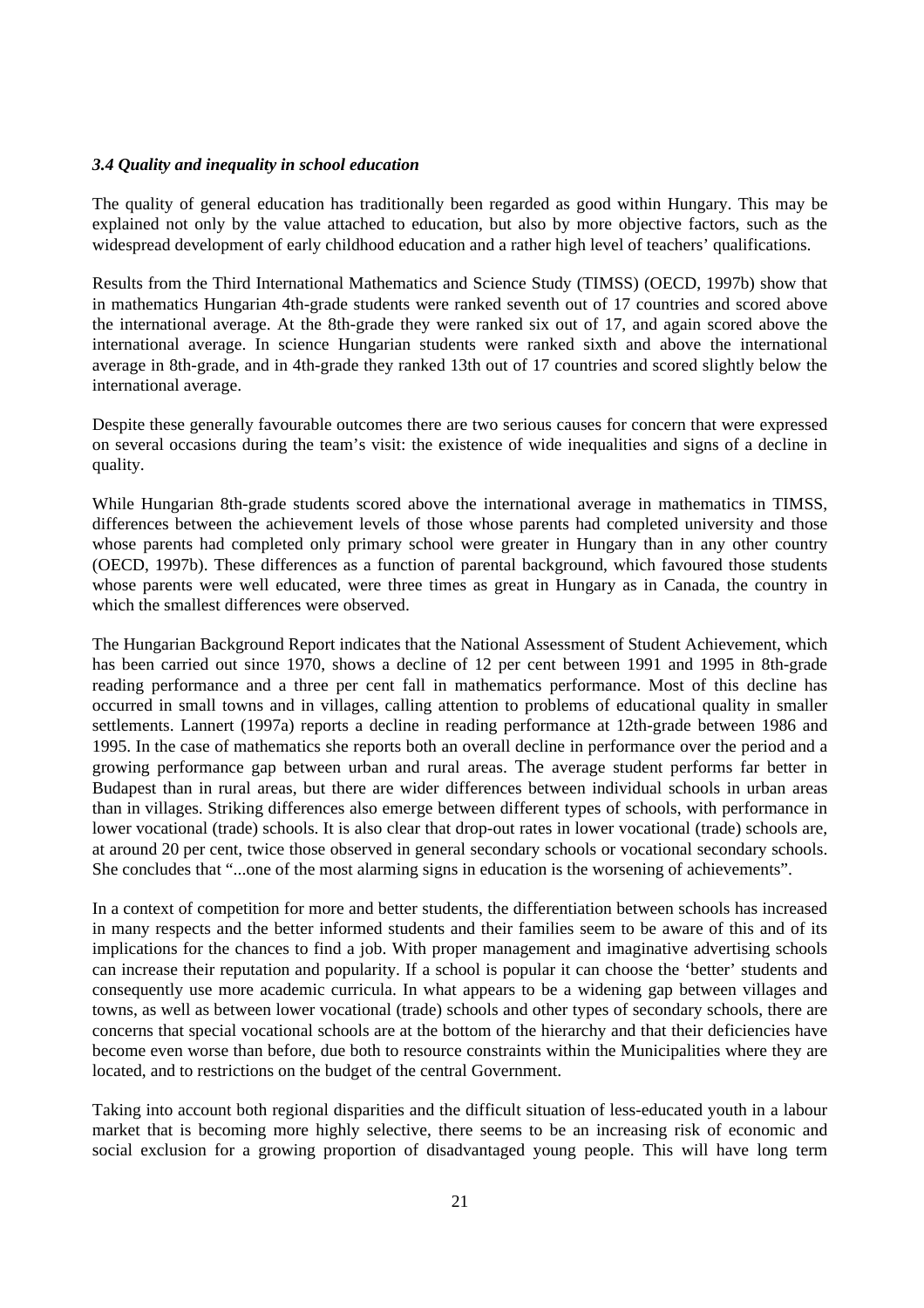implications. Many of those at risk are concentrated in the lower vocational and special vocational schools and appear to be the children of manual workers whose employment prospects were once secure but who have been hardest hit by the impoverishment that accompanies large-scale unemployment (Liskó, 1997). Gypsies also are heavily concentrated among the disadvantaged. In view of the higher birth rate among Gypsies, the magnitude of the problem is likely to increase unless their relative situation in education and on the labour market is addressed.

Some of Hungary's leaders and researchers are well aware of the problem, and at least some policies and programmes have been developed accordingly. For example the Office for National and Ethnic Minorities within the Prime Minister's Office has recognised the need for long-term and integrated programmes to tackle the problems, focusing not only on the education of young people but also on their parents and the wider community. Some Municipalities with substantial Gypsy populations have begun to introduce such programmes to encourage attendance in early childhood programs, to increase teachers' understanding of Gypsy traditions and culture, and to encourage young Gypsies to start their own businesses. The implementation and extension of such programmes require strong support from local political leaders and from the wider community over an extended period of time, but the extent of such support is uncertain at this stage. As with the many young Hungarians who are isolated both from education and from work, the problems of young Hungarian Gypsies need to be treated as an urgent priority by Hungary's public policy makers. Those in central Government, both within education and within the labour portfolio, should play an active role in marshalling local support for policies and programmes directed towards the problem.

Within the framework of the European PHARE programme an interesting programme has been developed that provides technical and financial assistance to 13 special vocational schools, catering for those who have either not entered or dropped out of secondary education. Many of the schools in the programme appear to have achieved impressive results, judged both by their success in motivating students to continue with their studies in a regular school and by students' success in obtaining jobs. The factors that contribute to this success, some of which are highlighted in Box 2 in the case of one of the schools, appear to include:

- An emphasis on socialisation, or re-socialisation, including matters such as regular attendance, time management, responsibility and self confidence;
- − Personalised and small group teaching, individual attention to the children's problems, and a regular relationship with their families and with social workers ;
- An emphasis upon learning through practical work, both to provide a sense of achievement and to prepare students for a job;
- − The availability of careers advisers who can help students to look for a job as well as provide advice and guidance.

The fact that special vocational schools can be more flexible than other schools -- for example in the age at which they admit students -- offers them a genuine advantage in dealing with these students that should be preserved. Their experience also suggests the need for flexibility in financing vocational courses, as, for many of their students, courses leading to a qualification on the National Register may well prove too demanding, and training activities that combine theory with a strong emphasis upon practice may contribute to their personal development. It will be important to draw upon the experience of these schools and to draw lessons form the programmes that they offer, in order to develop more effective means of tackling the severe difficulties faced by the most disadvantaged youth in Hungary.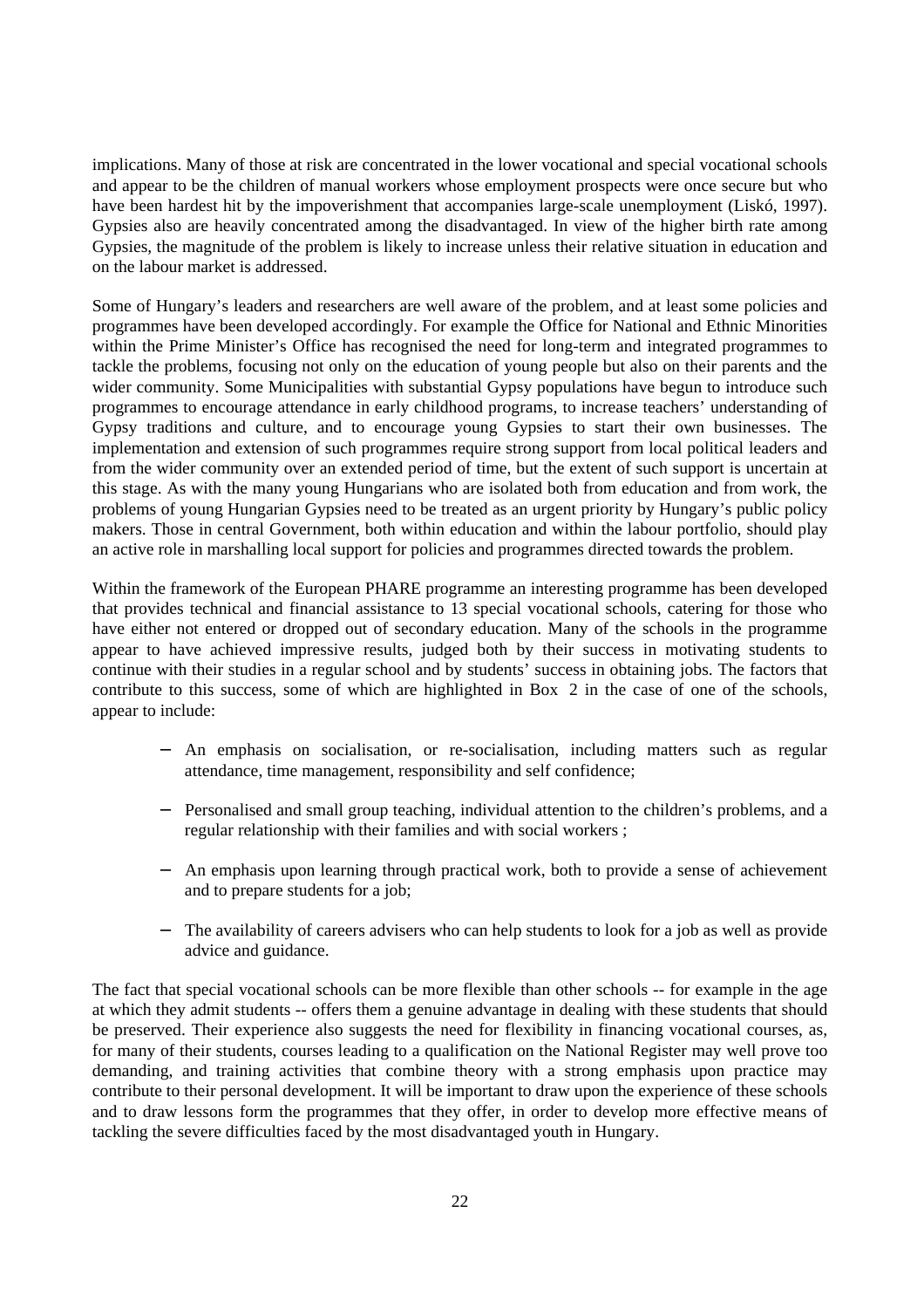The decision to extend the period of general education from the age of 14 to the age of 16, to come into force in 1998, reflects an international trend. However in the present Hungarian context it may involve new educational problems for those slower and less academically motivated learners who may have little incentive to stay in school if they do not have any opportunity for more concrete and more practical activities (Forray and Hegedûs, 1998). This is particularly likely in light of the fact that the Hungarian tradition is rather academic and elitist and places considerable emphasis on the cognitive aspects of teaching. The problems of how to motivate and raise the performance levels of the lower achievers are likely to become particularly acute within Hungarian schools as those who commenced their schooling in 1998, and for whom the minimum leaving age is to be 18 rather than 16, work their way through the system. Planning for this issue, and responses to it, will need to commence quickly, given the important role that early achievement in basic skills such as reading and mathematics plays in predicting later academic success.

These new educational problems are most likely to emerge in the first instance in the lower vocational (trade) schools, where many such students are concentrated, and where many teachers have neither the qualifications nor the skills and experience to teach a general education curriculum, particularly one such as the new National Core Curriculum which organises knowledge in a number of broad cross-disciplinary fields rather than in traditional academic subjects. It will be very important for lessons on school organisation and pedagogy, such as those learned from the special vocational schools taking part in the PHARE programme, to be disseminated widely as the National Core Curriculum is introduced, and for teacher development within the lower vocational (trade) schools to be given a high national priority.

#### **Box 2: The Kolping School**

The Kolping School was created in 1991 using the model of the German Kolping programme, and continues to receive some support from this network. It is specifically intended for children who are mentally disabled or who have dropped out without completing secondary education. Students' ages range from 14 to 22. The school's teaching is based on the principle that it should provide an environment equivalent to a family and that it should promote success and self-confidence. Using a highly individualised approach, personal life and educational plans are established with all children in order to set achievable objectives.

The emphasis is put on personal development and socialisation. Practical work takes the majority of the time, but this is integrated with the teaching of theory and of general education subjects. The teachers are dedicated and specially selected, but receive no special training for their work

The school offers students the chance to prepare for 14 separate vocational fields, which at this stage do not lead to qualifications on the National Register. The school believes that its pupils have a better chance to get a job than those of the regular vocational schools, thanks to their practical experience. Close contacts are maintained with local Labour Offices. The local Municipality, which showed little interest in the school at the beginning, now gives its full support.

#### *3.5 Vocational education*

Hungary had an apprenticeship system run by private mostly small and medium sized companies till 1949. During the socialist era the former dual system was transformed into a school-based system of vocational education and training according to national and local labour force planning indicators and especially the needs of large State factories. The former apprentices became students. The apprenticeship contract with companies was replaced by school registration. The schools became responsible for organising training. Practical training was offered by companies in training workshops and/or at the workplace on the basis of agreements with the school.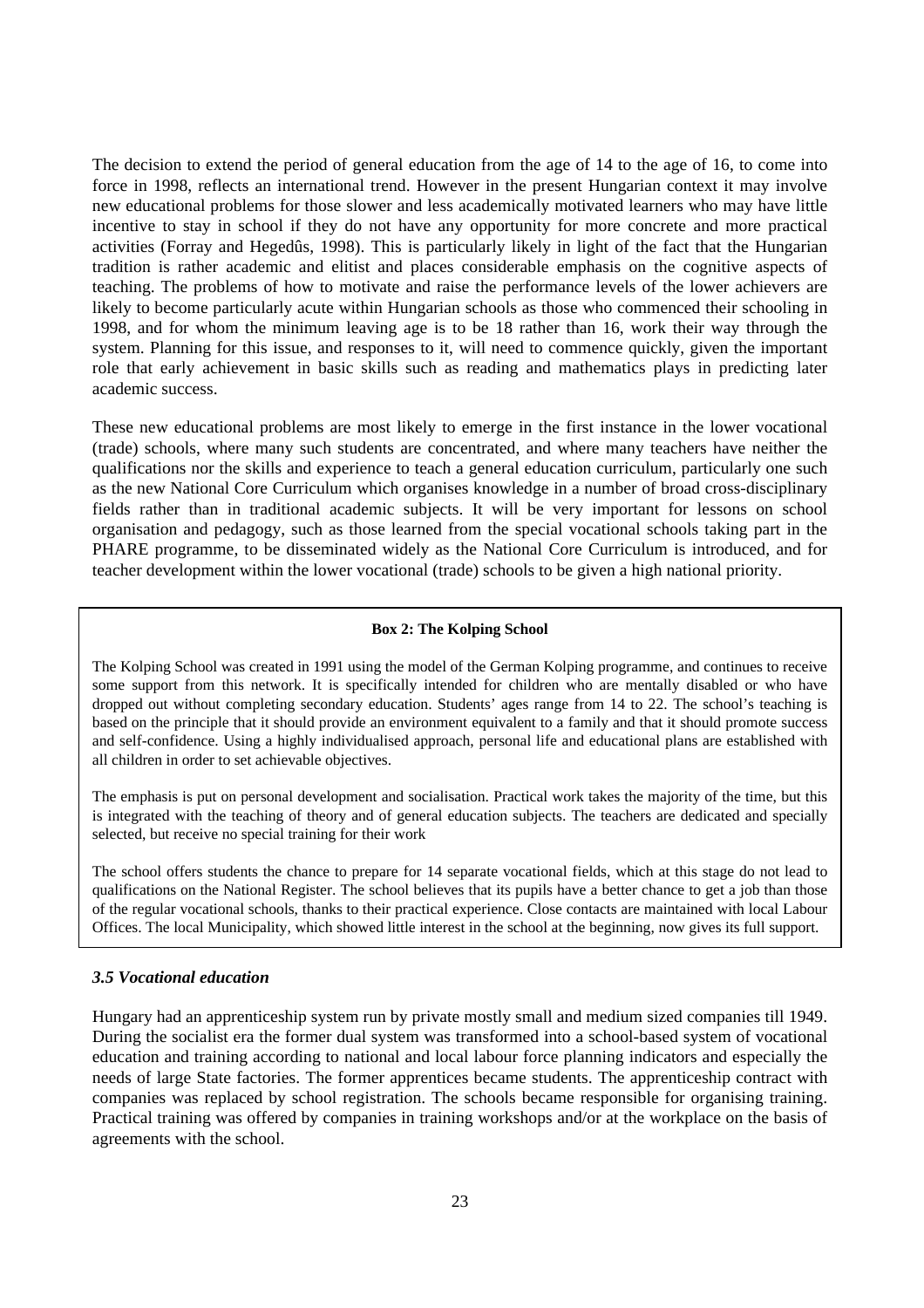After 1989 and in the course of economic restructuring the existing skilled worker training through the lower vocational or trade schools faced some serious problems: training was too specialised; training curricula were mostly out of date; training was centred on schools and practical training was either greatly reduced or stopped completely, particularly in many of the former State owned enterprises; and the training system did not cater for the needs of small and medium sized companies (Alex, 1997). A diversity of apparently disparate and uncoordinated arrangements, many quite local and many negotiated between individual young people and individual firms, have emerged to manage the ways in which young people gain practical experience in the workplace as part of their vocational training. This diversity appears to apply as much to the financial arrangements that exist between the young person and the employer as to the timing and duration of periods of practice and training spent in the firm. Some of these firms at least seem to be satisfied with these arrangements. Since apprentices receive only a small stipend during their training period, they may be very profitable for some of the enterprises, which may get quite cheap labour in this way. There is legislation to protect apprentices from abuse and it is the responsibility of the Chambers to control its application, but it is not yet clear that they are always in a position to do so.

The Vocational Training Act of 1993 and the Chamber Act of 1994 provide an important legal framework for the re-introduction of an apprenticeship training system, where responsibility for practical training is shifted to industry. But some important preconditions for an efficient apprenticeship training system are still lacking:

- − Partly due to the economic situation, the number of companies able and willing to provide training places is still low;
- Important actors for monitoring the quality of in-company training and for supporting a company-based training system like the Chambers and the associations of employers and employees are still rather weak, as a result of which the quality of the training offered in many enterprises remains poor (Liskó, 1997); and
- − A culture of in-company training is not yet re-established, with many companies continuing to believe that vocational education and training of young people lies within the responsibilities of the State.

The review team strongly supports Hungary's steps to develop apprenticeship training as an important part of its vocational education and training system. Like countries such as Austria and the Netherlands, Hungary combines an apprenticeship system with a strong component of school-based vocational education and training. In Hungary, as in these countries, apprenticeship could cater for an important proportion of an age cohort. Apprenticeship training is especially appropriate in catering for the skill needs of small and medium sized companies, not only in the crafts sector. Large firms, too, might offer apprenticeship places. But given the ongoing economic restructuring, including the dismantling of former large State owned enterprises, the sector of small and medium sized companies might become even more important in future.

Considerable efforts will have to be made to raise the number of training companies and training places and to improve the quality of the training that is provided. In countries with dual systems a variety of measures have been introduced to foster in-company training, especially in small and medium sized firms which often are too specialised to offer the full range of practical training. In Germany inter-company training centres or training in a network of several companies with different specialisations have been set up to raise the number of training places in small companies. In Hungary at several sites inter-company training centres have been set up with German support for this reason.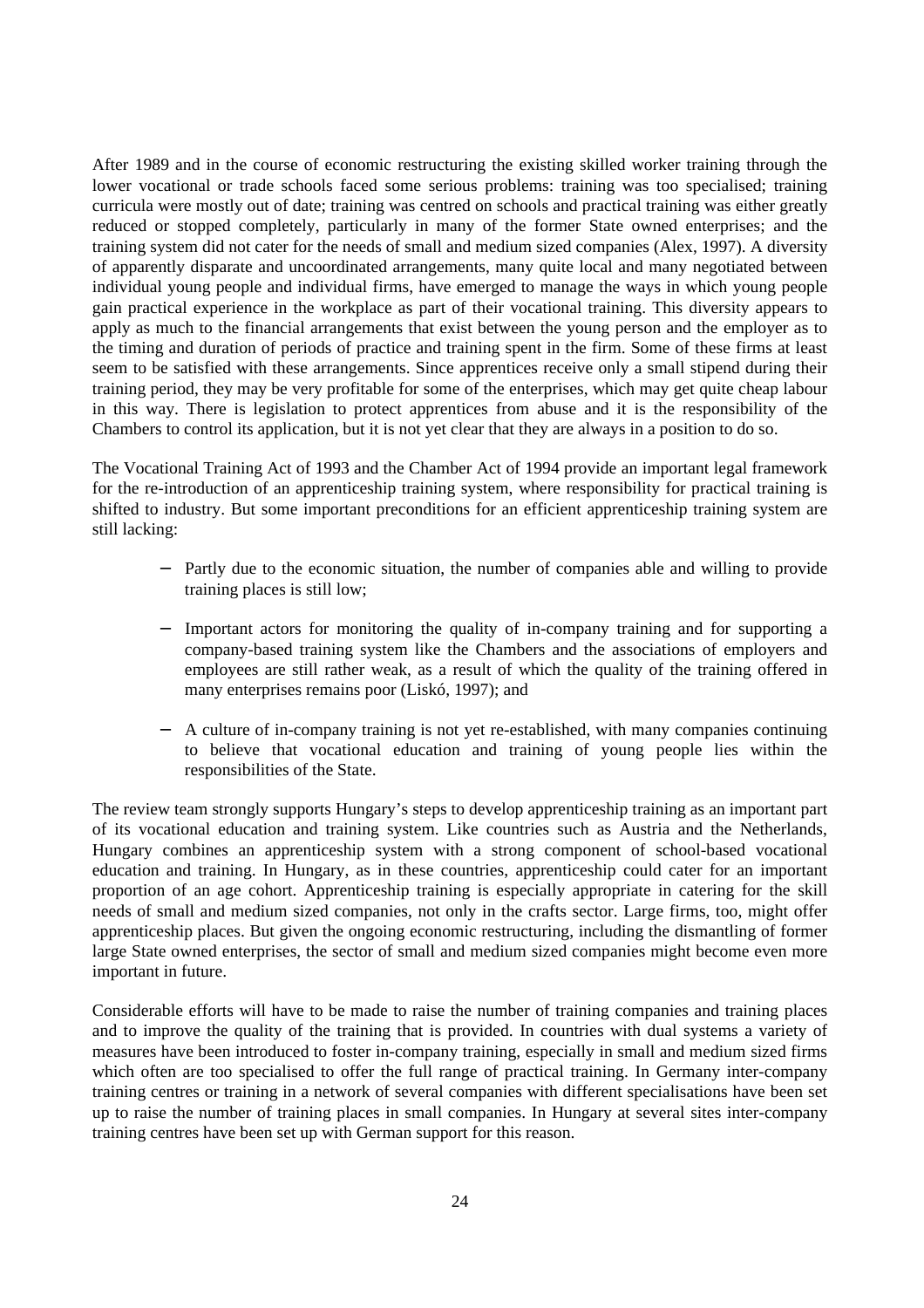Schools' training workshops can also fulfil this function. However as the capacity of firms to offer practical training grows, it will be important for incentives to be in place to discourage schools from hanging on to these workshops simply in order to keep teachers in employment, a tendency that was detected by the review team. A mechanism that might accomplish this would be to give the economic Chambers, rather than school maintainers, responsibility for allocating the relevant capital and equipment funds. (However the staging and timing of the transfer of training from school workshops to firms needs to be handled with care. It seems clear that in many instances the practical training offered through schools' workshops at present offers some advantages that are not available in many firms, particularly where the skills of Chambers in monitoring the quality of training remain weak).

Additionally there should be stronger and clearer financial incentives, such as tax rebates and funds for the training of masters and of trainers, for companies to offer training places, as existing incentives appear quite limited in their impact. The necessary decisions should be made in the near future. The Chambers and the associations of employers and employees must become convinced that vocational training is their business. This is not only a question of attitudes but also of skills.

Raising training standards can lead to higher training costs and fewer training places being offered by companies. Nevertheless public decisions on quality standards seem to be necessary for Hungary to attain the long run objective of a "high quality-high esteem" type of apprenticeship system.

Hungary has upper secondary vocational schools which also offer advanced specialisation at a technician level. In this institutional context it might be difficult to extend the "dual" system to trades in the service sector, especially to knowledge-based trades. But as in France there might be a case for extending apprenticeship training vertically, and to offer the preparation for post-secondary qualifications through an apprenticeship. This might help to make this sector of vocational education and training more responsive to the labour market, as well as helping to guard against the risk of academic drift in this level of qualification.

The National Training Register may be seen as a useful framework to help training institutions in setting their objectives and in obtaining a recognition of the qualifications that they grant to their trainees. It has an important impact on training activities, since the State budget finances only courses preparing for those qualifications which are on the Register. One implication of this is that employees' representatives are pressing for as many qualifications as possible to be included on the list in order to maximise the amount of training that does not have to be financed by individuals.

But there are instances when it would be preferable for this framework to be somewhat less rigid. For instance, when special schools provide practical training which does not meet the requirements of the Register, but which remains within the capacities of the most disadvantaged, it should not affect their financing. Again, the inclusion of required prior levels of general education within the Register acts to exclude many disadvantaged young people from access to vocational training whose practical and theoretical demands they may be perfectly capable of meeting.

International debate on qualifications frameworks seems to agree on the following:

- − Since labour market requirements are constantly changing, and in order to prepare the worker for future mobility, qualifications should not be defined in an exceedingly narrow way;
- − A proper balance has to be found between an educational and a vocational approach to qualifications. This goes beyond the traditional opposition between theory and practice, or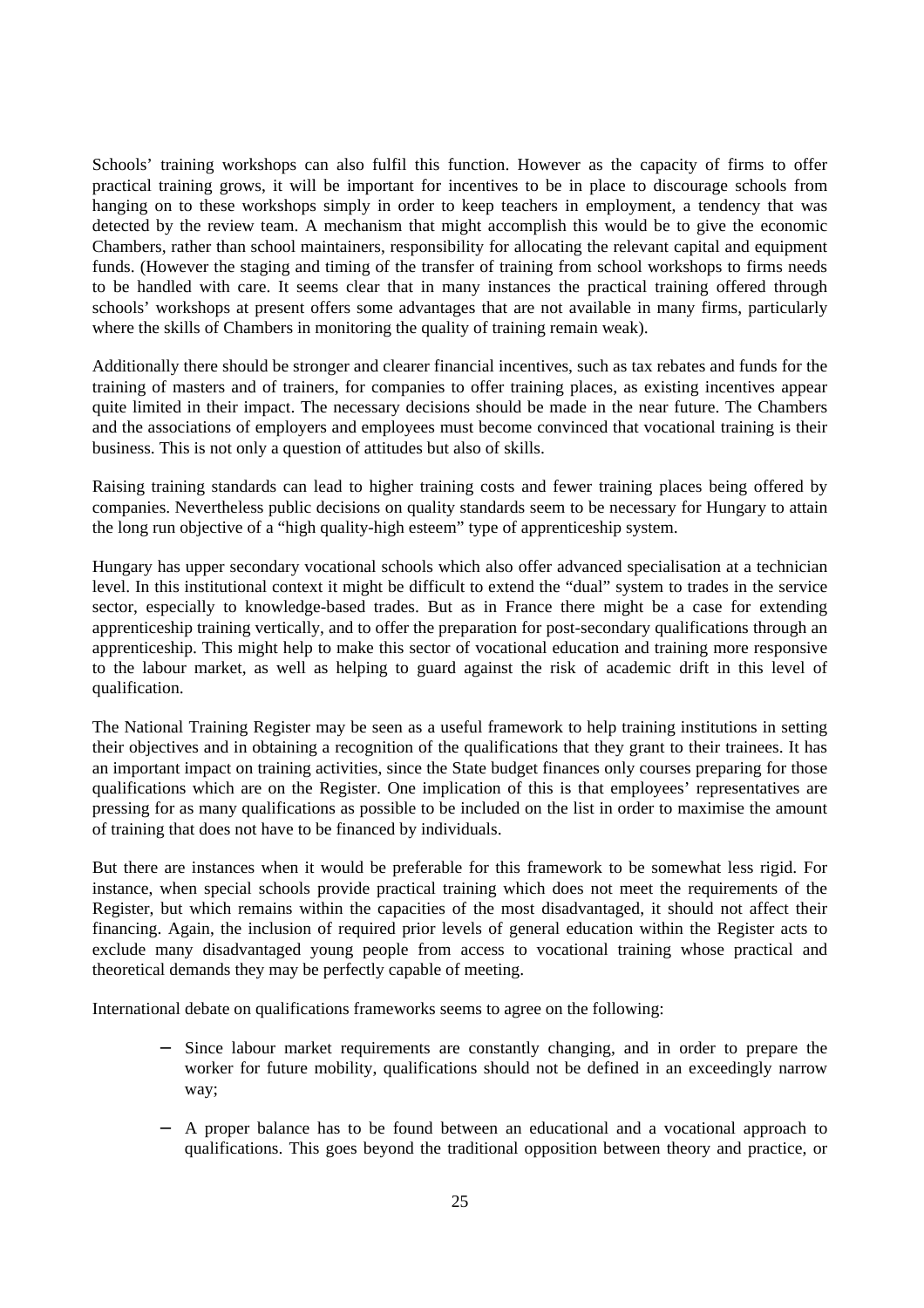between general education and vocational skills, with an increasing emphasis now being put on transferable skills or key qualifications such as communication, problem-solving or teamwork. The National Register seems to have difficulty at present not only in including such key generic skills, but in striking an appropriate combination and sequencing of general and vocational education within any single program;

− Qualifications frameworks require a close co-operation between those who have a concrete knowledge of an occupation in industry and those who can interpret its requirements in educational terms. These are the conditions for a training programme to be efficient and for a qualification to be recognised by the labour market.

These issues will increase in importance in light of the transfer of responsibility for vocational training from the Ministry of Labour to the Ministry of Education, a transfer which has the potential to alter the institutional framework for their resolution.

Modernisation of Hungary's vocational training system will require attention to be paid to the quality of the lower vocational (trade) schools. With the enrolment shift from these schools to secondary vocational schools that has occurred in the 1990s, the view has been expressed that they have no future and are simply dying out. Such a position would neglect the fact that labour market demand continues -- although at a reduced level -- for the skills that they produce, and that the programmes that they offer represent the only opportunity left to a very large population of students who lack an academic inclination. It is also clear that at least some of these schools seem to demonstrate a remarkable ability to adjust to the new conditions, despite a shortage of resources. The challenge will be to modernise these schools and their programmes, and to build better links between them and other pathways so that they cease being educational dead ends. Quite clearly they will be forced to change in many important respects when, under the new National Core Curriculum, the type of education and training that they offer at present is no longer able to be offered to 14-16 year olds, but must be offered only after the 10th-grade.

But a modernisation of these schools raises a number of problems. The most obvious one is the adaptation of teaching areas to the new demands of the labour market. This process has been initiated, but a major obstacle comes from the teachers: they are civil servants and many are highly specialised. Re-training them in a completely different subject is not easy. And the low level of teachers' salaries compared to those of industry makes it difficult to recruit specialists in technical subjects.

#### *3.6 Tertiary education*

## *An overall perspective*

The Hungarian system of tertiary education and its leaders have always enjoyed a high degree of prestige, which has probably contributed to the large degree of autonomy that they have enjoyed, not only in academic matters, but also in the overall planning and management of the system. There are 119 public and 38 private institutions of higher education in Hungary, which fall into two types. Colleges provide three-year courses, while the normal period to obtain a degree at a university is five years. Thus the distinction between colleges and universities is largely determined by the length of their programmes, and does not necessarily reflect a distinction between institutions with a more practical orientation on the one hand and those with a more theoretical focus on the other. Within a standardised procedure approved by the Ministry of Education, institutions are free to decide their admission requirements. They makes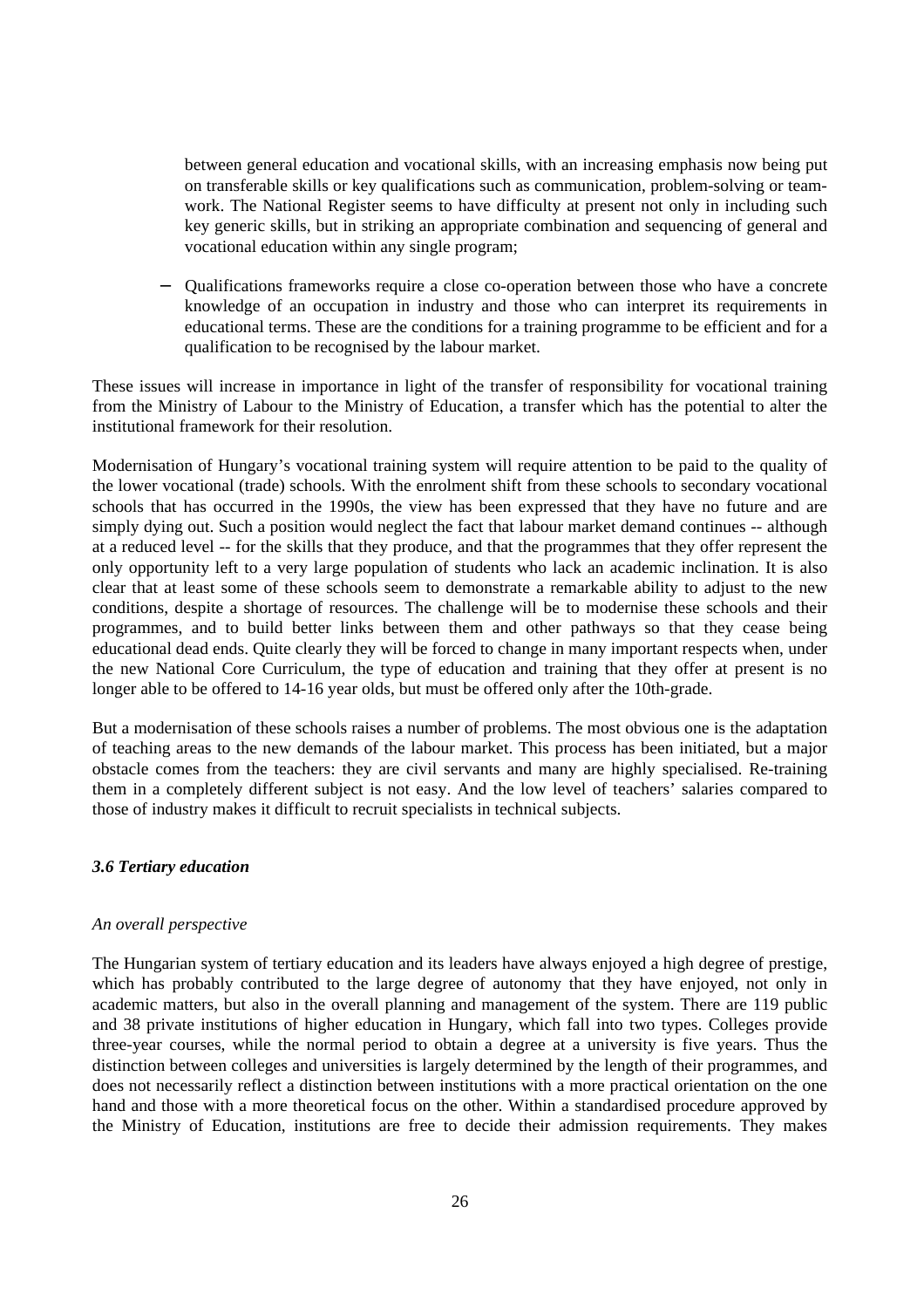proposals concerning the numbers of students admitted, which have to be approved by the Ministry. The budget of each institution is determined primarily by the number of students that it enrols.

The total number of full-time students increased at a very fast pace during the 1990s -- from 76,600 in 1990-91 to 152,900 in 1997-98. During most of this period the number of 18-year olds had been growing, so that the admission rate remained more or less constant at around 40 per cent of the applicants (Lannert, 1996). The overall rate of participation in tertiary education among 19-20 year-olds rose only modestly, particularly when compared to the rate at which participation grew among those of the same age in general and vocational secondary schools. However since 1994 the demographic trend has been in the opposite direction, and the number of 18-year olds is decreasing rapidly. For institutions to maintain their student numbers this is likely to result in changing admission practices. Whereas the selection remains extremely severe in some institutions, others are now reported to be taking practically all candidates.

All students receive a small scholarship, which is based mainly not on their economic situation but on their academic results. Quite small tuition fees were introduced a few years ago, but have met with serious opposition and their abolition has been envisaged by the new government. Quite high fees usually exist in private institutions. In addition, many public institutions have been organising private programmes with very high fees in recent years. The way in which such fees are applied appears in some instances to be highly inequitable. The review team encountered instances in which the lowest quality students (those who fail to meet normal entry requirements but who could afford to pay) are charged high fees for tuition which in some cases involves less direct student-teacher contact, and for access to courses that experience higher failure rates, than comparable courses accessed by non fee paying students. Many teaching staff, because of the low salaries that they receive, have become highly dependent upon these private, feepaying courses, as have institutions themselves.

University teaching is widely perceived as very conservative, academic and theoretical. It would seem that, at least until quite recently, most institutions had few relationships with enterprises, and there was little attention given to the demands of the labour market, either in regulating the level of student intakes into particular programs, or in determining the contents of teaching. The restructuring of the economy and demographic trends have reduced the demand for many categories of engineers, agricultural specialists and teachers, and increased demand for economists, lawyers, and information technologists. Yet frequently individual institutions have had difficulty in adjusting either student intakes or the composition of their teaching staff in response to these new demands. A recent pilot survey of graduates' employment outcomes has confirmed the existence of such imbalances between supply and demand in particular professions. In parallel with these rigidities within particular institutions, the planning and management of the tertiary system as a whole has not found it easy to impose new priorities in light of these new demands. In particular the power vested in the Ministry of Education by virtue of its role as the dominant funder of tertiary education has remained significantly under-utilised.

#### *Experiments with post-secondary education and with new links with industry*

In this context, some recent developments which are in most cases still at the experimental stage deserve particular attention. Many OECD countries have set up short-cycle tertiary courses, usually of two years duration after the completion of high school. They are very diverse, but they have usually been extremely successful, for a number of reasons:

They meet a labour market demand for intermediate qualifications;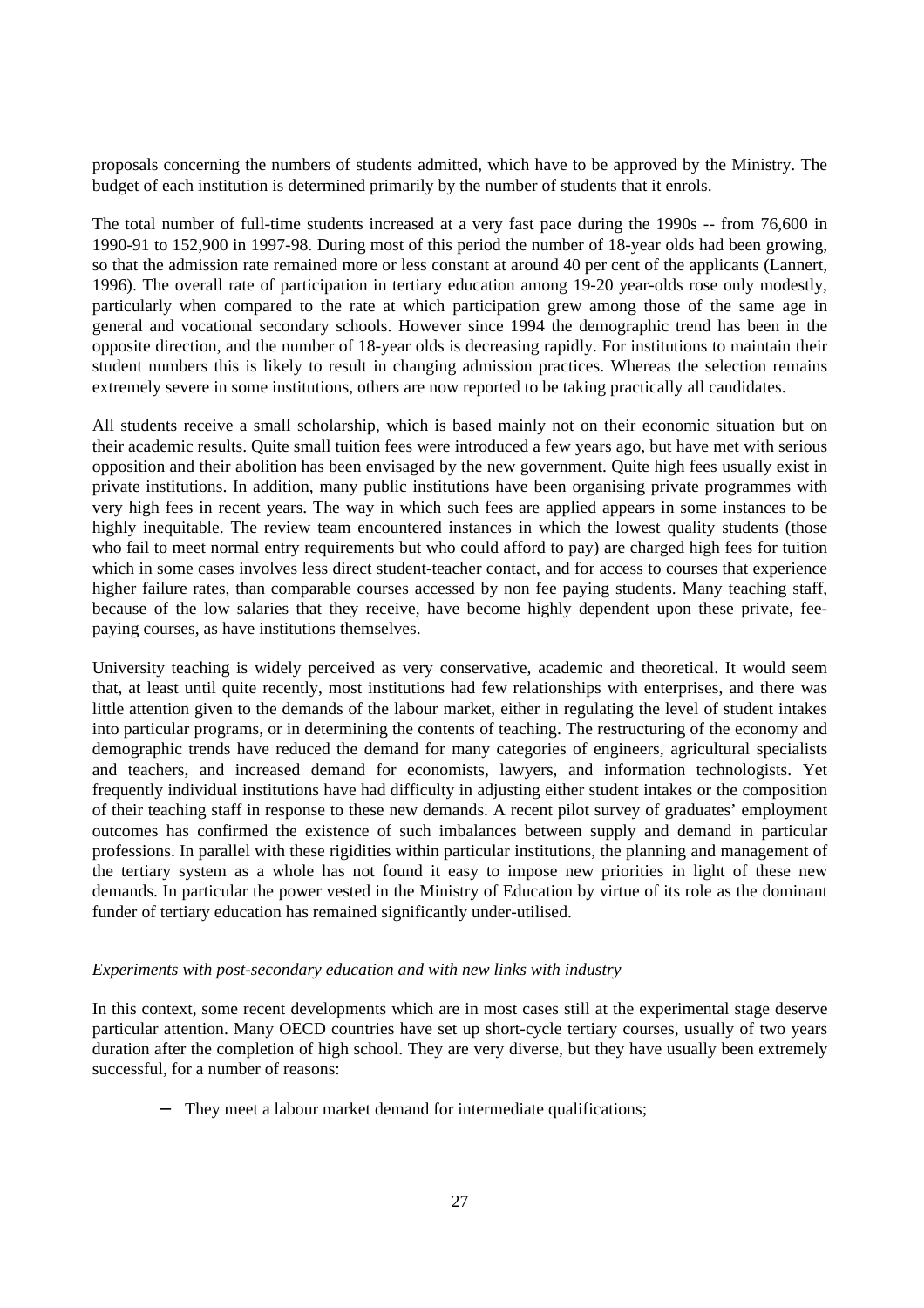- They represent an alternative way to satisfy a growing social demand for tertiary education, by offering an alternative track which is less demanding from the point of view of students and less expensive than traditional university studies;
- They are less academic and provide more practical skills, which generally implies new ways of organising learning, including a closer relationship with industry.

Such arguments are particularly convincing in the case of Hungary, where the development of such courses could contribute to the solution of some of the problems identified above. Indeed, a Government regulation was enacted in March 1997, which provides a legal framework for the creation of so-called accredited higher vocational education programmes that are intended to have many of these features. A few experiments have been undertaken, often in the framework of a PHARE programme aimed at strengthening the relationship between education and the economy and at meeting the demands of the labour market more flexibly. The 19 institutions participating in the programme receive financial and technical support and the co-operation of foreign institutions. In many cases these courses are initiated by colleges, rather than by universities, and concentrate upon developing new qualifications required by the labour market (see Box 3).

These developments are very welcome and have attracted a lot of interest within Hungary, but the progress has been slower than expected and any impact is still very limited, with only a few courses having been accredited at this stage. There are a number of explanations for this:

- The delays are explained first of all by the late adoption of the new regulations, but also by the excessively bureaucratic accreditation procedures, based mostly on traditional academic criteria, that have been adopted to get recognition of the new qualifications and thus secure the necessary budgetary allocations. A recent evaluation carried out within the framework of the PHARE programme suggests that this was related to the fact that the legislation tried to fit the new programmes into the present accreditation structure, instead of creating a single new controlling body (Czinege et. al., 1998). There may also have been some resistance to these innovations from the more conservative academic circles, particularly in relation to the transfer of credits obtained in the new post-secondary courses into traditional tertiary courses -- an intended standard feature of the new courses.
- − Another problem relates to financing. In a context of financial restrictions, obtaining additional resources for course development has in the past been difficult. Furthermore, the per student funding allocated for these new programmes has in the past been below that allocated for standard tertiary courses, (whereas in France it is higher for the Instituts Universitaires de Technologie than for the universities). This has been a significant disincentive for institutions to become involved. Last, but by no means least, when public tertiary institutions are already running similar private courses with very high fees but which do not lead to an official qualification, the introduction of these new courses under public funding implies a serious financial loss for the institution.

The new courses involve competition between secondary and tertiary education. Many secondary vocational schools are taking advantage of the new freedom given to them since 1989 to initiate postsecondary courses. In doing so their motivation may be to retain students for a longer period, and to attract new students with the prospect of access to a higher qualifications with better employment opportunities. The secondary schools are at an advantage in being able to access the resources of the Vocational Training Fund to finance these developments. Tertiary institutions are making a claim for the same opportunities. Under the previous government these issues were a matter of major debate between the Ministries of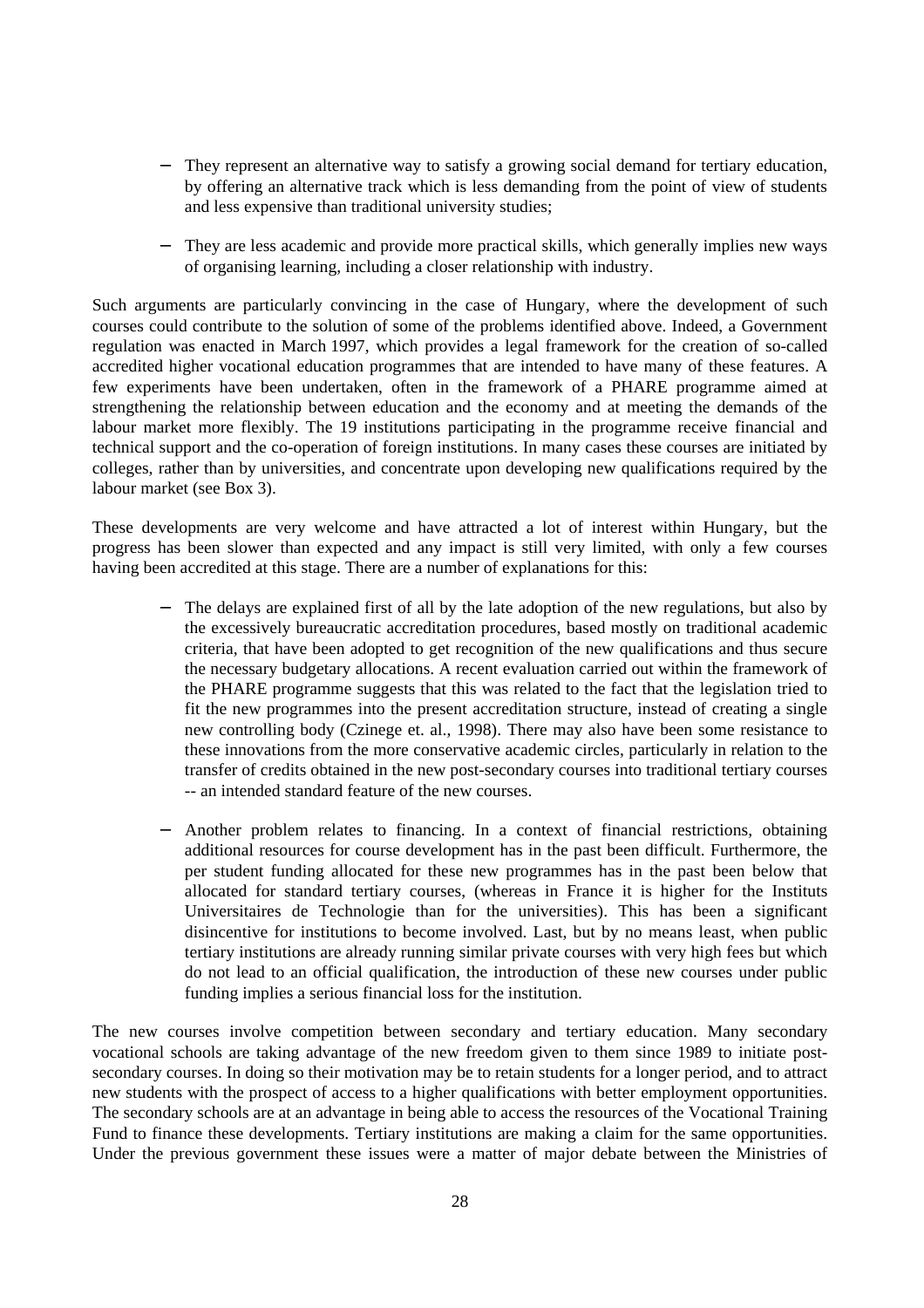Labour and Culture and Education. Nevertheless in a number of instances at the local level co-operation between secondary schools and colleges has been initiated, primarily to share resources and facilities. This co-operation is encouraged by the fact that schools cannot award these new qualifications in their own right, but must do so in partnership with a tertiary institution.

It is not always clear what the distinction is, in terms of course level and labour market demand, between these new short-cycle tertiary courses and either existing technician courses offered by secondary vocational schools, or three year courses offered by tertiary colleges. If the new courses are to develop successfully, without unnecessary duplication and with scarce resources being used to their best effect, they will need to be clearly differentiated from other qualifications and to have a unique labour market position. This may well involve the rationalisation of other post-secondary offerings, and will require clear decisions from the Ministry of Education.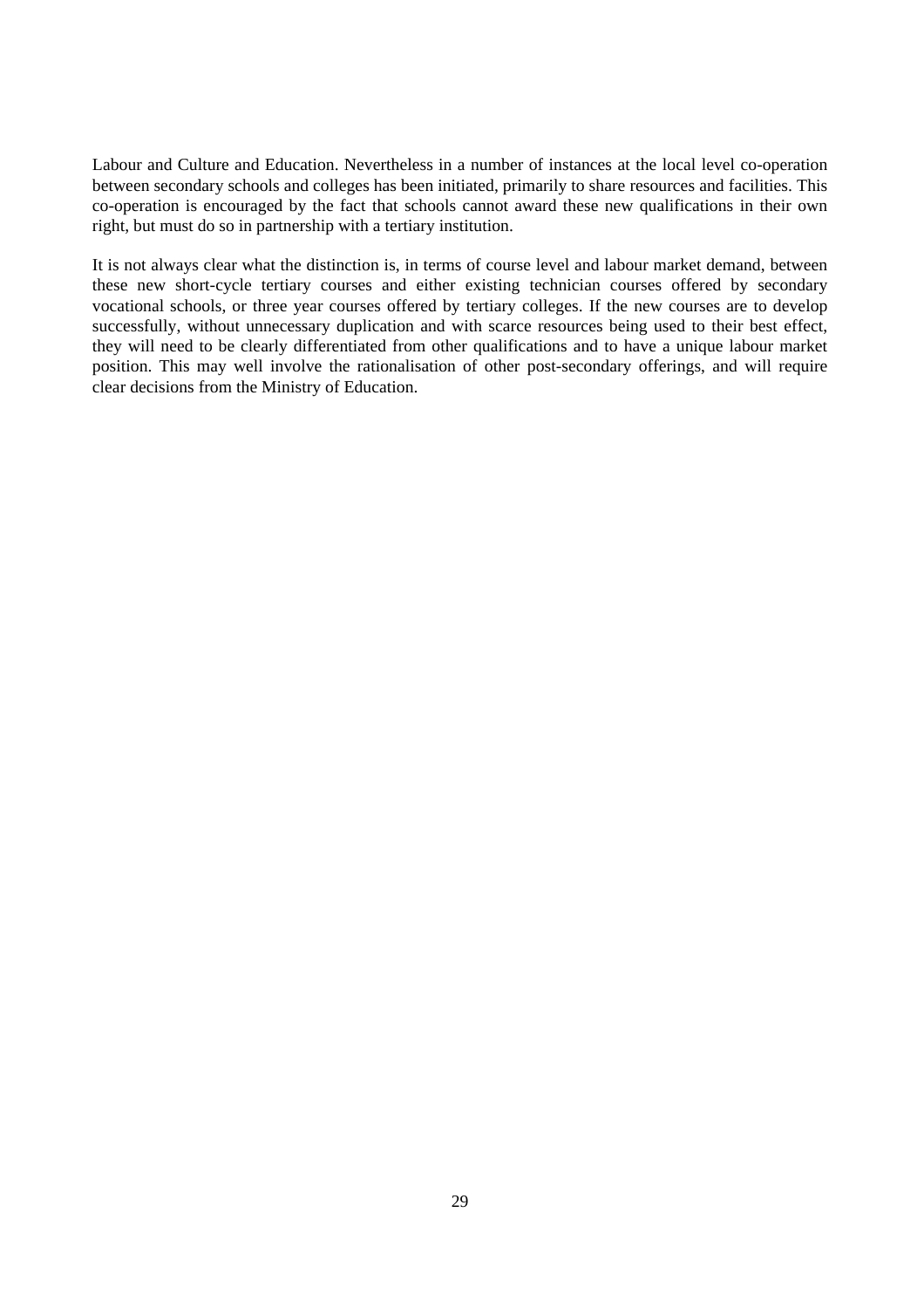#### **Box 3: New links with industry and with foreign institutions**

In the framework of the PHARE programme and in co-operation with enterprises and with foreign institutions, the University of Technology, Budapest has developed a number of new post-secondary courses to train technical managers and technicians in chemistry and in energy and is working on other courses in business and commerce. These courses are delivered partly at the university and partly in upper secondary schools, with a contribution from enterprises for the practical part. It has set up with a French university and with French firms a bilingual two year course in civil engineering, which is intended to confer credit in degree courses.

The University of Technology is also promoting sandwich courses, whereby the students spend the last two years of studies leading to a degree doing practical work in an enterprise. The concept is not yet widespread, but some firms are already enthusiastic about it.

One of these, Dunaferr, is a large steel company located south of Budapest which has also developed co-operation with a number of vocational schools and universities. Contracts signed with them provide for an exchange of a variety of services: joint research activities; provision of teaching materials; sponsoring of study tours; exchange of teachers; and internship for students preparing a thesis. A training workshop in the company receives young and adult students from various schools and from other firms.

Even when such programmes have been initiated, it remains to be seen to what extent they genuinely embody innovative approaches: close co-operation with industry in the assessment of course requirements, profile and contents; industry participation in the provision of opportunities for practical work and in the teaching itself; an emphasis on the development of attitudes better suited to the world of work; and new teaching methods such as workshops, group work and periods of industry experience through sandwich training and the like. Linking the funding of the new courses to a requirement for such innovations in content and method would help to ensure that they are genuinely able to set a new direction for tertiary education in Hungary.

Finally, there is the problem of the image of the new courses among firms and students. Some firms have been enthusiastic from the beginning, but many have not yet heard of these new opportunities. And the better students may still prefer to join traditional university courses if they do not realise that the new ones are appreciated by industry. It will be important for these courses to be marketed to young people as valuable in their own right, and not simply as an alternative for those who do not qualify for a traditional course, or as a backdoor route into traditional tertiary education via credit transfer arrangements. The international experience shows that this process takes time.

#### *Can expansion be justified?*

The review team encountered a wide assumption that tertiary education funding should be increased in Hungary in order to allow the system to expand to meet the present high levels of unmet social demand. The case for this is based both upon Hungary's comparatively low levels of tertiary participation, and upon the high proportion of applicants who fail to gain admission each year. The pressure from within the system to expand the participation rate is increased by the decline in the size of the age cohort. With the total number of 18 year-olds projected to decrease from 164,000 in 1998 to 125,000 in 2002 a funding system based upon student numbers implies a significant decline in resources if the participation rate does not increase.

Whatever the case might be for expanded participation, it needs to be clearly distinguished from any case that might or might not exist for increased funding. The two are not the same. It is important to set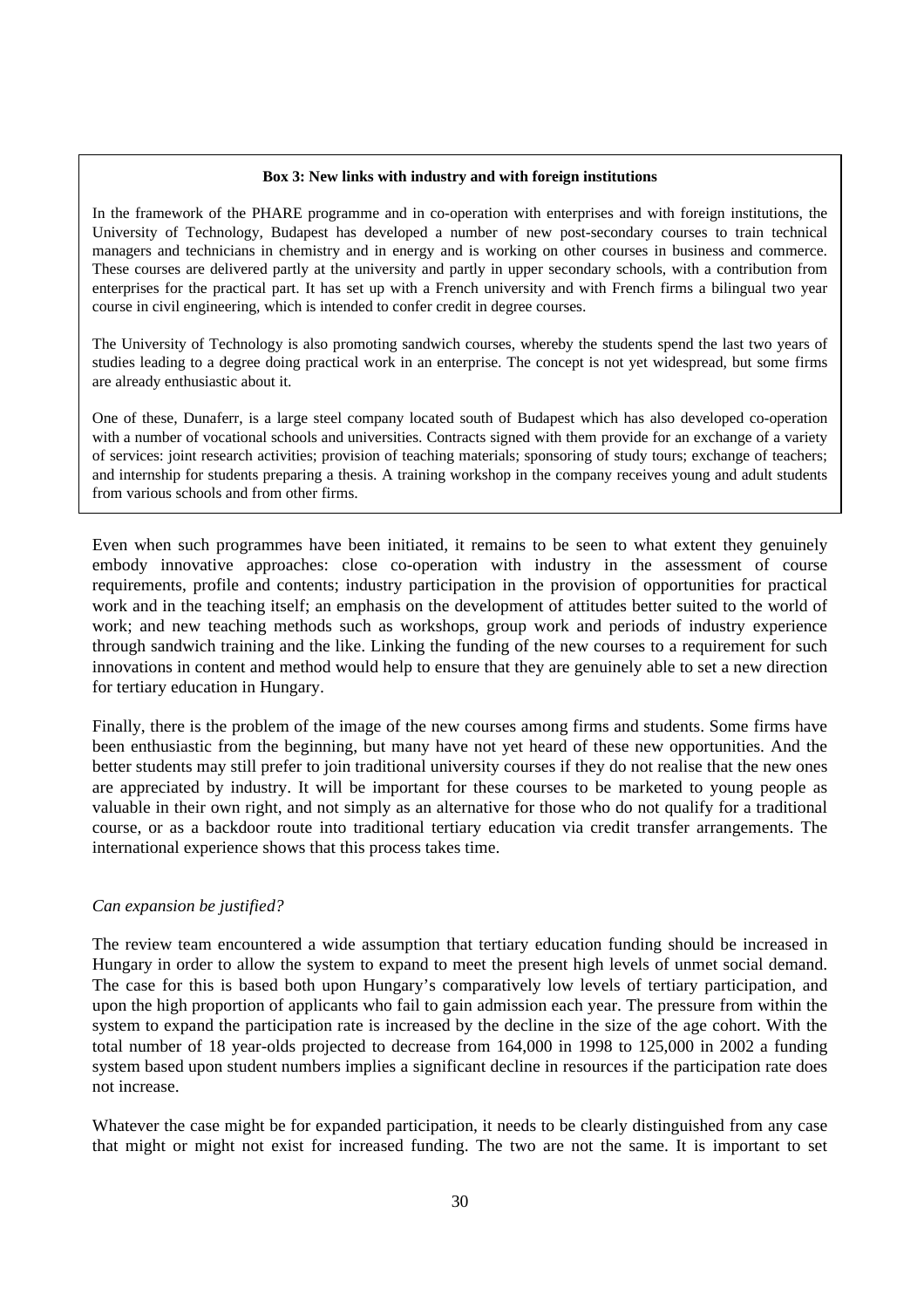arguments for or against increased funding within Hungary's level of economic development and its GDP per capita. As has previously been shown (Table 2), the proportion of GDP per capita that Hungary spends upon tertiary education is already high by international standards, and the ratio of students to teaching staff is very low indeed by international standards.

The internal allocation of resources within tertiary education in Hungary appears less than optimal, with significant imbalances between graduate supply and demand in some disciplines implying unnecessary rigidity and inflexibility in student admissions and in the deployment of teaching staff within and between institutions. The basis upon which students are charged fees appears to reflect simply their capacity to pay, rather than the labour market value to them of the education that they are receiving or its quality. The low salaries paid to those teaching publicly funded courses, in association with the capacity of institutions to charge high fees for private courses, appears to be resulting in a distortion of effort on the part of some teaching staff.

The review team believes that before there is any increase in the public resources provided for tertiary education a number of issues will need to be addressed. These include:

- The clear mismatches that exist between labour market demand and graduate output in many parts of the system;
- − The high costs associated with low student-teacher ratios; and
- The present inequitable system of student financing.

Addressing these issues effectively would free up resources within the system. These resources should be the basis for any expansion in participation, before having to consider whether any additional public resources are necessary.

These issues should best be addressed within the development of a comprehensive strategy for post-school education as a whole, which Hungary at present lacks. The need for a comprehensive strategy for all postschool education is pressing, and it should be developed soon. Among other factors such a strategy should consider:

- − The need and demand for all forms of post-school qualifications, including the new postsecondary short-cycle tertiary courses, and the appropriate balance between these, including the need for enrolments in some forms of qualifications to be adjusted downwards in order to allow growth in others;
- The need for accreditation procedures for short-cycle courses that are quicker and have a stronger industry focus than present arrangements;
- − Realistic proposals for the retraining and redeployment of staff, both within and between institutions, including the option of staff redundancies; and
- − the need for a fairer system of student financing that sets charges to students on the basis of the labour market value to them of the courses that they are taking. In this respect there is merit in Hungary undertaking a detailed study of Australia's Higher Education Contribution Scheme, in which students repay a proportion of their tuition costs after graduation, with repayments being contingent upon the level of their post-graduation incomes.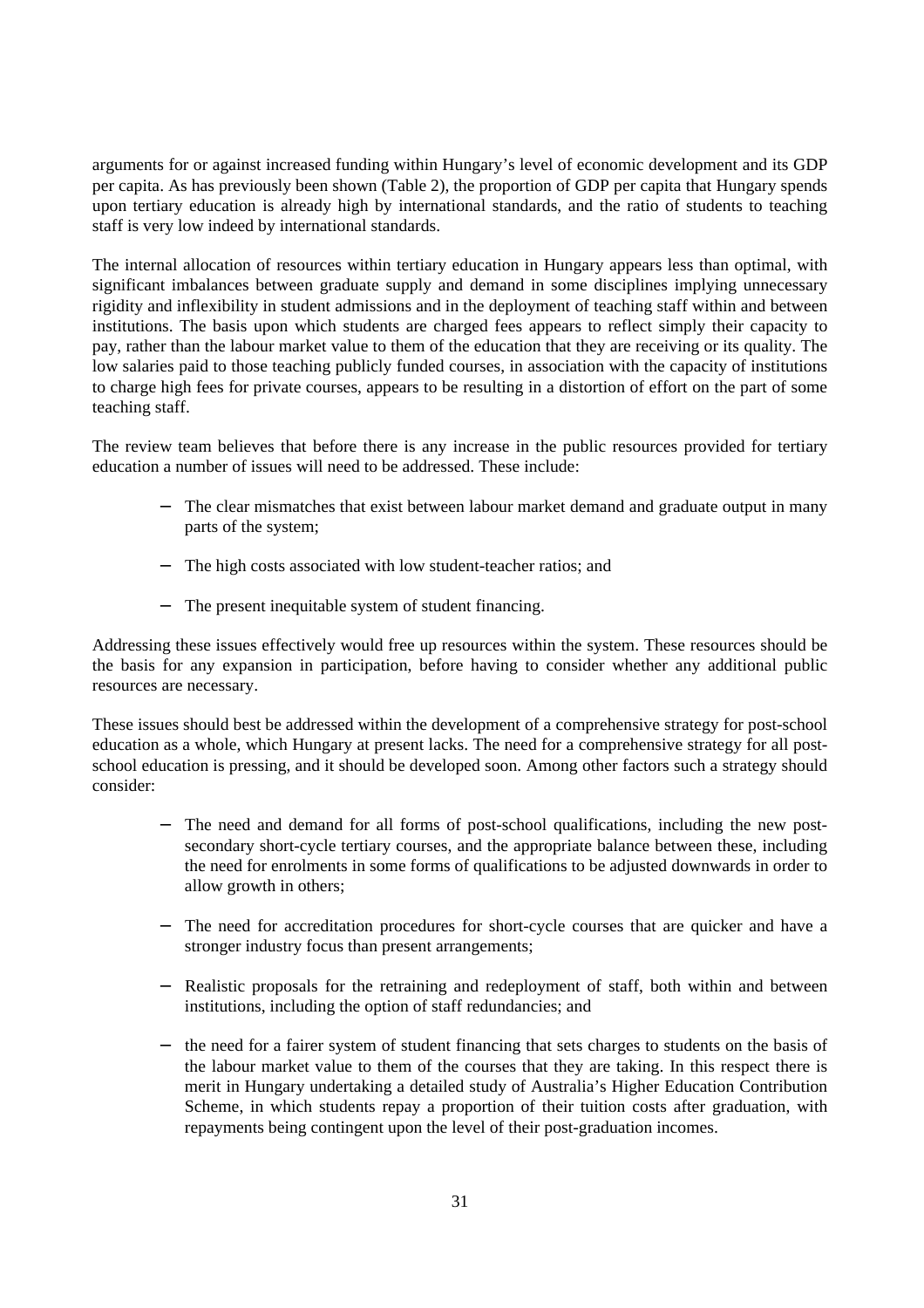#### *3.7 Regional Training Centres*

Vocational training for young people who have left the school system, but not yet found a stable job, is becoming an increasingly important part of the transition process in Hungary. Many of these young people, as indicated previously, are entering the emerging private education and training market. But it is sometimes difficult to differentiate those activities which specifically concern young people from those in which adults participate, and therefore to get adequate information on the former.

This is the case with a large programme launched at the initiative of, and partly financed by**,** a loan from the World Bank: the Regional Labour Development and Training Centres, nine of which were established between 1991 and 1996. The Centres were established in large part because the traditional lower vocational (trade) schools were considered unsuited to the requirements of the new Hungarian labour market -- too narrow and specialised, too divorced from the real needs of employers, and too slow and inflexible in their reactions to new skill demands. It was felt that they were unable to cope with the results of the re-structuring of the large State-owned enterprises and with the need for workers to be re-trained. The judgement was made that the time and resources that would be required to reform these traditional institutions would be too great, and that it would be preferable to set up entirely new ones. It was hoped that these new Centres would not be bound by the rules and the traditions of the schools, but might have a positive influence on them. It was expected that they would provide an opportunity to involve employers and trade unions in the identification of training objectives and in the management and delivery of training. The Centres were primarily intended for adults, which was a further significant shift from the traditional approach which focused almost entirely upon training young people.

|                                                        | 1995   | 1996   |
|--------------------------------------------------------|--------|--------|
| Total number of trainees<br>Of whom per cent who were: | 26,000 | 34,500 |
| Unemployed                                             | 67     | 30     |
| Aged under 18                                          | 14     | 18     |
| Aged 18-24                                             | 40     | 27     |

#### **Table 5: Regional Training Centre Participants**

*Source:* Ministry of Culture and Education (1998b)

The Centres carry out a variety of activities. These include specific training programmes for individual firms, financially supported by the firms, and programmes for the unemployed, supported by the National Labour Market Fund. The duration of these courses is extremely diverse. Courses for the unemployed tend to be substantially longer (up to a year) than the specific training courses for particular firms. Nevertheless where courses are intended to lead to a qualification on the National Register they can be significantly shorter than equivalent courses provided within the school system. In part this is because courses within the Centres are based upon a modular system of training, and are often more practical and companyspecific than school courses. In part it is because the Centres' courses often do not offer the same depth of general education subjects. In 1996 only 23 per cent of the Centres' students obtained a qualification from the National Register, with the majority being awarded certificates issued by the Centres themselves. In the Centre visited by the review team it was argued that this reflected the close relationships existing between the Centre and the firms that it worked with, and the clear understanding that the firms had of the relevance of the Centre's training to their own needs.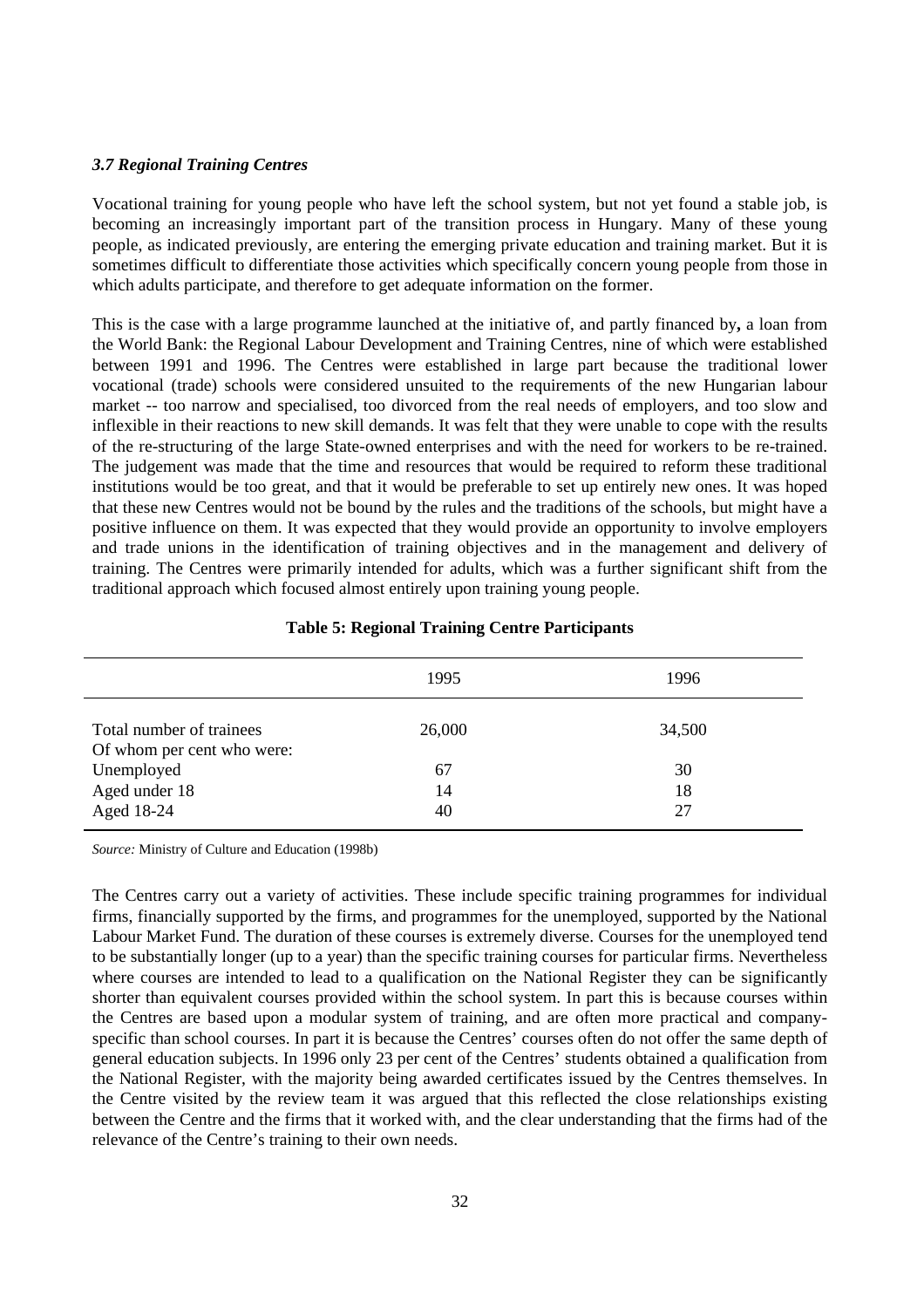The National Labour Market Fund accounts for some 80 per cent of the Centres' budget, but for a smaller proportion than this of their students (see Table 5), in large part because the unemployed are concentrated in longer courses and courses for particular firms are generally short in duration.

The Regional Training Centres have been the object of considerable controversy. This is apparent both in documents (Tóth, 1996; Ministry of Culture and Education, 1998a) and in the discussions held by the review team. The main criticism is the very high investment cost, particularly in view of the large number of vocational schools with sufficient capacity to offer the appropriate training but lacking adequate equipment. It is also argued that the facilities are considerably under-used and that their operation as a result is expensive. Available data on the monthly average number of students (Tóth, 1996) certainly points to a significant degree of under-utilisation during the January to August period, although to greater utilisation in the latter part of the year.

In both of the markets within which they operate -- courses for the unemployed and courses for firms - the Regional Centres are competing with other training providers. The outcome of this competition is determined not only by course considerations and by cost, but also by the location of the providers. As there are only nine Regional Training Centres they often have difficulty in attracting students from remote areas, for whom local providers, involving lower travel and accommodation costs, are more attractive.

There are of course arguments both in favour of and against setting up new institutions rather than attempting to improve existing ones. In this instance the creation of training centres seems to have had positive effects in stimulating the development of a competitive training market**,** in opening the way for a diversification of training courses and in encouraging vocational schools to co-operate more closely with industry. They have set an important precedent in the involvement of employers and unions in the planning of vocational education and training. Some have established links with schools within their regions, and located equipment there which can be used both for providing their own courses on a dispersed basis and for the schools' own purposes. This results in better education and training being offered by the schools. The Centres have also introduced new and more flexible curriculum models, and, in offering courses to the unemployed, have shown themselves able to combine the needs of the young person with the needs of industry. They have, for example, included within their courses remedial instruction in general subjects, career education and career orientation, and job search training, as well as more traditional vocational subjects. They have been able to introduce working conditions and hiring criteria for their instructors that are more flexible than those operating within vocational schools.

These achievements are important, but they leave open the issue of how they are to have an impact upon the operation of the vocational schools. Much of the Centres' work with young people appears to be needed because of inadequacies within the vocational schools themselves, reform of which needs to remain a clear priority. Concerns must also be expressed at the potential narrowness of some of the vocational training offered to young people who enter the Centres with low levels of general education, and at the basis that it lays for their longer term career development, whatever its benefits in improving their immediate employment prospects within the region.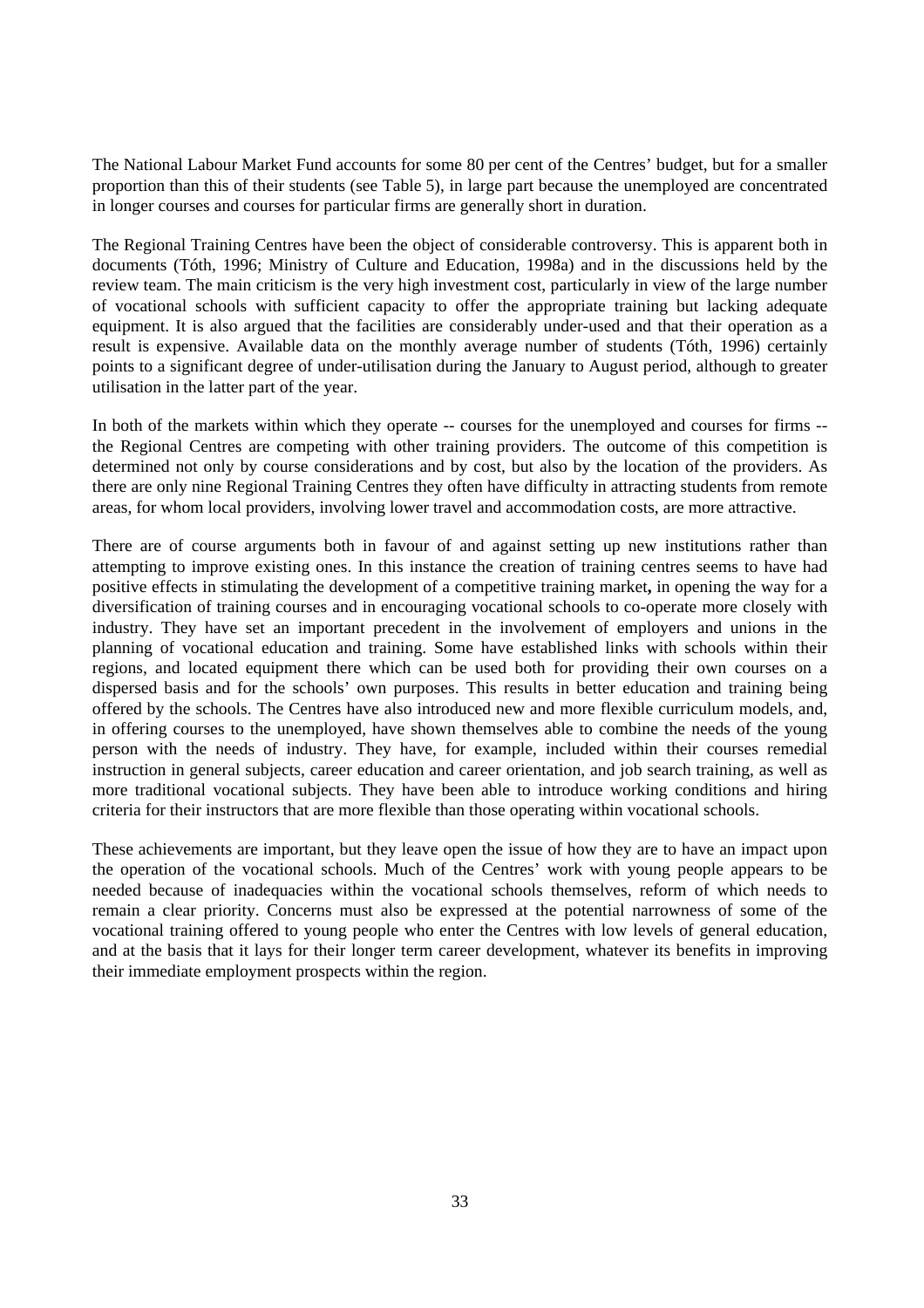# **4. SOME MAJOR ISSUES AFFECTING THE TRANSITION PROCESS**

## *4.1 A broader, more integrated approach*

A review of the transition process from school to work in Hungary implies a very broad investigation into a variety of themes, all of which could not be fully analysed in the context of this study. However it is possible to draw a some general conclusions, in addition to those included within the previous section.

First of all, it is clear that the main problem of youth transition has been and still is the sudden emergence of a high level of unemployment. But it has to be underlined that unemployment figures give at best a partial picture of the problem, as the shortage of jobs has also led to a drastic reduction in participation rates and a very large problem of inactive youth, involved neither in education nor in the labour market. This has had many implications: the labour market has become far more selective; it has changed young people's attitudes and expectations, as well as those of their families; and it has contributed to a growing inequality of opportunities, threatening a fraction of the youth population with long term exclusion from the labour market and from society as a whole. At the same time, unemployment and a more competitive and rapidly evolving labour market are pressing the education system to adapt to the new context.

On balance young people have not been affected more adversely by these new circumstances than older age groups. Those young people who are educated and entrepreneurial are doing comparatively well in the new labour market, adjustment to which has been hardest among the older population. Therefore it is the overall employment situation which has to be tackled, not only that of young people. The question of whether this can be achieved by alternative economic or social policies would go beyond the scope of this report, but it should be borne in mind that this is a primary objective.

The essential part of this review has been devoted to the ways in which the system of education and training has reacted to the new challenges. Here, the achievements during such a short period of transition have been remarkable in several ways :

- Despite severe budgetary restrictions, and thanks to increased efforts by central authorities and Municipalities, it has been possible to maintain approximately the same level of educational expenditure and to increase participation rates moderately.
- Thanks to a high level of expertise, and in some instances with some external co-operation, the Ministries of Education and Labour have managed to put in place most of the elements needed for a comprehensive reform of the system: a decentralised structure; mechanisms for involving employers and trade unions; a National Core Curriculum; a National Register of vocational qualifications; and a Vocational Training Fund are among these. Each has involved finding solutions to a number of complex and difficult problems.
- At the regional and local levels, there has also been a remarkable awareness of the need to change and to adapt to the environment, not only on the part of schools and Municipalities, but also among families, who soon understood that they had to look for different educational pathways in order to preserve future employment opportunities for their children. This has contributed to a considerable amount of school re-structuring and re-orientation, and many initiatives have been taken to launch new courses and to open schools towards their environment, particularly industry.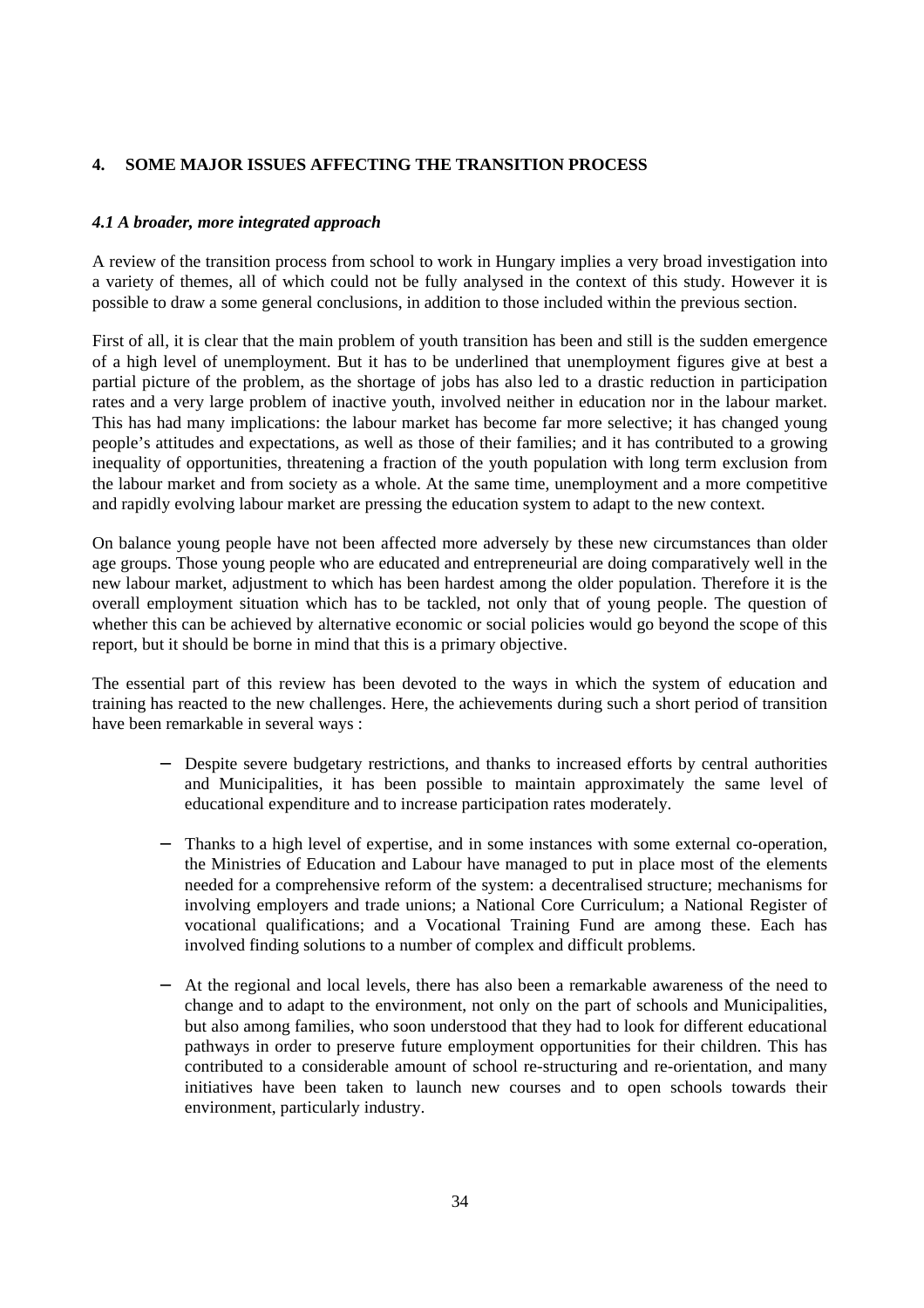Having recognised these achievements, the main problems which remain at this stage could be stated as follows :

- Most of the achievements to date have been in school education, while much still remains to be done in the field of post-secondary and tertiary education.
- − Decentralisation has undoubtedly given more flexibility to the system, stimulated local initiative, encouraged schools to open themselves towards the outside environment and to co-operate. But at this stage it seems to have reached its limits in some areas and the time has come to find the right balance between decentralisation and some degree of central regulation, if national objectives are to be achieved. When the former system of central planning was dismantled (and it was done in a more progressive way in Hungary than in other Central European countries), any type of planning became suspect. But the old style of central, authoritarian and bureaucratic planning should not be confused with the need for broad directions coming from the centre, together with appropriate mechanisms for steering the system and tools to help local actors to accomplish their task. Much will depend in the future on the progress of the type of planning that is now being introduced at the County level, whereby Counties will be required to set up medium-term enrolment plans. This will necessitate a good deal of training and technical support to be provided by the central administration.
- Finally, there is a need for a better integration of both school and tertiary education into the overall socio-economic environment, taking into consideration educational objectives, demographic constraints, the scarce resources available, the requirements of the labour market, and the special needs of disadvantaged young people. It should be underlined that an integrated approach is the only way to meet these objectives and constraints, which otherwise may seem irreconcilable at first.

## *4.2. Maintaining quality and equity in a decentralised system*

Improving quality and striving against mounting inequalities are major challenges for all types of education. In the Hungarian context there are a number of specific factors that are important contributors to educational quality and equity, particularly within schooling.

Present demographic trends are heightening competition between schools. On the one hand this is leading to some schools selecting their students from a wider ability or academic achievement range and offering a broader curriculum suited to the needs of a wider range of students. This trend is important in improving the possibilities for students to move between pathways and is a positive contribution to educational quality and to equity. On the other hand earlier competitive selection, before 8th-grade, as a means of 'capturing' the more able students at an earlier age, is likely to increase inequality by attenuating streaming within Hungarian schooling.

Teachers' salaries are very low in Hungary. This has adverse effects on the motivation of teachers, and reduces the possibility of attracting good people into the teaching profession. The problem is particularly acute with teachers and instructors in vocational subjects, who can more readily be attracted by higher salaries being offered by industry. The low pay of teachers is also an incentive for them to seek second jobs, which often consume time and energy that otherwise might be devoted to improving their teaching.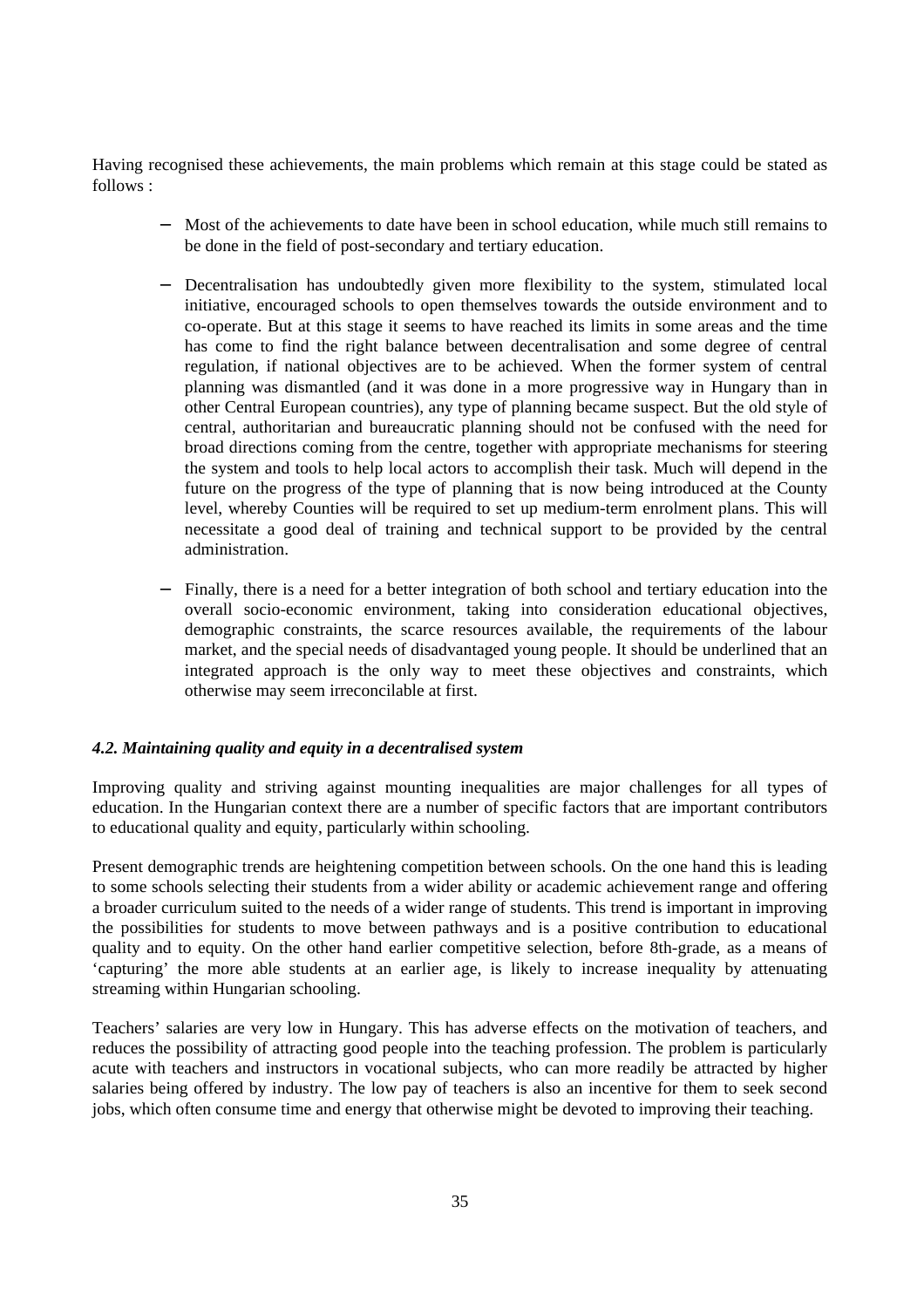The National Core Curriculum attempts to move away from the traditional division between subjects and to promote a more inter-disciplinary approach. This flies in the face of the traditional organisation of subjects and of the way that teachers are trained. The National Core Curriculum will also require quite new teaching approaches to be adopted in many of the vocational schools, which will be most affected by the extension of general education for a further two years. Both this and the challenges of adapting traditional knowledge-centred teaching methods to better meet the needs of low achieving, poorly motivated and disadvantaged youth will require a large-scale programme of in-service training for teachers.

Many smaller and isolated schools have limited facilities and equipment, and difficulty in offering a broad range of subjects to meet students' differing interests and talents. Demographic trends are in many instances forcing schools to combine or to co-operate in order to survive. In the process a wider curriculum choice and a broader range of facilities are made available to students. Such moves should both be encouraged and directly supported. The National Core Curriculum represents an important shift towards a comprehensive rather than streamed curriculum up to the age of 16. However the success of its implementation will very much depend upon the existence of a comprehensive, rather than streamed, structure of schools within which it can be delivered. While demographic trends and competition between schools might assist this process they cannot guarantee it. As in the case of in-service training for teachers, this is a matter on which central guidance and support will be important.

The rise of a private educational sector has implications for educational quality and equity. On the one hand the flourishing post-school market that provides training in areas such as business, foreign languages, tourism and information technology appears to be filling gaps that the public sector has not been able to meet, and is providing young people with opportunities that they might otherwise not have had. But these opportunities are not available to those who cannot afford to pay, denying the labour market the talents of many who are able but poor. Similarly the rise of fee-charging courses in public tertiary institutions appears to be allowing many of lesser ability but with greater economic resources to gain access to tertiary education. The lack of a comprehensive and equitable student financing system, able to encompass both tuition costs and living costs, such as that suggested in Section 3.6, or of a publicly supported student loans scheme as one part of that system, is compounding these inequities<sup>13</sup>. There are also reports of firms charging parents to provide their children with trade training, although this appears to be limited to some quite specific sectors such as hairdressing, and hopefully will be stamped out as the capacity of the Chambers and the trade unions to supervise training grows.

#### *Steering mechanisms in a decentralised system*

Decentralisation as a concept has attracted much interest in many European countries' education systems. Especially in countries where school-based vocational training dominates, such as France, decentralisation is seen as an effective measure to render vocational training more responsive to the needs of local and regional labour markets and thus to combat youth unemployment. Hungary has introduced a very decentralised system of decision-making in both general and vocational education and training compared to most European countries. Local and regional authorities decide on the setting up and closing of schools, as well as on schools' educational programme within the framework of the National Core Curriculum and the National Register of vocational qualifications. They also monitor schools' pedagogical effectiveness. (The National Core Curriculum represents an attempt to introduce a greater degree of consolidation to the decentralisation process, but the steering mechanisms associated with its introduction remain relatively weak).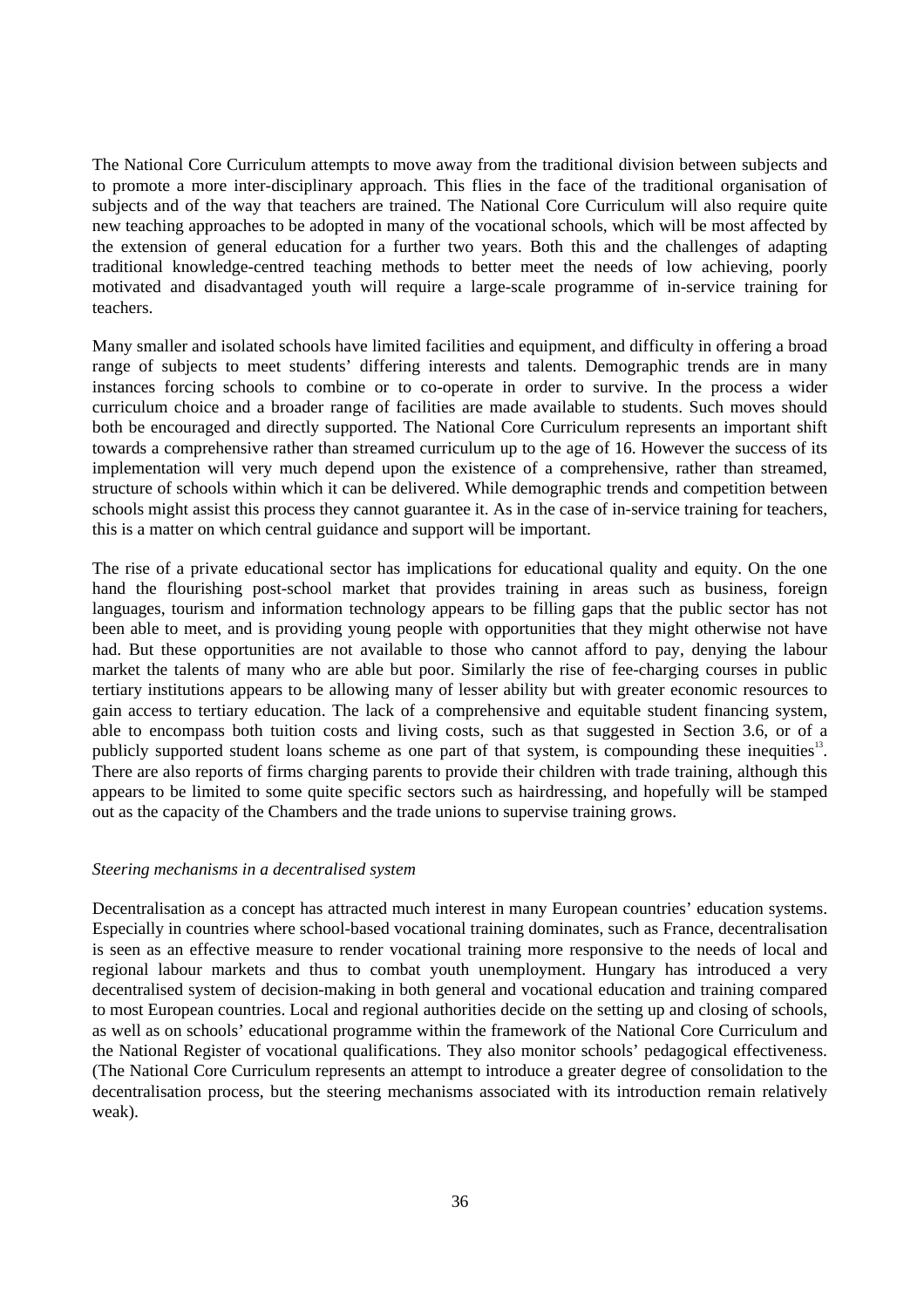In such a highly decentralised system the question of incentives and orientation for regional and local decision-makers is of crucial importance. The most important incentive for local authorities and the schools is public funds. Under the existing regulation schools are given a per capita subvention from the State budget for each pupil enroled. The criteria for receiving funds is purely based upon the number of students. For the reviewers it was difficult to assess the steering effects of the existing system of financing, but it seems to have little positive impact on institutional efficiency, as the 1995 OECD review of national policies for education in Hungary pointed out. It became clear during the visit that the strongest orientation of headmasters is to keep as many pupils in the school as possible. In addition schools are interested in fully using the existing capacities of training facilities and of the teachers with their given specialisations, at times according this a higher priority than the needs of local labour markets or the interests of students.

Per capita funding leads to the risk of schools offering training in subjects and trades for which there is little need on the regional labour market. Competition between schools for attracting pupils seems not always to be the most effective steering mechanism to make them more responsive to the labour market, given the greater ease with which schools that offer access to higher education can attract more pupils. Furthermore in rural and isolated areas pupils and their parents rarely have a wide choice if schools have not agreed to co-operate with one another on a regional basis and resolved associated problems such as transport costs.

In future, school funding should be based to a greater extent on the principle that the amount of public funds received depends on performance, at least for an important proportion of the school budget. For this to occur it would be necessary to develop and to agree upon criteria for performance. A recent CEDEFOP document on school-based quality measures sets out four dimensions of quality indicators: input (for example the resources provided by the school); process (for example management of the training institution); product (for example examination success); and effect (for example students' employability) (CEDEFOP, 1997). In addition to indicators such as these an important incentive for schools to raise the responsiveness and quality of their training could be seen in the direct transfer of funds from companies. In Hungary companies can use, at least in part, their contributions to the National Vocational Training Fund to support secondary schools directly.

A highly decentralised system of education and vocational training such as that which exists in Hungary needs some monitoring and orientation at least on the regional level. The review team got the impression that headmasters and Municipalities did not always have a clear picture of what their priorities should be. The engagement of Municipalities in setting up and maintaining schools is certainly a strong point of the Hungarian system. The instruments and institutions necessary to counterbalance the far reaching autonomy of the Municipalities in school matters are not yet effectively operating. The existing tripartite County level Labour Councils could monitor the distribution of public funds using quality criteria. Additionally there should be an agreement on performance objectives between schools and the Councils. The existing County level planning system should be further developed as an orientation tool for all stakeholders.

Given the growing inequalities between Hungarian schools, County level mechanisms for enabling inequalities to be evaluated and for providing additional financial support for schools in a difficult context can be seen as an important measure to avoid differences in the quality of education and training and, as a consequence, unequal opportunities for pupils on the labour market.

In a context of growing inequalities and evidence that points to falling quality, it will be vital for the central Government to have at its disposal tools for addressing both issues, without reverting to the type of centralised planning and administration of the education system that would be clearly unacceptable. The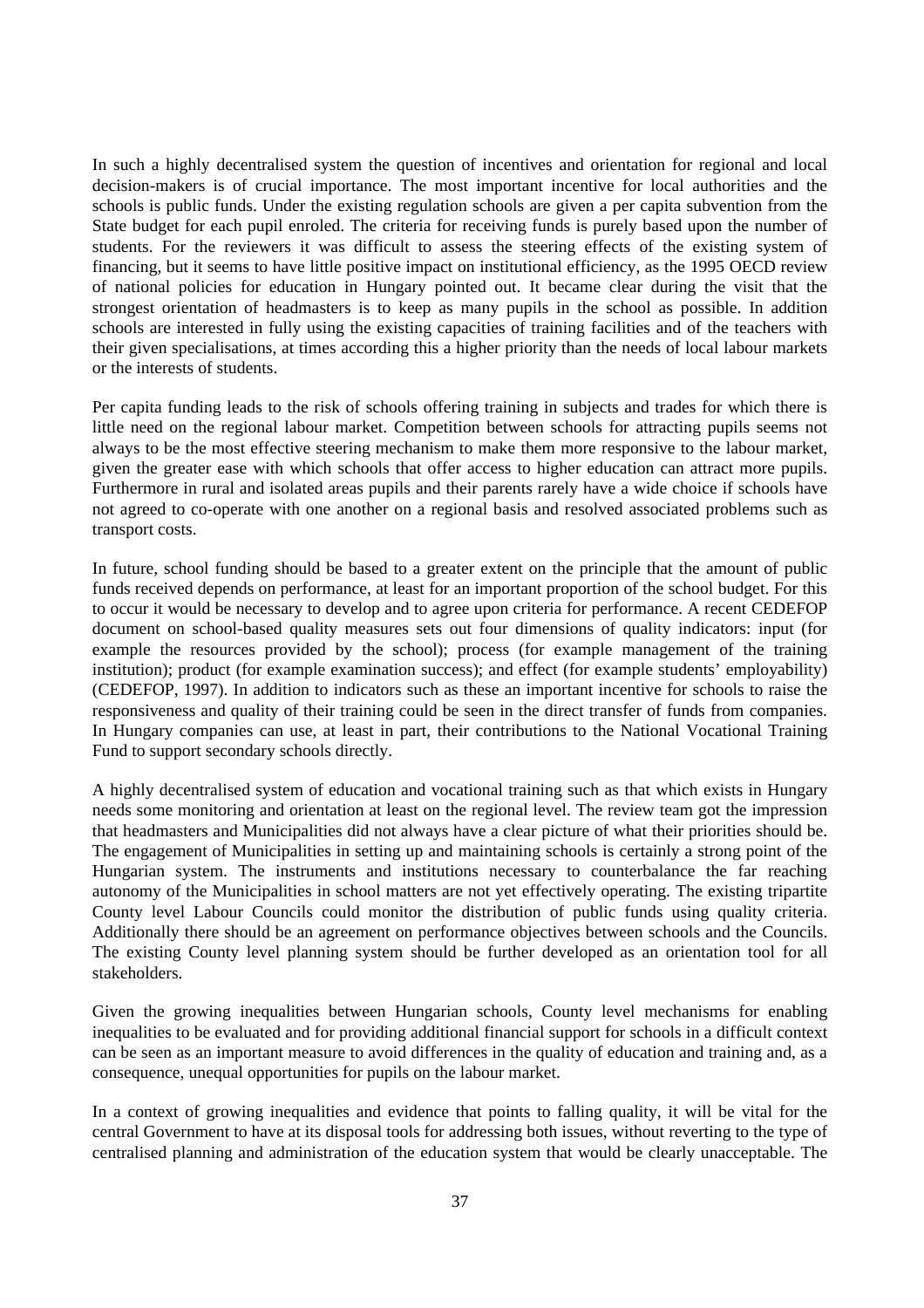central earmarking of funds for specific purposes is one way in this can be accomplished, and the 1996 amendment to the Public Education Act approved several objectives to which such earmarked funds could be applied -- for example the in-service training and re-training of teachers. It is estimated that such funds currently account for between five and ten per cent of the education budget (Balázs et. al., 1998). It would appear sensible to plan for an increase both in the proportion of the total budget accounted for by such funds, and for an increase in the range of purposes to which they can be applied. Some urgent priorities that should be considered are:

- Teacher development to assist the introduction of the National Core Curriculum;
- − Assisting schools to amalgamate or otherwise cooperate so that students can have a wider curriculum choice and better connections between pathways;
- − Funds to assist schools and school maintainers to create structural possibilities for students to move from the lower vocational (trade) pathway to other pathways; and
- The creation of a regional equalisation fund, linked to the development of the types of quality indicators suggested above, to target the most disadvantaged and under-resourced schools.

## *4.3 A closer relationship between education and the labour market*

## *Broad national trends*

At a broad national level three recent sources of information are relevant in assessing priorities for the orientation and development of the different types and levels of education in relation to the economic context and to the labour market. The first are the rate of return studies, referred to in Section 2.2, which suggest that private rates of return are highest for those with upper secondary education (which provides support for the government objective that 80 per cent of young people should achieve an upper secondary qualification), and that social rates of return are quite low for tertiary graduates, in large part because of the high public costs of their education.

A second source is a study, undertaken at the initiative of the World Bank and sponsored by the Ministry of Culture and Education, which has attempted to estimate the output of the educational system and the demand of the labour market during a 15-year period for broad groups of qualifications (Tímár, 1996). Its results are primarily of relevance for tertiary education. Assuming that present trends in admissions and enrolments continue to the year 2010, the study concludes that there will be a moderate surplus of higher education graduates, but very serious imbalances in terms of level and area of study. A very substantial demand in the labour market for post-secondary short-cycle tertiary education will not be satisfied unless there is a substantial development at this level. But a huge surplus of undergraduates is to be expected at the college level. In terms of fields of study, by far the largest surplus is predicted to be in teaching, while shortages are predicted in economics and business studies. Whilst this type of approach has often been questioned, the magnitude of the imbalances that are predicted suggests that the conclusions of this study deserve attention from policy makers.

The pilot survey of graduate employment outcomes, undertaken in 1998 using a limited sample, tends to support the broad conclusions from other sources of significant imbalances existing between supply and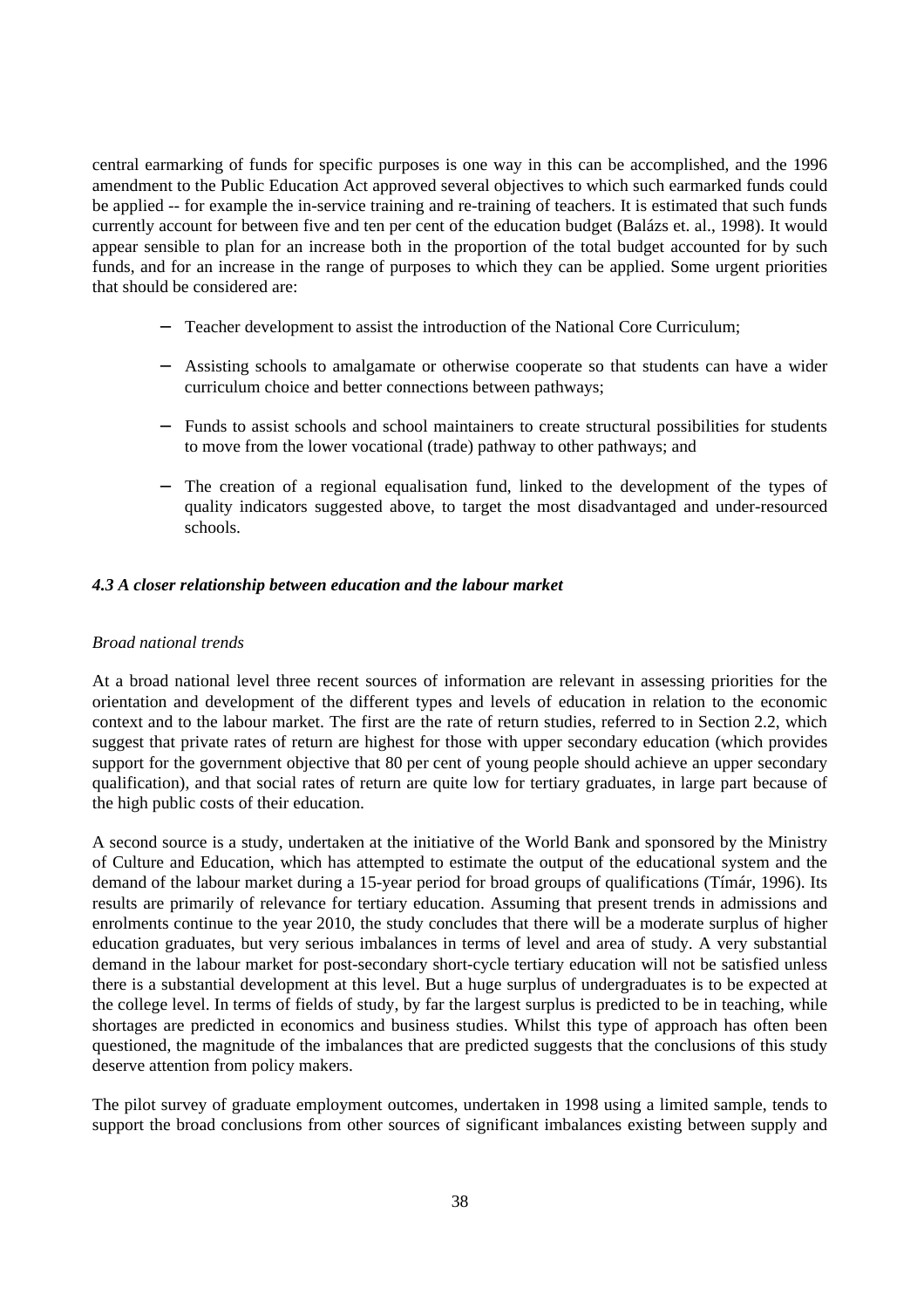demand within tertiary education. Later and more comprehensive surveys will enable such conclusions to be refined.

Taken together these three sources reinforce the review team's view that the principal and immediate problem of higher education is one of restructuring rather than expansion, and that any expansion that does occur should take place primarily at the level of short-cycle courses rather than within existing levels of qualifications.

#### *Relationships at the local level*

Broad brush studies at the national level such as those discussed above need to be supplemented by more concrete and more qualitative indications at the regional, sectoral and local levels. This will require further improvement of the Labour Offices, so that they can go beyond an administrative approach and undertake more analytical work on the exact situation of employment within their regions and on the demands of the labour market. This will require more highly qualified staff and will imply a closer relationship with local enterprises, as well as with schools and tertiary institutions. It will also require continued development of close working relationships between schools, tertiary institutions and firms in order to ensure that the content of education and training, and not simply the quantitative supply of graduates, meets the needs of the labour market. Sectoral studies, in which employer expectations, recruitment behaviour, training practices and future labour requirements and skill needs in the short and medium terms are examined within particular industries, will also be important.

A closer relationship with industry may be achieved at different levels. Formal mechanisms, in most cases of a consultative character, have been put in place in different areas at the national and regional levels. These mechanisms have been described as " a network of several levels of dialogue (which) is loose and incomplete" (Lannert, 1997b). There have been some criticisms of an excessive weight of Government representatives and of a weakness or lack of expertise on the part of social partners, which may be related to the fragmentation of unions and to the reluctance of firms to accept the mandatory membership to the Chambers. But it is also evident that these structures provide an important opportunity for dialogue, and that a learning process is required until a system of social partnership is fully established. It should also be underlined that the social dialogue seems active and more concrete at regional and local levels. Despite these strengths, the limitations of the formal mechanisms at this stage make it even more desirable that a less formal and more direct relationship be established between firms and training institutions. Further involvement of employers may be one way to approach a problem that Hungary shares with many other countries: how to convince employers to invest more in training and not to rely only upon the State.

Development of an effective programmes of career education and guidance is an additional important factor in helping to create a closer relationship between education and the economy. While some interesting experiments have been undertaken within the Labour Offices, and in secondary vocational schools within the framework of the World Bank project referred to in Section 3.3 (Ministry of Labour, 1996; Sallay, 1997), the review team gained the impression that within schools, career education and guidance remain under-developed.

## *4.4 Creating more flexible pathways for young people*

The structure of secondary education in Hungary has long provided its young people with a form of pathway that many other OECD Member countries are striving to create. This is the so-called "double qualifying" pathway (OECD, 1998b), that allows young people at the one time to qualify for tertiary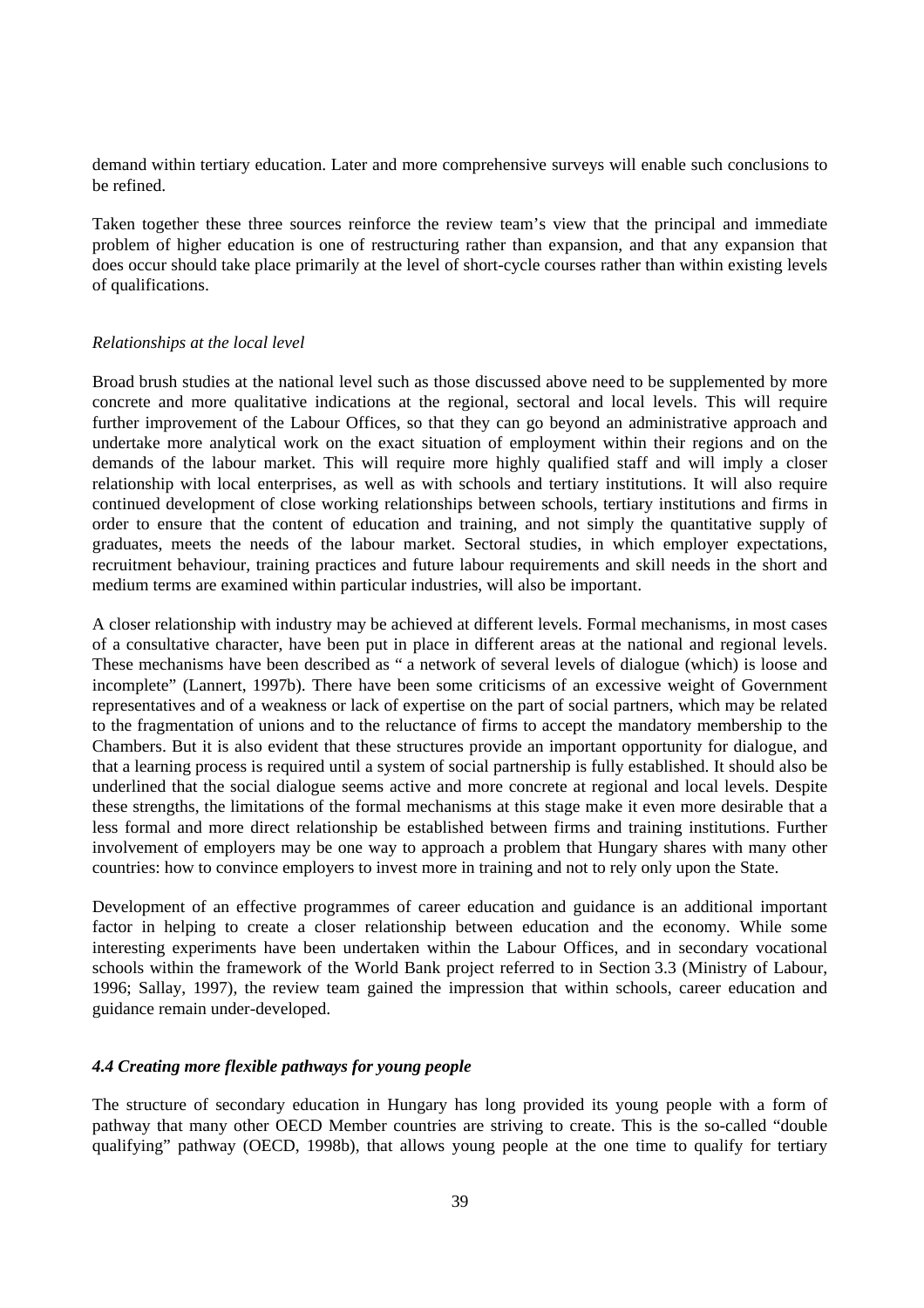education and to obtain a recognised occupational qualification. Such pathways, which allow young people to keep their options open as well as to gain two forms of qualification, are extremely popular with young people wherever they are offered. During the 1990s they have been Hungary's fastest growing type of secondary programme. The proportion of those graduating from these programmes admitted to tertiary education rose from 27 per cent to 33 per cent between 1990 and 1994.

Two key problems however remain unresolved. The first is the lack of any formal and widely promulgated mechanisms to allow young people who are in the lower vocational (trade) pathway to move to the secondary vocational pathway or the general education pathway, as a result of which the lower vocational pathway can become an educational dead end. The second is the one third or more of those who complete general secondary courses and who are not admitted to tertiary education. The lack of adequate guidance and information systems to assist young people to negotiate their way through a rapidly changing set of pathways from secondary education to work or tertiary education is another.

The more diverse institutional climate that has flourished in Hungarian schooling since 1989 has allowed a number of experiments in breaking down the fairly strong barriers that existed between the four main secondary school types and their programmes during the socialist era, in broadening the pathways available to students, and in extending them. Within secondary vocational schools as well as lower vocational (trade) schools the trend in vocational curricula is to reduce specialisation, and the National Core Curriculum will have a major impact in countering the previous practice of early specialisation in particular training fields. The World Bank project referred to in Section 3.3, operating in some 150 secondary vocational schools, provides vocational preparation in 11th- and 12th-grades in 13 broad occupational families, and delays specialised training until 13th- and 14th-grades. As discussed previously (Section 3.3) this is one of the ways in which pathways are being extended after 12th-grade. The new short-cycle tertiary programmes discussed in Section 3.6 represent another.

The process of school amalgamation that has been stimulated by demographic trends is creating the possibilities of more flexible pathways for students, as hybrid schools are being created that contain several types of programmes -- for example general education and secondary vocational, or lower vocational and secondary vocational. These amalgamated schools in theory allow for the possibility of students moving from one pathway to another more readily than do schools that offer only the one type of programme. In nearly all cases such moves appear to be the result of arrangements made by individual schools. They do not appear to be the outcome of centrally established frameworks, whether emanating from the Ministry of Culture and Education or from agreements centrally negotiated between employers and the trade unions.

While downwards moves from secondary vocational to lower vocational programmes are reported to be fairly common, moves in the other direction are rare. Some of the amalgamated schools have put in place ways to make such moves easier. For example some are offering common first year programmes that students from both programmes enrol in, thus delaying choice and reducing earlier specialisation. Often this is in association with the new and broader occupational fields that have been developed as part of the World Bank secondary vocational school project. In other cases schools offer students "complementary examinations" at the end of the first year of the lower vocational (trade) courses, on the basis of which they may be able to transfer from one pathway to another. Documenting these various ways in which more flexible pathways from the lower vocational (trade) programmes can be created within the existing system, and widely disseminating them as exemplars, would be a positive step by the Ministry of Culture and Education. The national promulgation through regulations of agreed mechanisms for such transfers would also be a highly positive way of tackling this issue. Both options should be considered.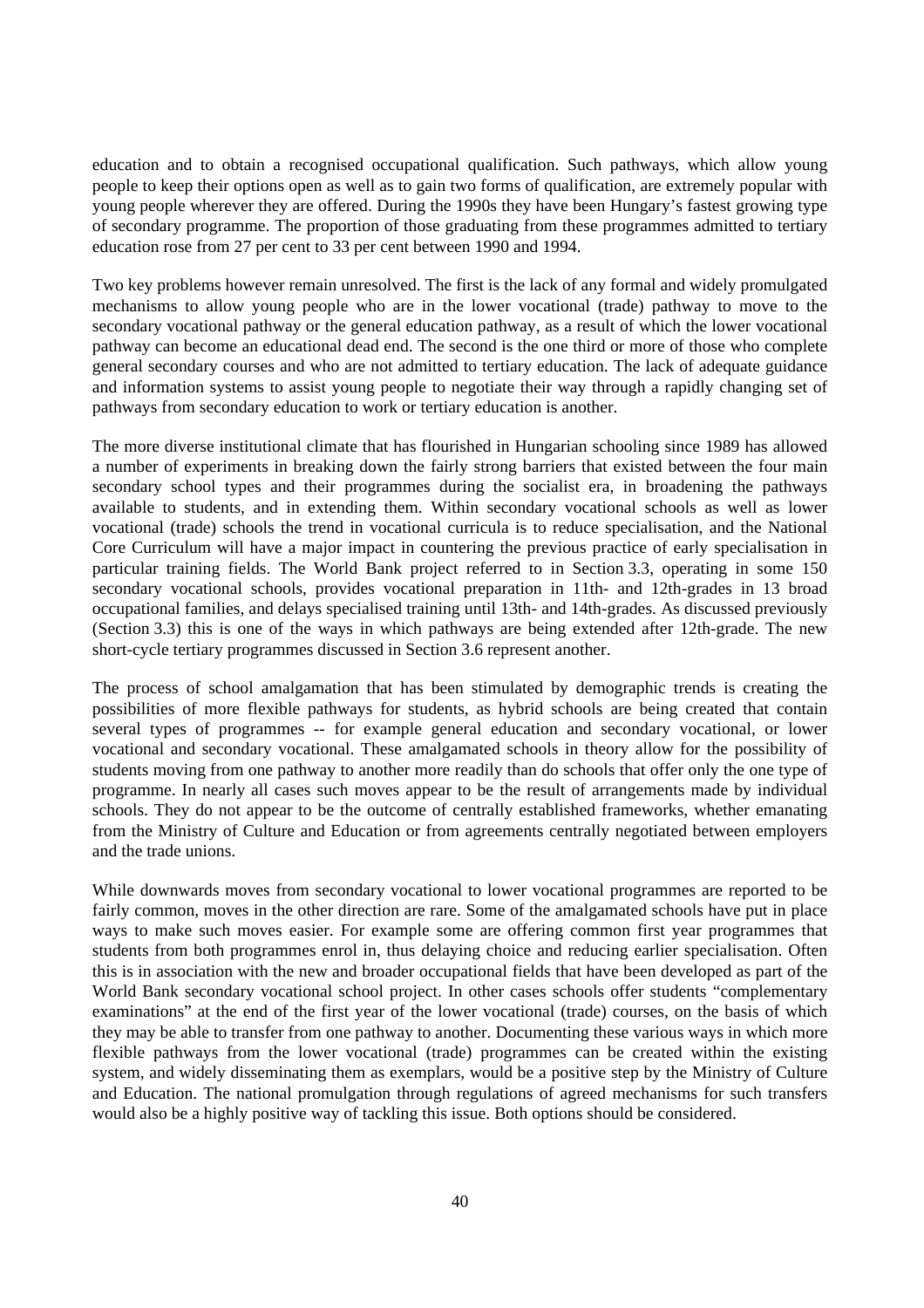## *4.5 Information, research and evaluation*

The quality of statistics and of research has traditionally been high in Hungary. It has always been advanced in the analysis of long term prospects for labour and education, and recent research in this area has been able to benefit from long experience. Researchers have maintained connections at the international level and international comparisons have always received a lot of attention. The acute shortage of finance to support research has favoured more cost-effective methods of investigation in recent years. Thus desk research involving quantitative analysis of existing data sources has taken precedence over the collection of new data, and quantitative studies have been cheaper to undertake than qualitative research. For these reasons a recent publication of the Ministry of Labour on disadvantaged young people (Papp, 1997), containing a wealth of new survey data and rich qualitative insights, is particularly welcome.

Three types of research are of particular importance from the point of view of the transition from school to work:

- Follow up surveys (or tracer studies) of the situation of the young people after they have left school and tertiary education can be a major instrument for assessing the efficiency of different levels and types of education. This is particularly so if the results of such surveys are fed back to schools and tertiary institutions so that they may adjust their programmes in light of the outcomes achieved by their own students, as well as in light of broader regional and national trends. The decision to initiate such studies and to organise them on a permanent basis in Hungary has been taken recently. It is hoped that they will get all the support and attention that they deserve and that they may be included in the international networks for a comparative analysis of the methodology and the results.
- There are substantial benefits to be gained from qualitative case studies. In particular such studies would be valuable in looking at the behaviour of firms in recruiting and training young people, and in gaining a better understanding of how the Hungarian labour market is segmented for young people by type of firm. Qualitative case studies are also vital as a way of gaining a better understanding of those young people who are involved neither in education nor in the labour force. Such studies need to focus upon the characteristics of these young people, of the mechanisms that they are using to adjust to their circumstances, of the problems that they are experiencing, and of any solutions that they are attempting to implement to address these problems. In light of the extremely high proportion of Hungarian youth who find themselves excluded both from education and from the labour market, such studies should be afforded a high priority.
- As has already been implied, effective planning at the County level will require a much better level of information and an effective exchange of information between Counties and the central administration.

## **5. CONCLUSION**

In a remarkably short period Hungary has put in place many of the most important building blocks for a new and modernised framework to assist the transition of its young people from initial education to working life. During the difficult economic and social transformations that have accompanied these changes, many of its young people have shown themselves to be resourceful and enterprising in creating new pathways for themselves and in discovering new ways to negotiate their way through existing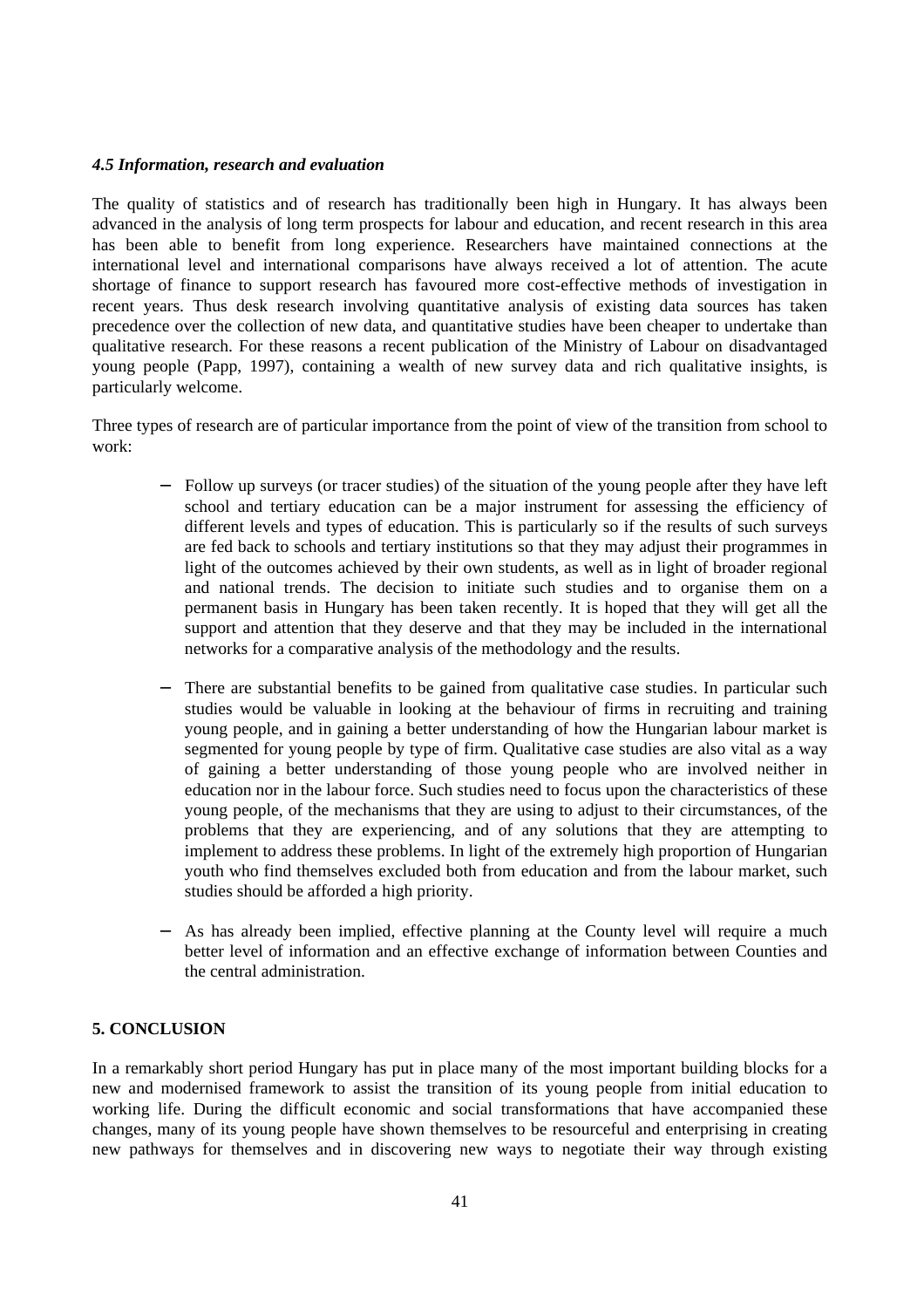pathways. Young people who are enterprising and well educated have performed comparatively well in the new Hungarian labour market.

Much of the framework for modernised pathways is in place, and time is now needed for the new structures and mechanisms to become fully effective. In this respect three key challenges will be to:

- − Create comprehensive schools, offering a wide range of general and vocational programmes that can match the needs and interests of all students, to match the comprehensive goals that underpin the National Core Curriculum, and in doing so reduce the streaming, selectivity and differentiation that currently characterise Hungarian schooling;
- − Continue to build the capacity of employers and trade unions to become active partners in making these modernised pathways effective; and
- Put in place an extensive system of career education and guidance that makes it easier for young people to negotiate their way through an increasingly complex environment, and thus increase its transparency.

For those who have completed upper secondary school the shortage of places in tertiary education is causing backwater problems, through which unsuccessful applicants are trying to gain entry for several years in a row. In turn the shortage of tertiary places is rebounding upon the opportunities available for those not wishing to undertake tertiary study -- for example by reducing their chances of entering labour market training programmes. But the principal and immediate problem facing tertiary education in Hungary is one of restructuring rather than expansion. This restructuring needs to take place within the framework of a global development plan for the whole of post-secondary education.

The positive achievements of Hungary's transformation have come at a cost. Inequalities have widened, and a surprisingly high proportion of young people have been left behind, without a place either in education or in employment. The size of this group of young people is very high indeed, and unemployment figures are only a partial indication of the scale of the problem. Addressing their problems, as well as tackling the problems of educational quality and inequality that help to cause them, must assume a high priority in Hungary. Addressing problems of regional inequality and declining educational achievement in elementary schooling is a vital first step. Societies that effectively manage the transition from initial education to work for their young people place considerable emphasis not only upon keeping the size of the group that fail at school or who drop out small, but also upon putting in place effective safety nets for those who fall through the cracks. These are expensive when the size of the target group is large. But much could be done through the introduction of better tracking and monitoring mechanisms, administered at the Municipal level as in the case of the Nordic countries' follow up services. And much could also be done through a better targeting of labour market programmes assistance, through more effective priorities to assist the most disadvantaged, and through a more individualised and flexible approach to the provision of assistance. Regional pilot programmes which integrate better follow up services and more flexible labour market assistance should be undertaken.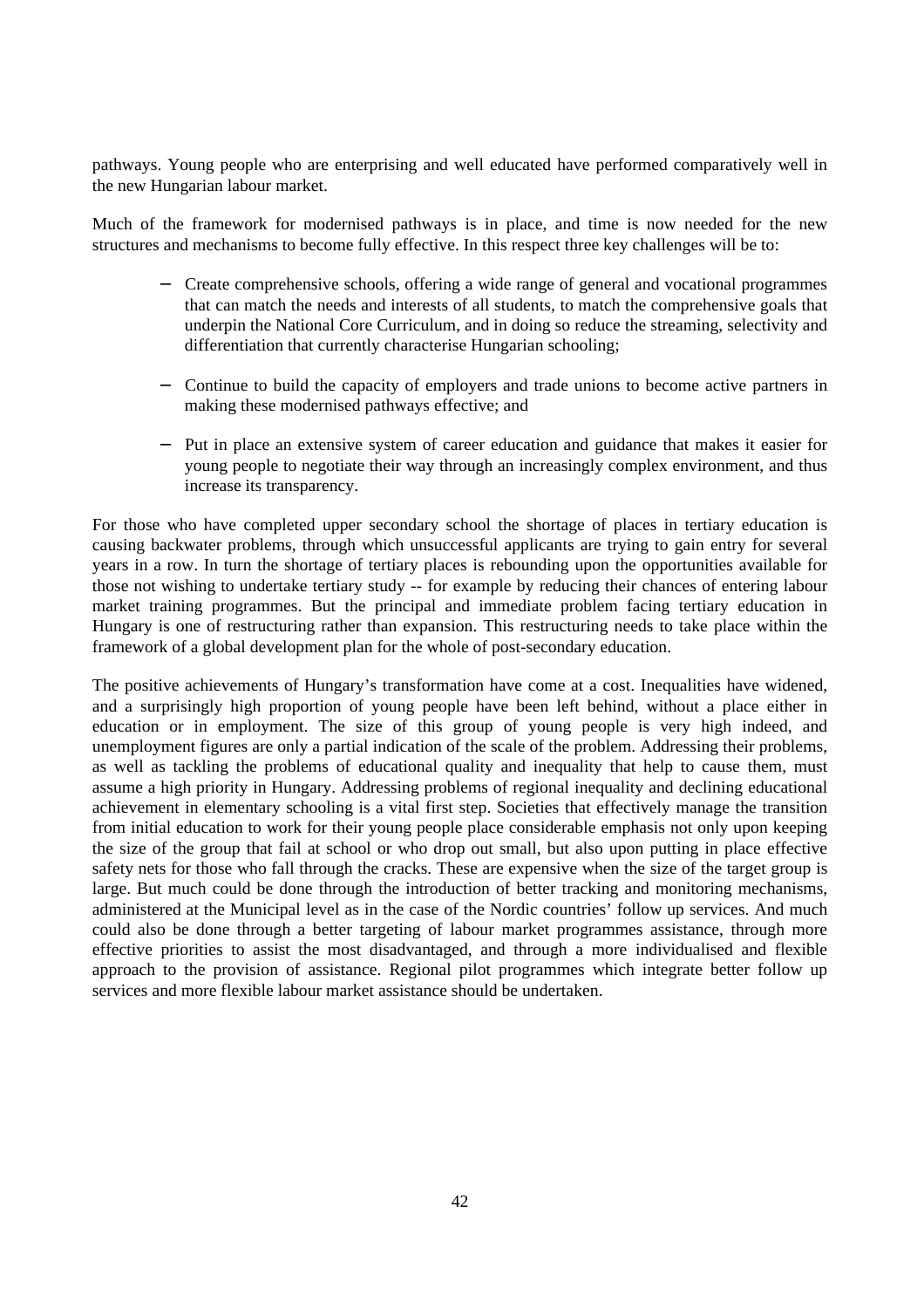## **REFERENCES**

- ALEX, L. (1997) German-Hungarian co-operation to support Hungarian reforms in vocational training. *Vocational Training* 11, May-August, p.p. 63 – 69.
- BALÁZS, E., HALÁSZ, G., IMRE, A., MOLDOVÁN, J. AND NAGY, M. (1998*) Intergovernmental Roles in the Provision of Education Services: Hungary*, National Institute of Public Education, Budapest.
- BENEDEK, A. (Ed) (1996) *Vocational Training in Hungary 1996*, Budapest, Ministry of Labour.
- CEDEFOP (European Centre for the Development of Vocational Education) (1997) Quality debate in initial vocational education. School-based quality measures at intermediate level: A Danish-Dutch comparison. Thessaloniki.
- CZINEGE, I., DOBAY, P., MOGYORÓSI, P. and GIBSON, M. (1998) Creating the Accredited Higher Vocational Sector. Global Assessment of Programme Area 2, PHARE Programme, mimeo.
- FORRAY, K. and HEGEDÛS, A. (1998) Vocational Education of the Socially Disadvantaged Young People. Global Assessment of Programme Area 4, PHARE Programme, mimeo.
- LANNERT, J. (1997a) *Education in Hungary 1996*, National Institute of Public Education, Budapest.
- LANNERT, J. (1997b) Partnership in the Governance of Technical and Vocational Education. UNESCO International Institute of Educational Planning, Paris.
- LISKÓ, I. (1997) Vocational schools teaching disadvantaged children. in *Vocational Training of Disadvantaged Students. Research Paper 1997*, PHARE Employment and Social Development Program, Ministry of Labour, Budapest.
- MINISTRY OF CULTURE AND EDUCATION (1998a) *Transition from Initial Education to Working Life in Hungary.* (The Hungarian Background Report), Budapest.
- MINISTRY OF CULTURE AND EDUCATION (1998b) On the Way to Lifelong Learning. The Hungarian Education System and Adult Education, Budapest, mimeo.
- MINISTRY OF LABOUR (1996) Final Report for the World Bank on the Activities Carried Out, Results Achieved and Funds Used Under the Employment Component Between 1991 and 1996, Budapest.
- OECD (1995) *Reviews of National Policies for Education : Hungary*, Paris.
- OECD (1996a) *The Transition from Initial Education to Working Life. Thematic Review: Scope, Purposes, Analytical Framework and Procedures*, DEELSA/ED(96)14, Paris.
- OECD (1996b) *Lifelong Learning for All*, Paris.
- OECD (1997a) *OECD Economic Surveys. Hungary 1996-1997*, Paris.
- OECD (1998a) *Towards Lifelong Learning in Hungary*, DEELSA/ED(98)7, Paris.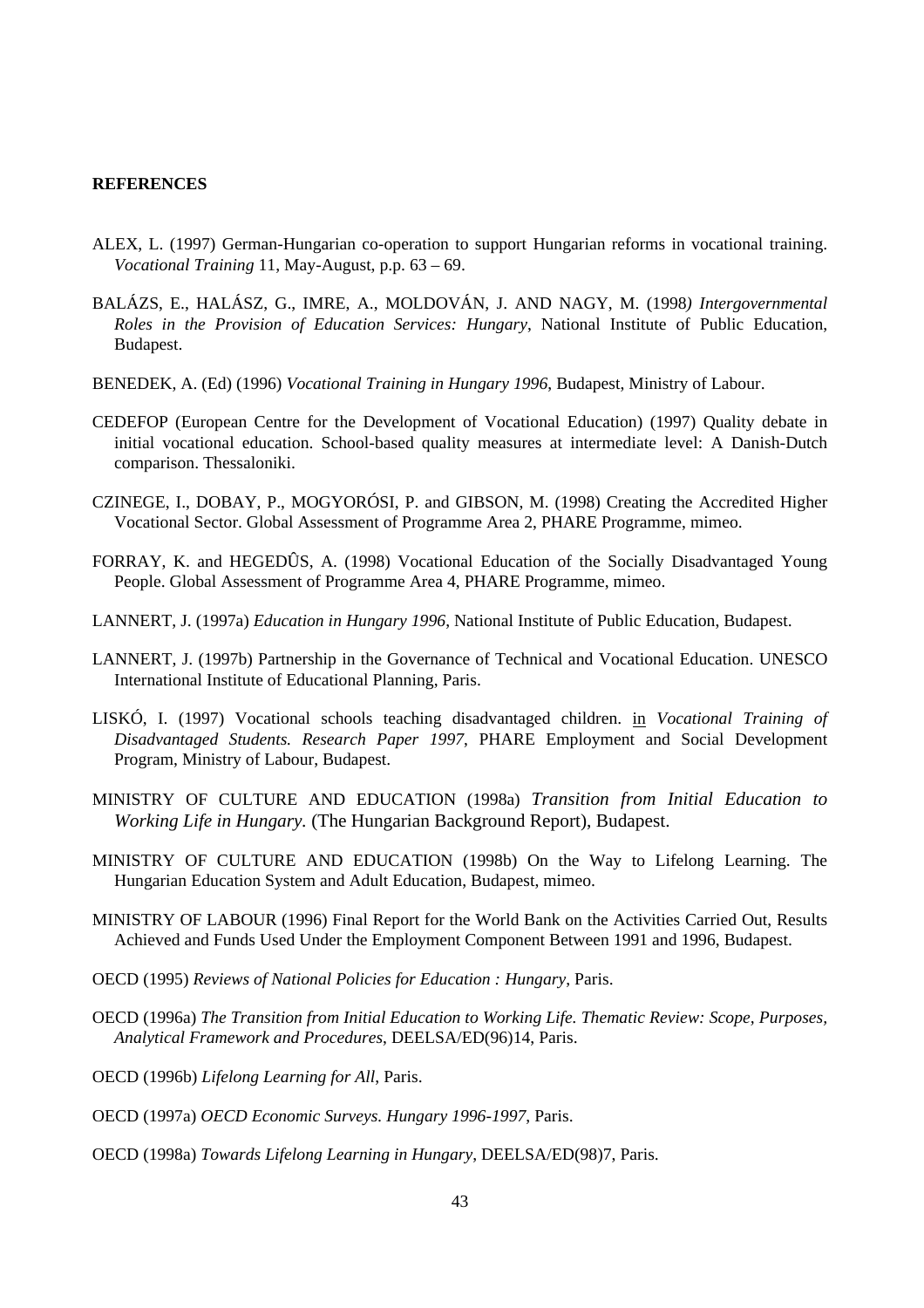OECD (1998b) Supporting youth pathways. *Education Policy Analysis*, Paris.

OECD (1998c) *Education at a Glance. OECD Indicators*, Paris.

- PAPP, A. (ed.) (1997) *Vocational Training of Disadvantaged Students. Research Paper 1997*, PHARE Employment and Social Development Program, Ministry of , Budapest.
- SALLAY, M. (1997) *The Youth Vocational Training Programme and Educational Documents*, National Institute of Vocational Education, Budapest.
- TÍMÁR, J. (ed.) (1996) *Supply and Demand for Labour in Hungary 1995-2010*, Ministry of Labour and World Bank, Budapest.
- TÍMÁR, J. and FAZEKAS, K. (1995) Labour market and unemployment during transition in Hungary. in *Human Resources and Social Stability during Transition in Hungary.* International Center for Economic Growth, San Francisco.
- TÓT, E. (1997) The family situation of disadvantaged children. in *Vocational Training of Disadvantaged Students. Research Paper 1997*, PHARE Employment and Social Development Program, Budapest, Ministry of Labour.
- TÓTH, A. (1996) Labour development and training centres, 1996. In Benedek, A. (Ed) (1996) *Vocational Training in Hungary 1996*, Budapest, Ministry of Labour.
- VARGA, J. (1996) Private and Social Returns to Education and to Higher Education by Field. Unpublished paper prepared for the World Bank.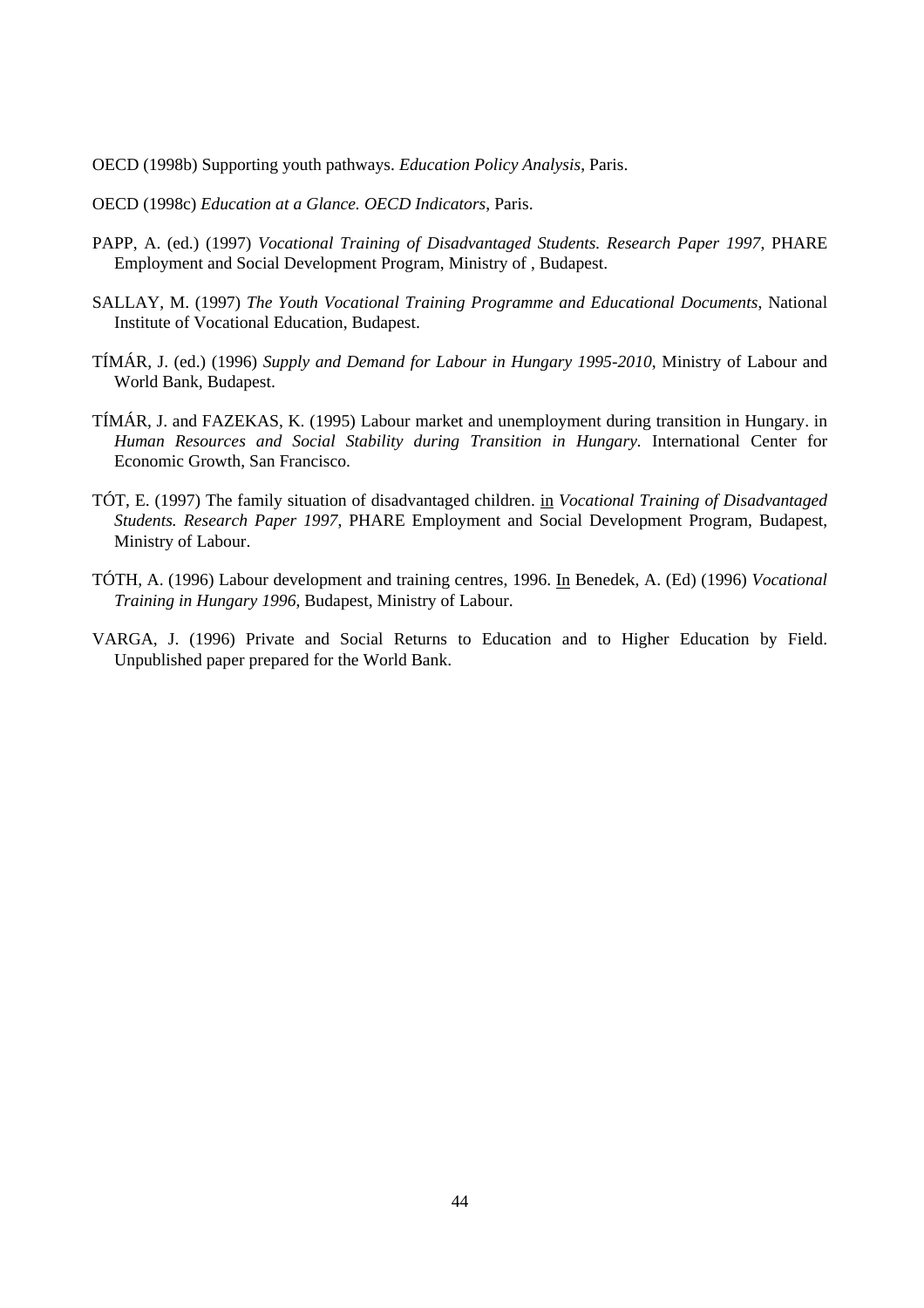# **APPENDIX 1: OECD Review Team**

Dr Margarida Abecasis Deputy Director General Ministry of Work and Solidarity Lisbon, Portugal

M. Olivier Bertrand (Rapporteur) Consultant Previously of the Centre d'Études et de Recherhes sur les Qualifications (CEREQ) Paris, France

Dr Richard Koch Head, Department for International Comparisons of Vocational Training Federal Institute for Vocational Training Berlin, Germany

Mr Richard Sweet Education and Training Division Directorate for Education, Employment, Labour and Social Affairs **OECD** Paris, France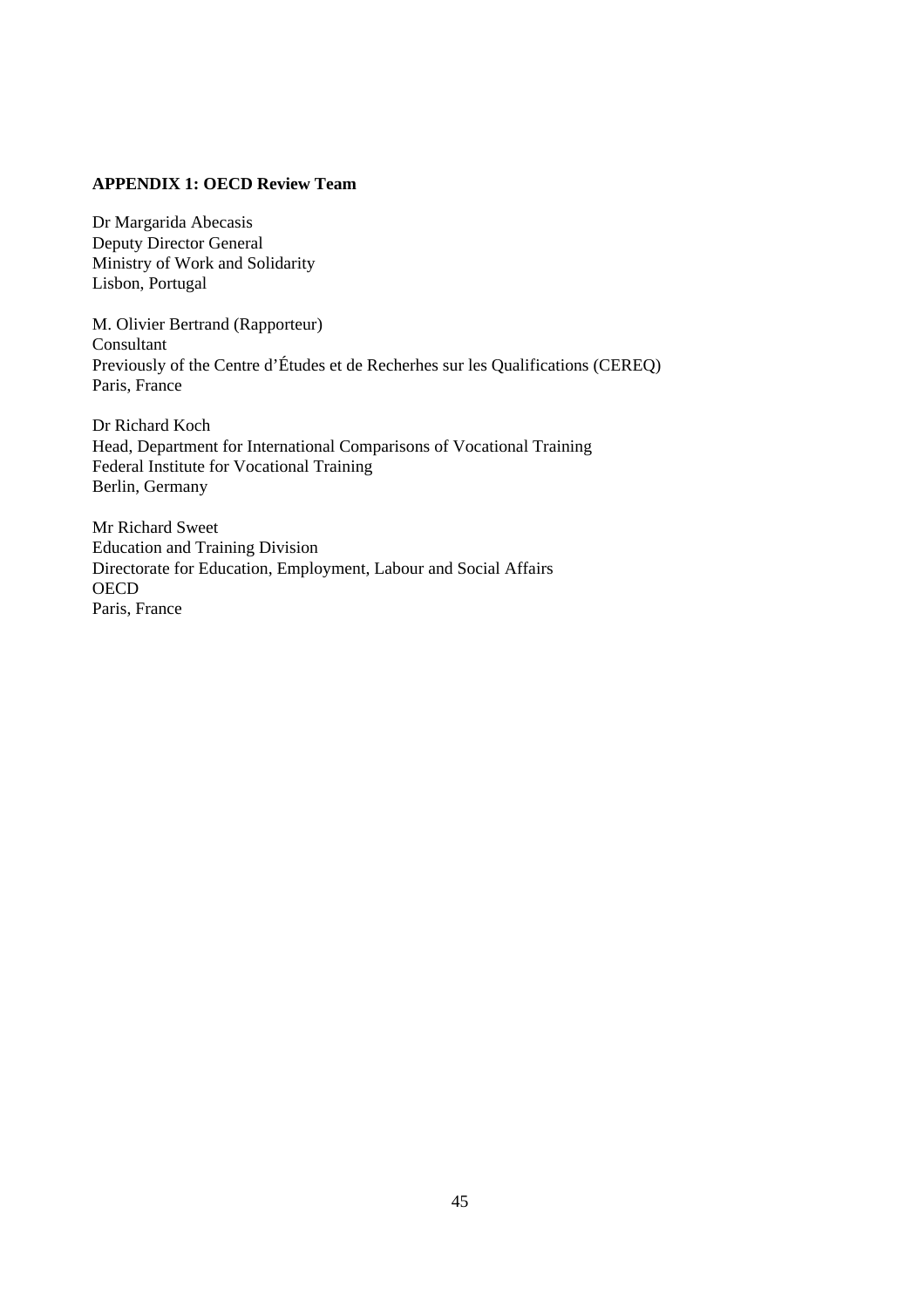# **APPENDIX 2: Members of the Hungarian National Steering Committee and Members of the Team that Prepared the Hungarian Background Report**

## *Members of the Hungarian National Steering Committee*

Dr Gyula Pulay (Chair) State Secretary, Ministry of Labour

Dr József Bagó Director General, Ministry of labour

Dr András Benedek Under Secretary of State, Ministry of Labour

Dr Lászlo Dinya Under Secretary of State, Ministry of Culture and Education

Dr Ágnes Gymartiné- Rácz Managing Director, Hungarian Employers' Association

Dr Gábor Halász Director of Research, National Institute of Public Education

Dr Péter Soltész Director General, Ministry of Culture and Education

Ms Adrienn Soós General Secretary, Hungarian Chamber of Industry and Trade

Professor János Tímár Budapest University of Economics

Mr Endre Udvardi-Lakos (Secretary) Counsellor, Ministry of Culture and Education

Mr Istvan Wentzel Trade Union representative

# *Members of the Team that Prepared the Hungarian Background Report*

Professor János Tímár (Convenor) Budapest University of Economics

Professor Péter Galasi Budapest University of Economics

Ms Judit Lannert National Institute of Public Education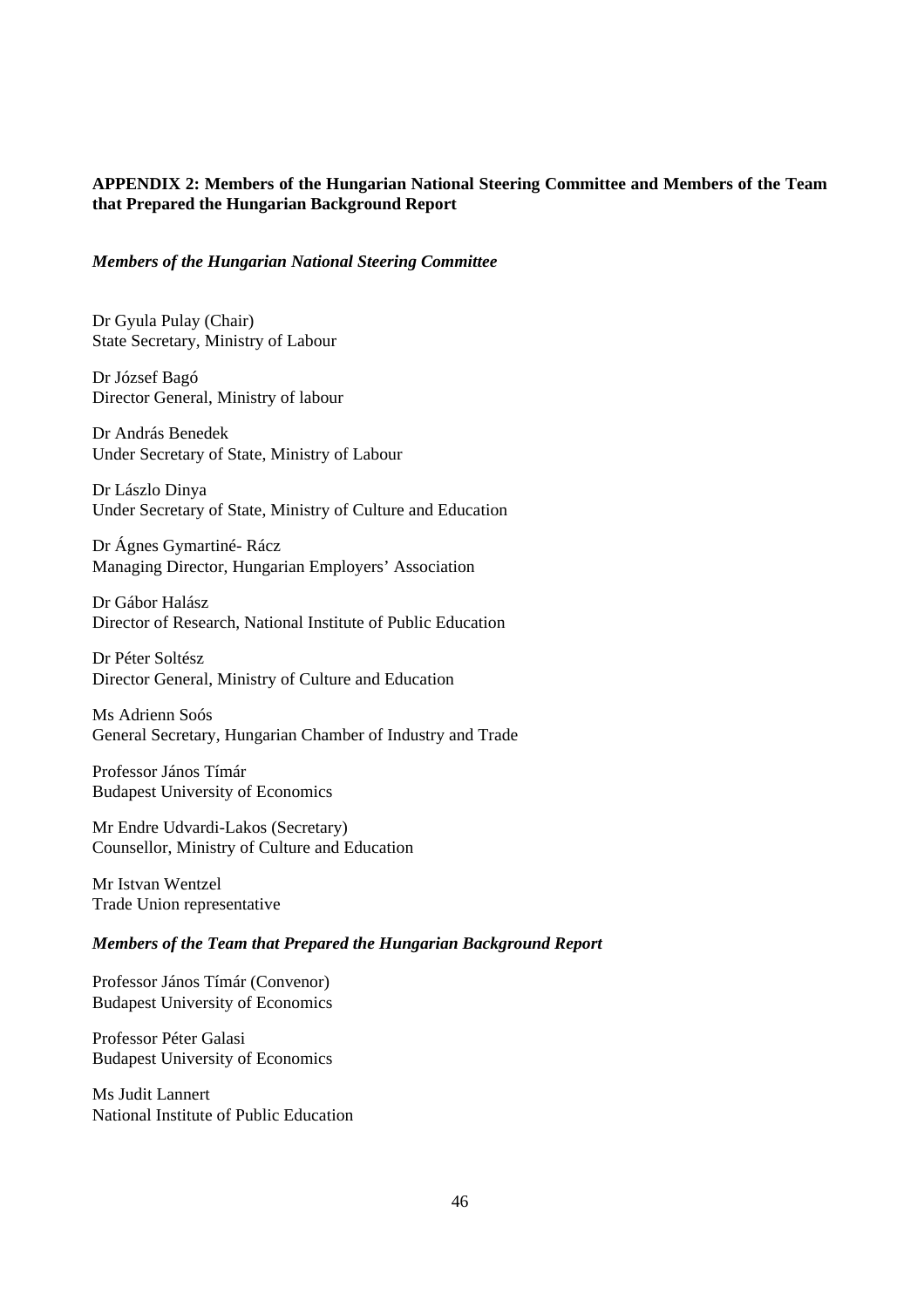Professor Gyula Nagy Budapest University of Economics

Dr Zsófia Szép Department of Vocational Training, Ministry of Labour

Ms Éva Tót Hungarian Institute for Educational Research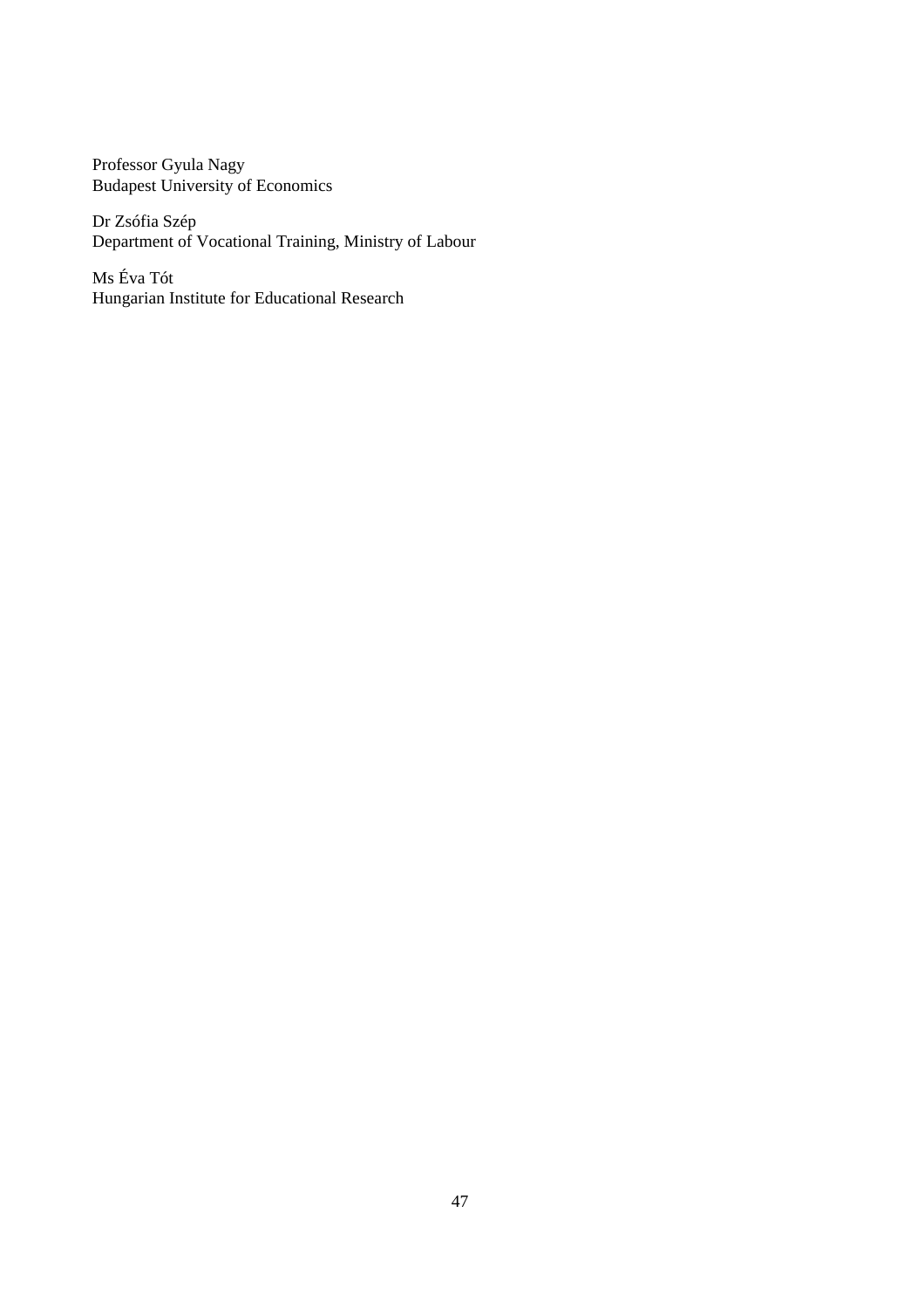#### **ENDNOTES**

- <sup>1</sup> Under the previous government it was called the Ministry of Culture and Education, and it was as such that it undertook the detailed co-ordination of the Background Report and the preparation of the programme of visits.
- 2 GDP per capita in equivalent US dollars converted to purchasing power parity. Source: OECD (1998) *Education at a Glance. OECD Indicators*, Paris.
- <sup>3</sup> Private rates of returns indicate the extent to which an individual may find it profitable to undertake a given type of studies. Social rates give a similar indication for the combined public and private benefits.
- <sup>4</sup> In 1989 those with 25 years of experience earned 30 per cent more than those with only five years experience. By1994 this income advantage had fallen to 25 per cent.
- <sup>5</sup> Between 1990 and 1996 the net hourly wage of those aged less than 30 fell as a proportion of the net hourly wage of those aged 40-54. Among 15-19 year-olds the fall was from 47 per cent to 39 per cent, among 20-24 year olds from 68 per cent to 58 per cent, and among 25-29 year olds from 76 per cent to 69 per cent.
- <sup>6</sup> The figures for Hungary differ from those given in estimates derived from the national Labour Force Survey. Educational statistics provided by Hungary to the OECD, which are the basis of the table, are based upon standard methods that allow valid international comparisons to be made, and these differe from the estimation methods used in national Labour Force Surveys.
- $7216$  of the qualifications on the Register may be obtained only within the formal education system and 717 may be obtained outside of it. 47 of the qualifications on the Register may be obtained by those who have not completed 8th-grade, 412 require the completion of 8th-grade, 462 require the completion of upper secondary school, and 12 require the completion of tertiary education.
- <sup>8</sup> It is a Government policy to raise the share of school financing accounted for in this manner by the central budget to 80 per cent, and in so doing to ensure that Municipalities remain involved in educational activities without a reversion to the previous centralised system. It should be noted that the Municipalities spend additional resources on education that come from the central State budget but from other allocaions.
- <sup>9</sup> In addition to those four year secondary vocational schools offering technical and general qualifications for the service professions, there existed those offering 4+1 programmes leading to technician quailifications and those offering general and vocational qualifications in industrial and agricultural fields. The latter type of school has been in decline since 1993 legislation cancelled "parallel training" leading to both matriculation and skilled worker qualifications.
- <sup>10</sup> Table 24 of the Hungarian Background Report provides evidence on the differentiation by levels of achievement in Grade 8 of those entering nine different types of upper secondary programme in 1996. On a marking scale of 1 to 5, those entering six-grade grammar schools or Gymnasia obtained an average score of 4.6, but those entering trade, apprenticeship or lower vocational schools an average of 2.7.
- <sup>11</sup> These demographic pressures are exacerbated by Hungary's normative method of school funding, whereby school funding is closely tied to numbers of students. Thus schools have an incentive to compete for students to maintain their financial position or even to survive.